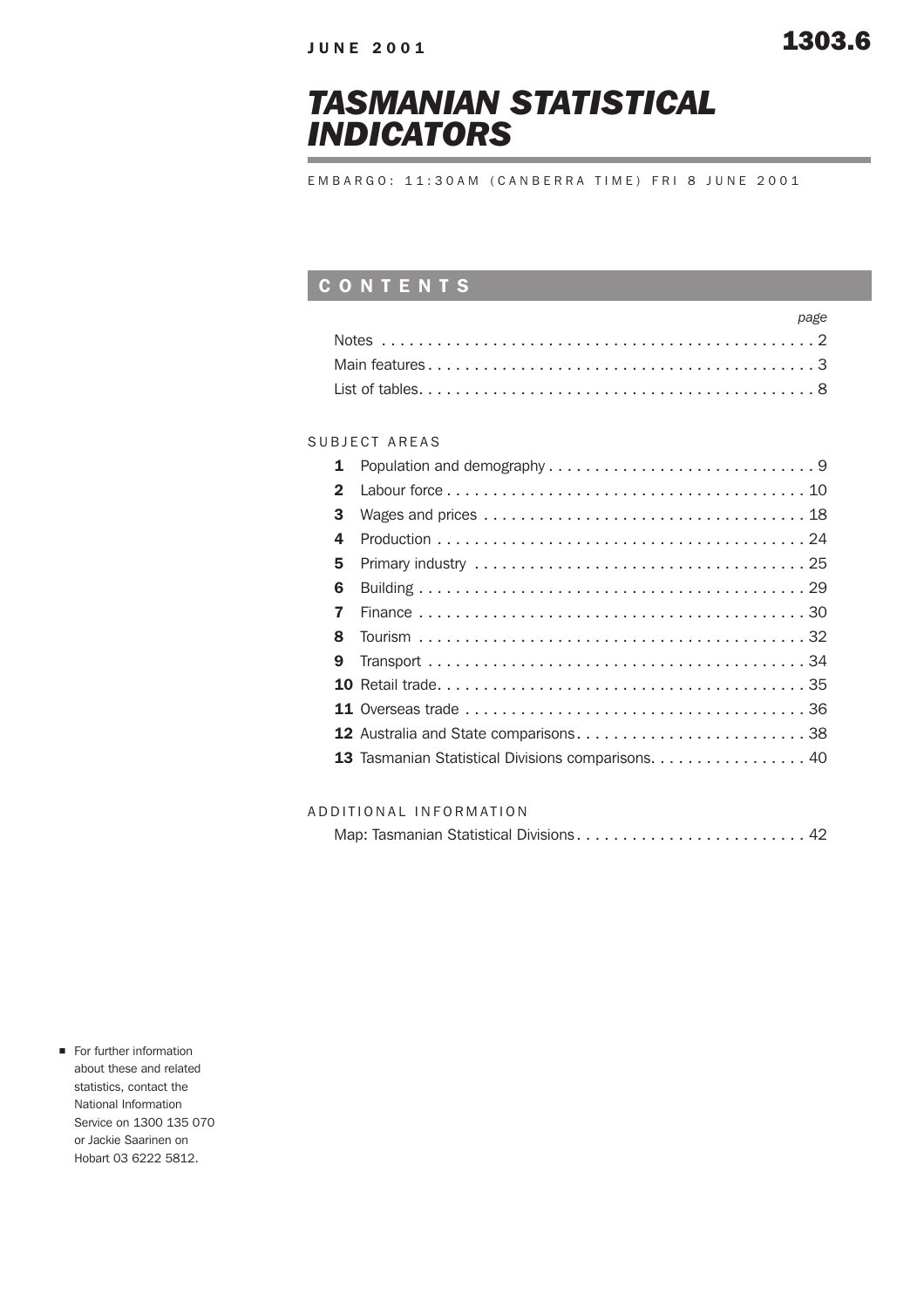|                                             | <b>NOTES</b>                                                                                                                                                                                                                                                                                                                                                                                                                                                                                  |  |  |  |  |
|---------------------------------------------|-----------------------------------------------------------------------------------------------------------------------------------------------------------------------------------------------------------------------------------------------------------------------------------------------------------------------------------------------------------------------------------------------------------------------------------------------------------------------------------------------|--|--|--|--|
| FORTHCOMING ISSUES                          | <b>ISSUE</b><br><b>RELEASE DATE</b><br><b>July 2001</b><br>9 July 2001<br>August 2001<br>8 August 2001<br>September 2001<br>10 September 2001<br>8 October 2001<br>October 2001<br>November 2001<br>8 November 2001<br>10 December 2001<br>December 2001                                                                                                                                                                                                                                      |  |  |  |  |
| <b>INTRODUCTION</b>                         | 1<br>This publication contains latest figures for a comprehensive range of<br>economic indicators. Statistics shown in this publication are the latest<br>available at the date of preparation and may be subject to revision in<br>subsequent issues. Reference should therefore always be made to the latest<br>issue or to the statistical publication on the specific subject.                                                                                                            |  |  |  |  |
| SEASONAL ADJUSTMENT<br>AND TREND ESTIMATION | Seasonal adjustment is a means of removing the estimated effects of<br>2<br>normal seasonal variation from the series so that the effects of other<br>influences on the series can be more clearly recognised. Seasonal adjustment<br>does not aim to remove the irregular or non-seasonal influences which may<br>be present in any particular month. This means that month-to-month<br>movements of the seasonally adjusted estimates may not be reliable<br>indicators of trend behaviour. |  |  |  |  |
|                                             | 3<br>The smoothing of seasonally adjusted series reduces the impact of the<br>irregular components of the seasonally adjusted series and creates trend<br>estimates. These trend estimates are derived by applying a 13-term<br>Henderson-weighted moving average to all months except the last six. The<br>last six monthly trend estimates are obtained by applying surrogates of the<br>Henderson average to the seasonally adjusted series.                                               |  |  |  |  |
|                                             | While this smoothing technique enables estimates to be produced for<br>4<br>the latest month, it does result in revisions to the most recent months as<br>additional observations become available. Generally, subsequent revisions<br>become smaller and after 3 months have a negligible impact on the series.                                                                                                                                                                              |  |  |  |  |
|                                             | 5<br>ABS statistical series are being impacted by varying degrees as a result<br>of The New Tax System (TNTS), introduced in Australia from 1 July 2000.<br>TNTS includes the removal of Wholesale Sales Tax and the introduction of a<br>Goods and Service Tax (GST), and as a result, a number of ABS data series<br>will reflect significant and subsequent impacts. Further information can be<br>found in ABS Statistics and The New Tax System (Cat.no.1358.0).                         |  |  |  |  |
| SYMBOLS AND OTHER<br><b>USAGES</b>          | not available<br>n.a.<br>not available for separate publication (but included in totals<br>n.p.<br>where applicable)<br>not yet available<br>n.y.a.<br>not applicable<br>$\ddotsc$<br>nil or rounded to zero<br>preliminary-figure or series subject to revision<br>p<br>figure or series revised since previous issue<br>$\mathbf{r}$                                                                                                                                                        |  |  |  |  |
|                                             | Stevan R. Matheson                                                                                                                                                                                                                                                                                                                                                                                                                                                                            |  |  |  |  |

Regional Director, Tasmania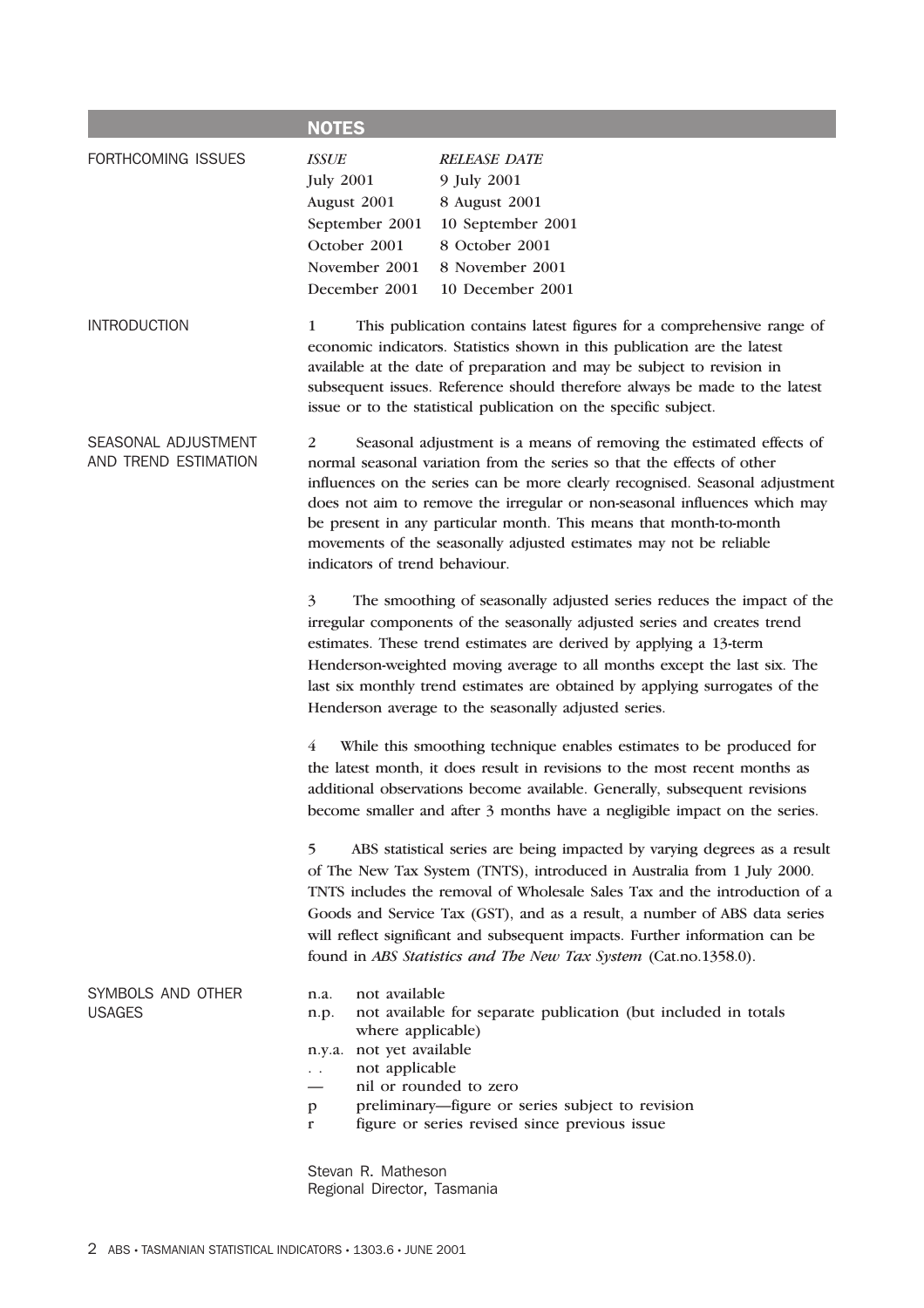### MAIN FEATURES

### THE LABOUR FORCE

Trend estimates There were an estimated 219,500 persons (based on *trend* estimates) in the labour force in April 2001 and an estimated 372,200 civilian Tasmanians aged 15 years or more, yielding a labour force participation rate of 59.0%, the same as in April 2000. The Australian labour force participation rate for April 2001 was 63.7%, compared to 63.6% in April 2000 (see table 39 and *Labour Force, Australia, Preliminary* (Cat. no. 6202.0)).

> For Tasmanian males, the *trend* estimate of the participation rate was 68.1%, compared with 67.2% in April 2000. For Tasmanian females, the *trend* estimate of the participation rate was 50.4%, compared with 51.2% in April 2000 (see table 3).

### EMPLOYMENT

# State comparisons

Trend estimates There was an increase of 0.5% in Tasmania's employment over the 12 months to April 2001. Victoria recorded an increase of 3.0%; Western Australia, 1.6%; Queensland, 0.7%; and New South Wales, 0.4%; while South Australia recorded a decrease of 0.7%. The increase in Australia's employment over the same period was 1.2% (see table 39 and *Labour Force, Australia, Preliminary* (Cat. no. 6202.0)).

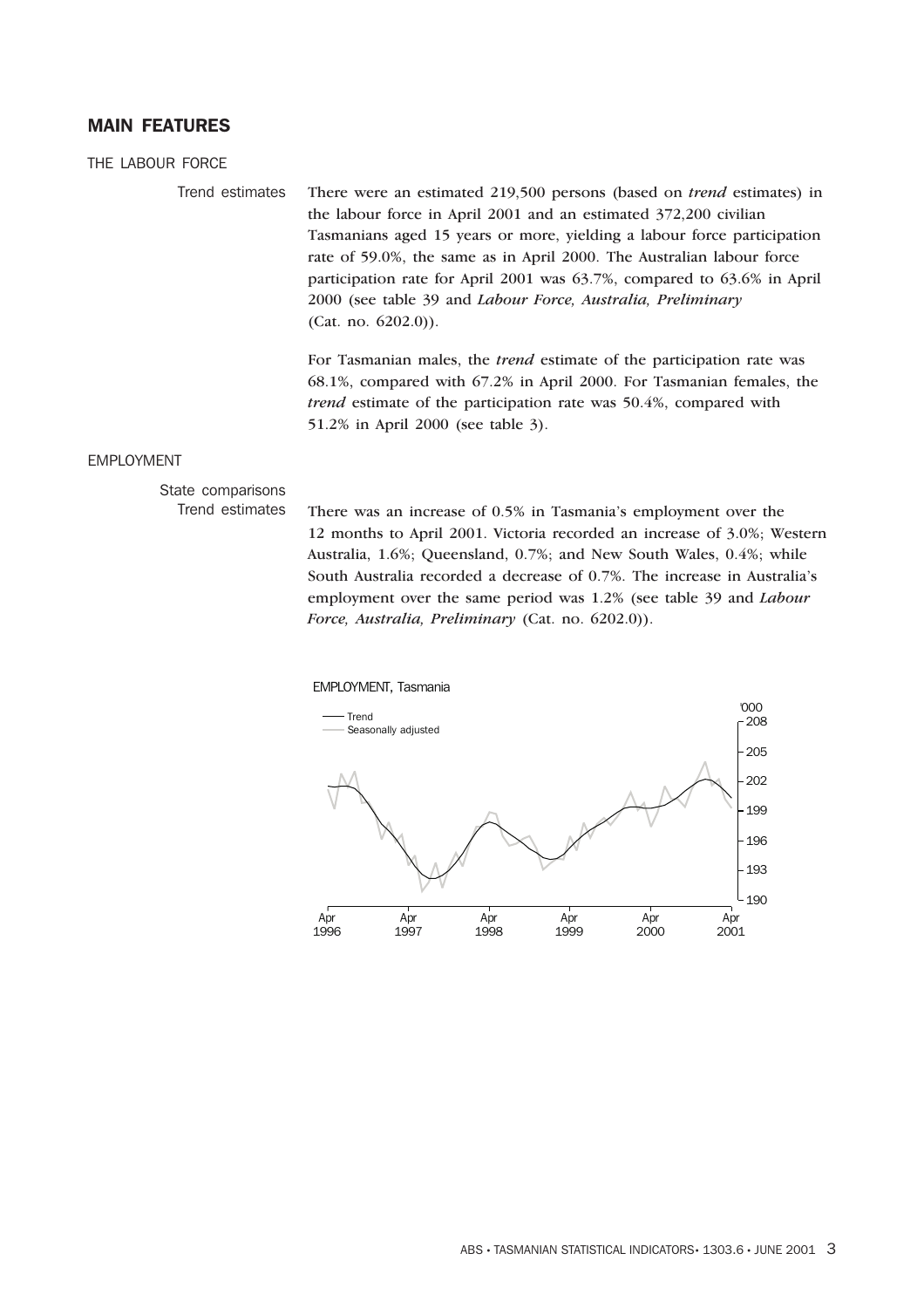### UNEMPLOYMENT

Trend estimates The *trend* estimate of the number of unemployed persons in Tasmania for April 2001 was 19,200, the same as in April 2000. The *trend* estimate of the unemployment rate of 8.7% in April 2001 compares with 8.8% in April 2000. The Australian *trend* estimate of the unemployment rate was 6.7% in April 2001, compared to 6.5% in April 2000 (see table 3 and 39, and *Labour Force, Australia, Preliminary* (Cat. no. 6202.0)).





### BUILDING APPROVALS

Original terms There were 88 dwelling units approved during March 2001, including 84 new houses. The number of dwelling units approved during March 2001 was 17.0% below the February 2001 figure of 106, and 47.0% below the March 2000 figure of 166. The number of dwelling units approved in the 12 months to March 2001 (1,327) fell 23.8% from those approved in the 12 months to March 2000 (1,742).

> For the three months ended March 2001, Kingborough (40), Clarence (27), and Glenorchy and Meander Valley (26 each) had the highest number of dwellings approved.

At current prices, the value of total building was \$21.7 million in March 2001, 11.3% above the February 2001 figure of \$19.5 million and 30.9% below the March 2000 figure of \$31.4 million. Residential building contributed \$13.6 million and non-residential building \$8.1 million in March 2001 (see table 27 and *Building Approvals, Australia* (Cat. no. 8731.0)).

### NEW MOTOR VEHICLE **REGISTRATIONS**

Original terms There were 1,195 new motor vehicles (excluding motorcycles) registered in Tasmania during March 2001. This was 20.0% above the 996 registered in February 2001 and 5.9% above the March 2000 figure of 1,128. Of the new motor vehicles (excluding motorcycles) registered in March 2001, there were 7 vehicles registered by vehicle rental businesses, compared with 6 in February 2001 and 10 in March 2000 (see table 34).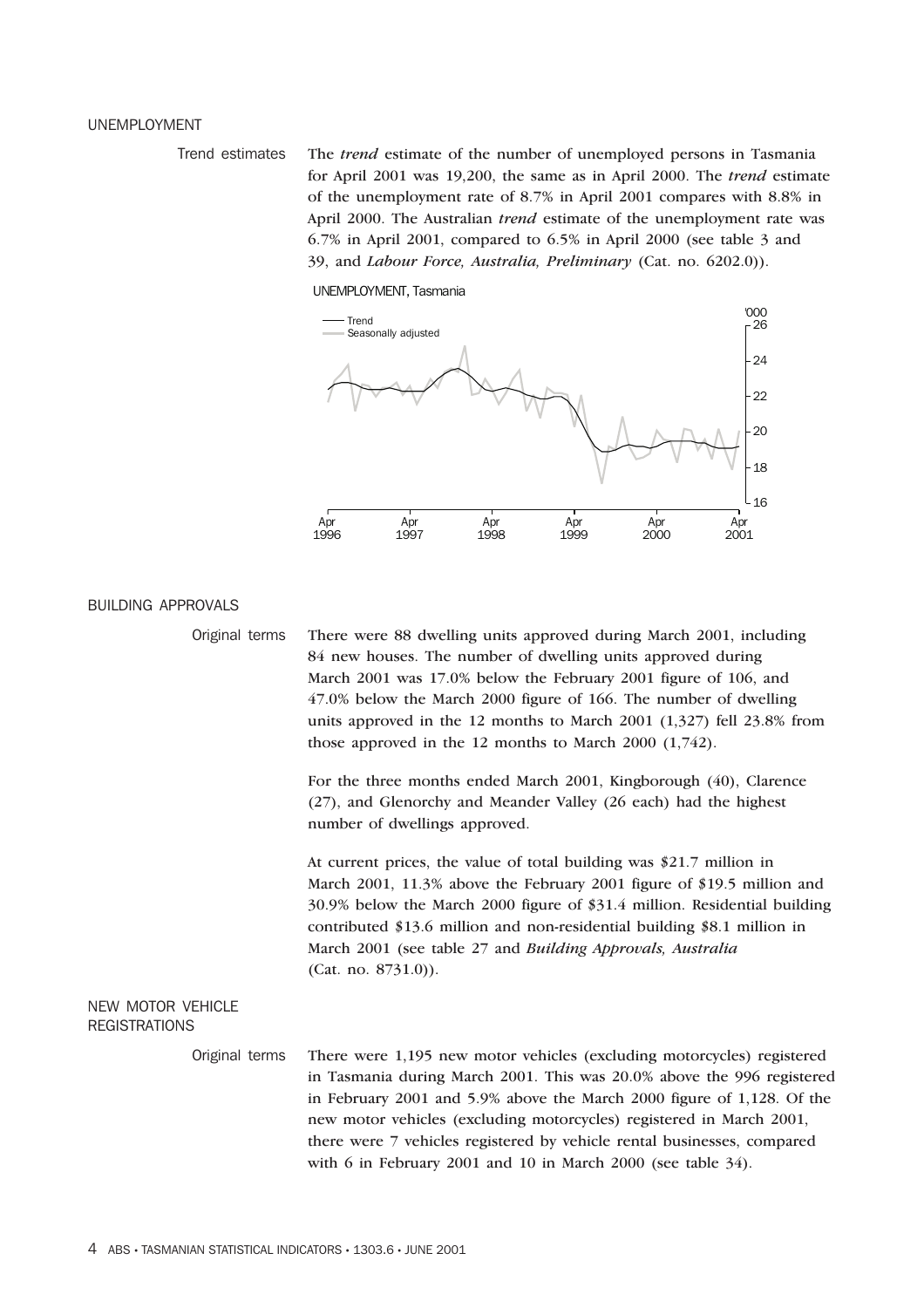### RETAIL

| Trend estimates        | In <i>trend</i> terms, the estimate of retail turnover in Australia for March 2001<br>was \$13,249.0 million, 8.9% above the figure recorded in March 2000. In<br><i>trend</i> terms, the estimate of retail turnover in Tasmania for March 2001<br>was \$293.3 million, 8.8% above the figure recorded in March 2000 (see<br>table 35 and Retail Trade, Australia (Cat. no. 8501.0)). |
|------------------------|----------------------------------------------------------------------------------------------------------------------------------------------------------------------------------------------------------------------------------------------------------------------------------------------------------------------------------------------------------------------------------------|
| LIVESTOCK SLAUGHTERING |                                                                                                                                                                                                                                                                                                                                                                                        |
| Trend estimates        | Monthly movements of <i>trend</i> estimates showed rises in all three livestock<br>slaughtering series with cattle and calves up by 3.1%, sheep and lambs<br>up by $1.0\%$ and pigs up by 1.7%.                                                                                                                                                                                        |
|                        | In March 2001, the <i>trend</i> estimate for the number of cattle and calves<br>slaughtered was 22,800. This was down by 2.9% on the estimated<br>number for March 2000, but up 2.9% on the number for March 1999.                                                                                                                                                                     |
|                        | The <i>trend</i> estimate for the number of sheep and lambs slaughtered in<br>March 2001 was 62,500. This was down by 27.1% on the estimate for<br>March 2000, and down by 17.1% on the estimate for March 1999.                                                                                                                                                                       |
|                        | The trend estimate of 4,910 pigs slaughtered in March 2001 was<br>12.9% less than for March 2000 and 26.5% less than the <i>trend</i> estimate<br>for March 1999. (See table 21)                                                                                                                                                                                                       |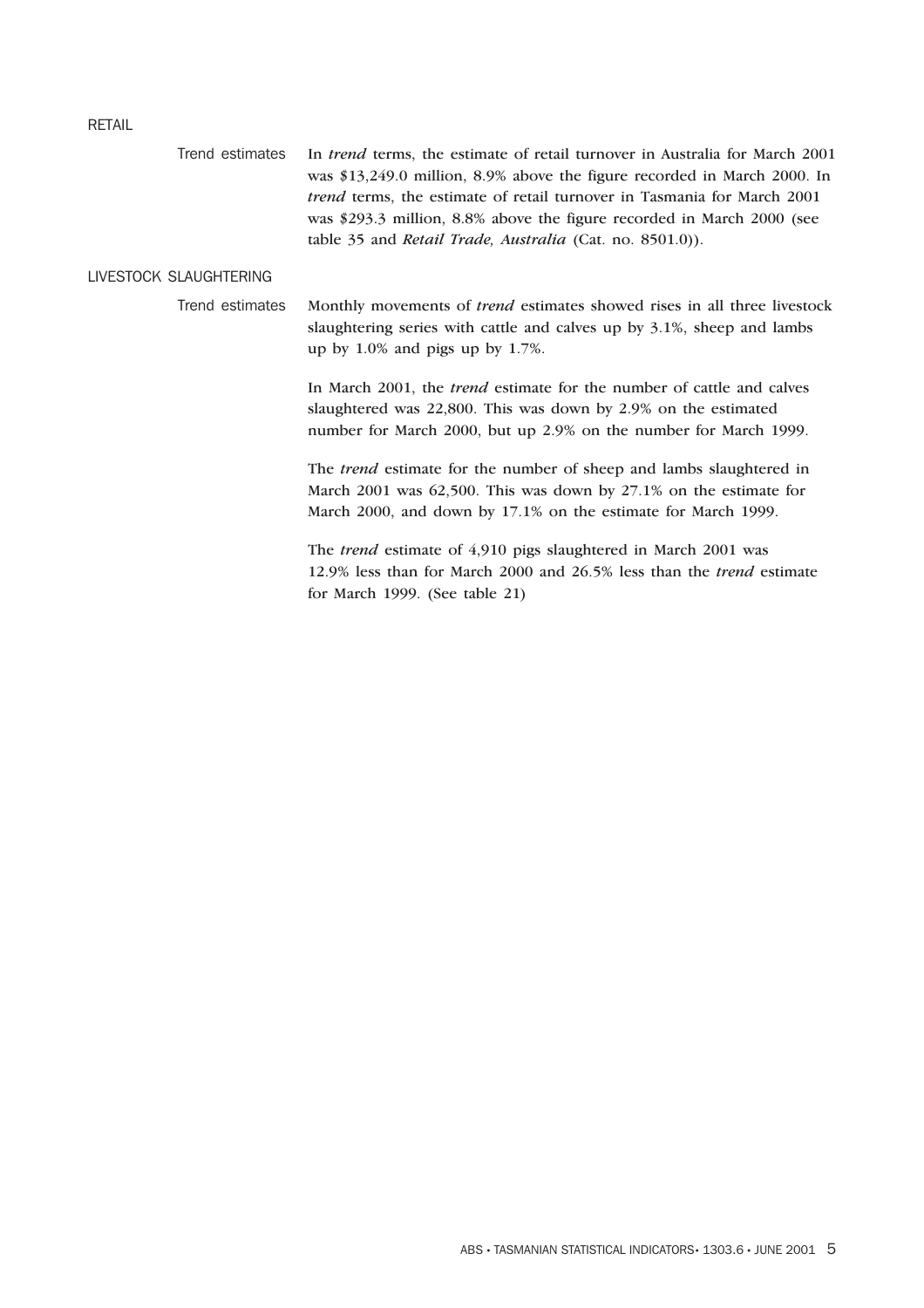### HOUSING FINANCE

Trend estimates The latest trend series for the number of housing finance commitments in Tasmania shows a decrease of 1.8% between February 2001 and March 2001. The trend series shows an overall increase of 23.4% between March 2000 and March 2001. The national trend series shows an increase of 4.2% for the year March 2000 to March 2001, with an increase of 0.9% between February 2001 and March 2001.

HOUSING FINANCE, TASMANIA, Number of dwellings



### HOUSING FINANCE, AUSTRALIA, Number of dwellings



The latest trend series for the total value of commitments for Tasmania has decreased by 1.4% between February 2001 and March 2001, continuing the downward trend since September 2000. However, the trend series for the year between March 2000 to March 2001 shows an increase of 4.5%. The national trend series shows the value of commitments having increased by 2.3% between February 2001 and March 2001. An increase of 3.3% is shown for the 12 months from March 2000 to March 2001. (see table 28 and *Housing Finance for Owner Occupation, Australia* (Cat. no. 5609.0)).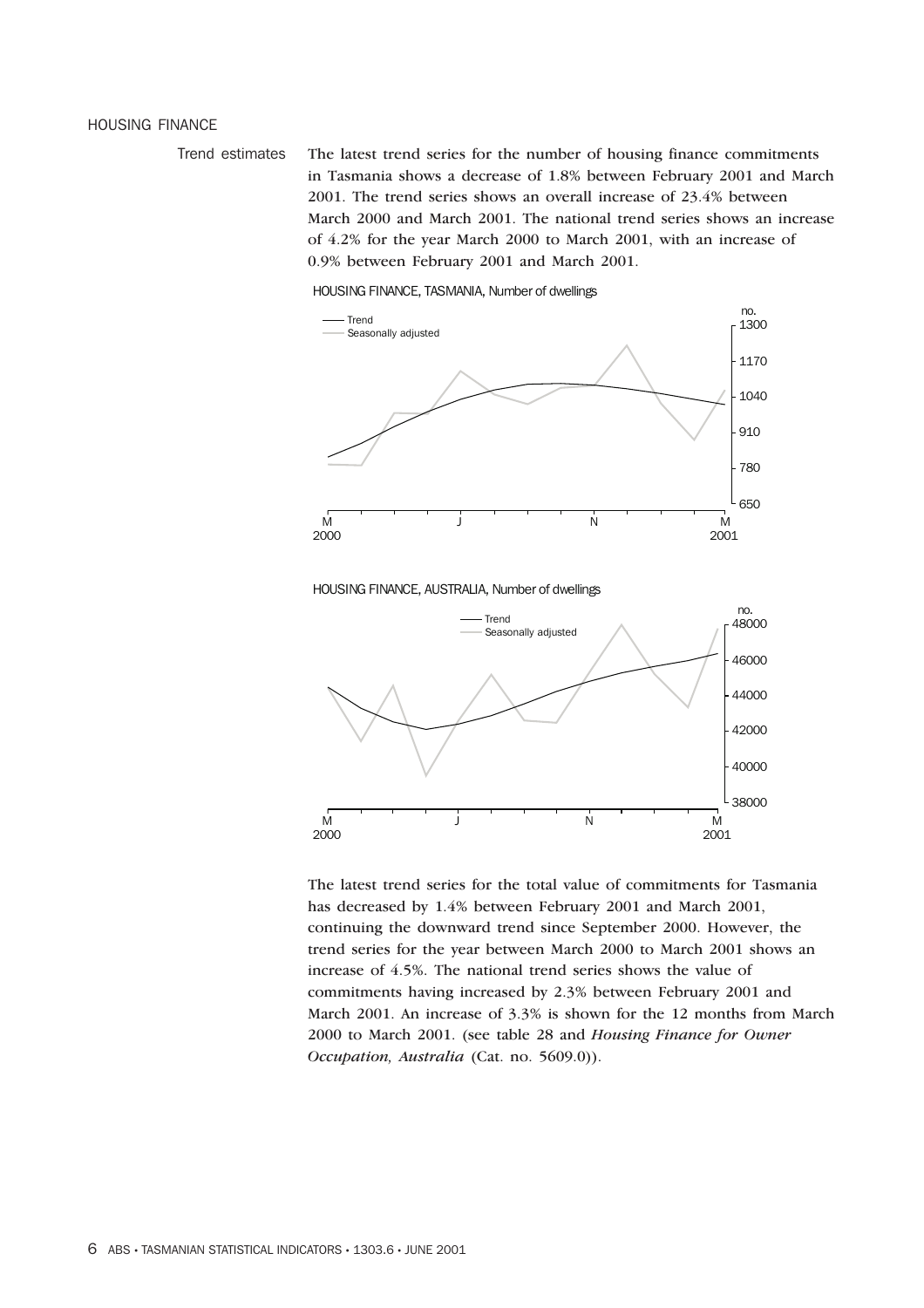CONSUMER PRICE INDEX The Consumer Price Index (All groups) for Hobart increased by 0.7% in the March quarter of 2001. For the weighted average of the eight capital cities, the index rose 1.1% for the March quarter. All capital cities recorded a rise in the index for March quarter 2001. Sydney recorded the highest increase, at 1.4% while Darwin recorded the lowest increase, at 0.1%. OVERSEAS TRADE The value of Tasmania's exports for the month of March 2001 was \$213 million, an increase of 23% over the month of February. Australia's exports for March 2001 totalled \$10,582 million, an increase of 15% over the February figure. Tasmania's major export destinations for the month of March were Japan (\$34.7 million), United States of America (\$27.3 million) and Hong Kong (\$25.9 million). Major commodity groups exported for the month were non-ferrous metals (\$66.8 million), medical and pharmaceutical products

(\$20.8 million) and metallic ores and metal scrap (\$19.8 million).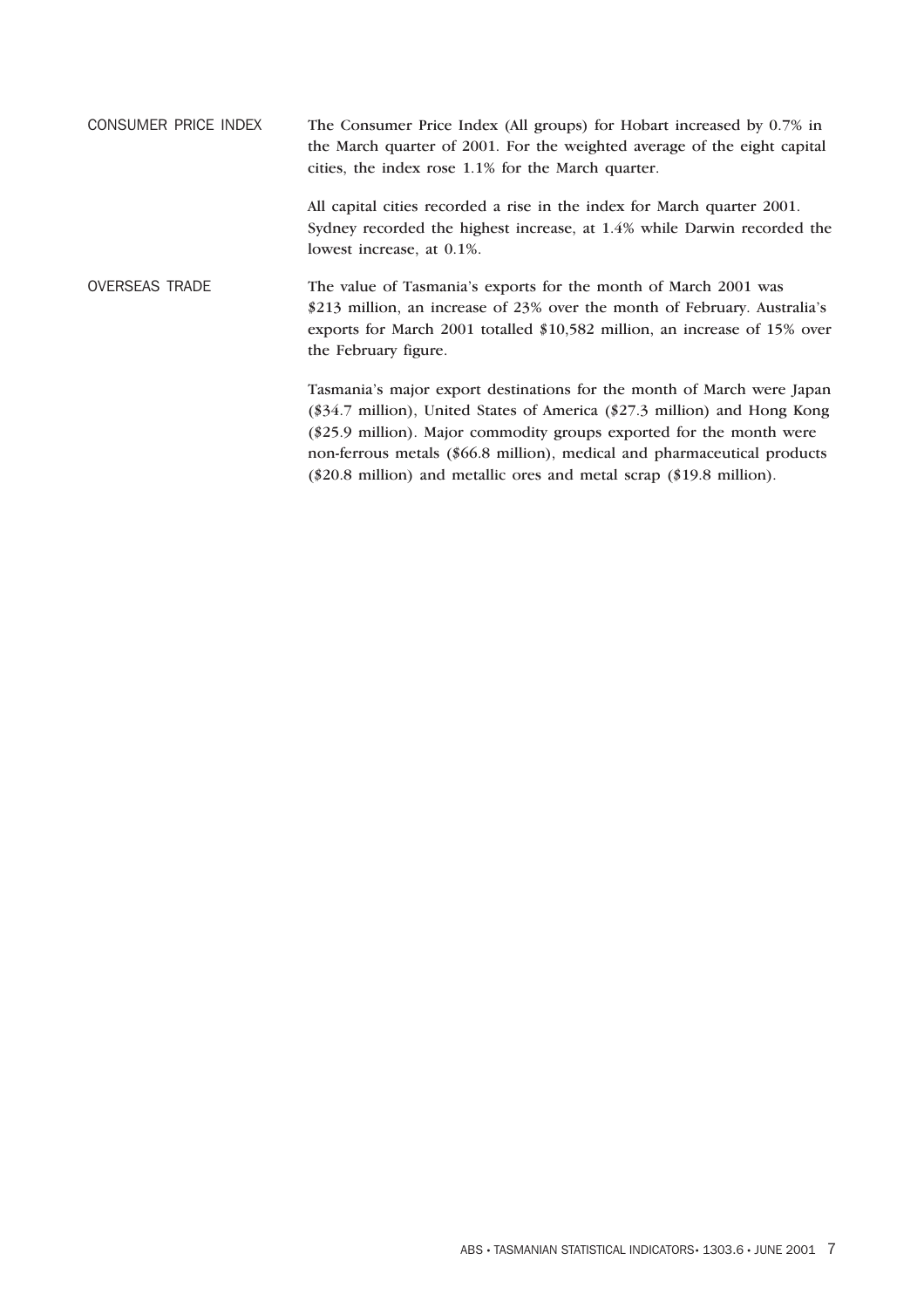### LIST OF TABLES

| 1   | Population                                                                     | 9  |
|-----|--------------------------------------------------------------------------------|----|
| 2   | Births, deaths and marriages                                                   | 9  |
| 3   | Labour force status                                                            | 10 |
| 4   | Labour force status by region, males                                           | 11 |
| 5   | Labour force status by region, females                                         | 12 |
| 6   | Labour force status by region, persons                                         | 13 |
| 7   | Teenage labour market                                                          | 14 |
| 8   | All employed persons by occupation                                             | 15 |
| 9   | Wage and salary earners, sector and industry                                   | 16 |
| 10  | Average hours worked                                                           | 16 |
|     | <b>11</b> Job vacancies                                                        | 17 |
|     | <b>12</b> Industrial disputes                                                  | 17 |
|     | <b>13</b> Average weekly earnings of employees                                 | 18 |
| 14  | Indexes of total hourly rates of pay                                           | 19 |
| 15  | Summary of annual movements in wages and prices                                | 20 |
| 16  | House price index numbers                                                      | 20 |
|     | 17 Consumer price index, Hobart and eight capital cities combined              | 21 |
| 18  | Price index of materials used in building other than<br>house building, Hobart | 22 |
|     | 19 Production of selected commodities                                          | 24 |
| 20  | Livestock slaughtering — Original                                              | 25 |
|     | 21 Livestock slaughtering: seasonally adjusted and trend                       | 25 |
|     | <b>22</b> Meat production                                                      | 26 |
| 23  | Principal mineral concentrates produced                                        | 26 |
| 24  | Sawmills and plywood mills, logs delivered and<br>timber produced              | 27 |
|     | 25 Chipping and grinding of wood                                               | 28 |
|     | <b>26</b> Logs delivered for milling or chipping                               | 28 |
|     | 27 Building approvals - Original                                               | 29 |
| 28. | Secured housing commitments                                                    | 30 |
| 29  | Private new capital expenditure by type of asset — Original                    | 30 |
|     | <b>30</b> Banking statistics                                                   | 31 |
|     | 31 Accommodation establishments                                                | 32 |
| 32  | National Parks, person entries                                                 | 33 |
| 33  | Tracks in National Parks, walker registrations                                 | 33 |
| 34. | Registrations of new motor vehicles                                            | 34 |
| 35  | Turnover of retail establishments at current prices                            | 35 |
| 36  | Value of overseas trade - Tasmania and Australia                               | 36 |
| 37  | Merchandise exports by selected countries and country groups                   | 36 |
| 38  | Merchandise exports by selected commodity groups — Original                    | 37 |
| 39  | Major Statistical Indicators - Australia and State comparisons                 | 38 |
| 40  | Major Statistical Indicators - Tasmanian Statistical Divisions                 | 40 |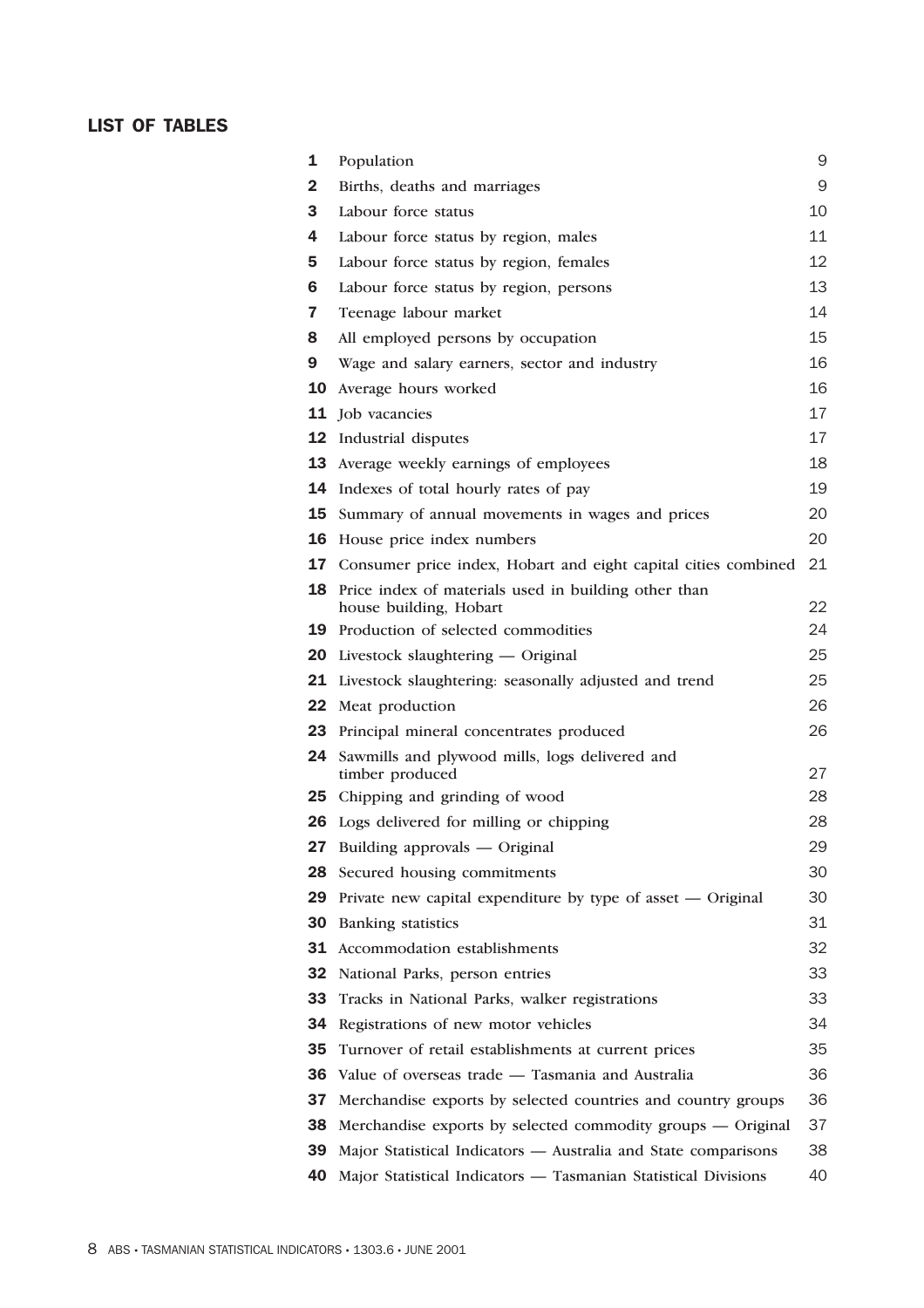### 1 **1** POPULATION

|                 | Estimated resident<br>population | <b>Natural</b><br>increase(a) | Net estimated<br>migration gain | Total population<br>growth | Annual growth<br>rate(b) |
|-----------------|----------------------------------|-------------------------------|---------------------------------|----------------------------|--------------------------|
|                 | '000                             | '000                          | '000                            | '000                       | %                        |
| 1997-98         | 471.7                            | 2.1                           | $-3.9$                          | $-1.8$                     | $-0.38$                  |
| 1998-99         | 470.8                            | 2.7                           | $-3.6$                          | $-0.9$                     | $-0.19$                  |
| 1999-2000       | 470.4                            | 2.2                           | $-2.6$                          | $-0.4$                     | $-0.09$                  |
| 1998            |                                  |                               |                                 |                            |                          |
| September gtr   | 471.6                            | 0.6                           | $-0.7$                          | $-0.1$                     | $-0.30$                  |
| December gtr    | 471.6                            | 0.7                           | $-0.7$                          | $-0.1$                     | $-0.23$                  |
| 1999            |                                  |                               |                                 |                            |                          |
| March qtr       | 471.1                            | 0.7                           | $-1.2$                          | $-0.5$                     | $-0.26$                  |
| June qtr        | 470.8                            | 0.7                           | $-1.0$                          | $-0.3$                     | $-0.19$                  |
| September qtr p | 470.8                            | 0.5                           | $-0.5$                          | $\Omega$                   | $-0.17$                  |
| December gtr p  | 470.7                            | 0.5                           | $-0.5$                          | $-0.1$                     | $-0.17$                  |
| 2000            |                                  |                               |                                 |                            |                          |
| March qtr p     | 470.6                            | 0.6                           | $-0.8$                          | $-0.1$                     | $-0.09$                  |
| June qtr p      | 470.4                            | 0.5                           | $-0.8$                          | $-0.3$                     | $-0.09$                  |
| September qtr p | n.y.a.                           | 0.5                           | n.y.a.                          | n.y.a.                     | n.y.a.                   |

(a) Excess of live births registered over deaths registered (based on usual State of residence).

(b) Percentage growth from same quarter in previous year.

*Source: Australian Demographic Statistics (Cat. no. 3101.0).*

### **2** BIRTHS, DEATHS AND MARRIAGES(a)

|                 | <b>Births</b> |                      | Deaths  |                      | Infant mortality(b) |         | Marriages |                      |
|-----------------|---------------|----------------------|---------|----------------------|---------------------|---------|-----------|----------------------|
|                 | no.           | rate(c)              | no.     | rate(d)              | no.                 | rate(e) | no.       | rate(f)              |
| 1997-98         | 5870          | 1.76                 | 3766    | 6.6                  | 38                  | 6.5     | 2 7 8 2   | 5.9                  |
| 1998-99         | 6 3 8 4       | 1.95                 | 3726    | 6.2                  | 41                  | 6.4     | 2 4 8 3   | 5.3                  |
| 1999-2000       | 5844          | 1.82                 | 3683    | 6.2                  | 40                  | 6.8     | 2648      | 5.6                  |
| 1998            |               |                      |         |                      |                     |         |           |                      |
| September gtr   | 1636          | $\ddot{\phantom{0}}$ | 1031    | $\ddot{\phantom{1}}$ | 9                   | 5.5     | 331       | $\cdot$ .            |
| December gtr    | 1567          | $\ddotsc$            | 907     | $\ddot{\phantom{1}}$ | 8                   | 5.1     | 658       | $\ddotsc$            |
| 1999            |               |                      |         |                      |                     |         |           |                      |
| March qtr       | 1545          | $\cdot$ $\cdot$      | 865     | $\ddot{\phantom{1}}$ | 9                   | 5.8     | 858       | $\ddot{\phantom{1}}$ |
| June qtr        | 1636          | $\ddotsc$            | 923     | $\ddotsc$            | 15                  | 9.2     | 636       | $\ddot{\phantom{1}}$ |
| September gtr p | 1555          | $\cdot$ $\cdot$      | 1 0 3 5 | $\ddotsc$            | 16                  | 10.3    | 327       | $\ddot{\phantom{1}}$ |
| December qtr p  | 1 3 6 7       | $\ddotsc$            | 905     | $\ddot{\phantom{1}}$ | 9                   | 6.6     | 678       | $\ddotsc$            |
| 2000            |               |                      |         |                      |                     |         |           |                      |
| March qtr p     | 1512          | $\ddotsc$            | 864     | $\ddot{\phantom{1}}$ | 7                   | 4.6     | 910       | $\cdot$ .            |
| June qtr p      | 1410          | $\ddotsc$            | 879     | $\cdot$ .            | 8                   | 5.7     | 733       | $\cdot$ .            |
| September gtr p | 1 4 0 5       | $\ddot{\phantom{0}}$ | 954     | $\cdot$ .            | 6                   | 4.3     | 364       | $\sim$ $\sim$        |

(a) Usual residents of Tasmania.

(b) Deaths of children under one year of age.

(c) Total fertility rate. The sum of age specific fertility rates (live births at each age of a mother per female population of that age). It represents the number of children a woman would bear during her lifetime if she experienced age-specific fertility rates at each age of her reproductive life.

(d) Standardised death rate. The overall death rate, per 1,000 persons, that would have prevailed in a standard population if it had experienced at each age the death rates of the population being studied. The standard population used in these calculations is all persons in the 1991 Australian population.

(e) Rate per 1,000 live births.

(f) Crude marriage rate is the number of marriages registered during the financial year, per 1,000 estimated resident population at 31 December of that year.

*Source: Australian Demographic Statistics (Cat. no. 3101.0.)*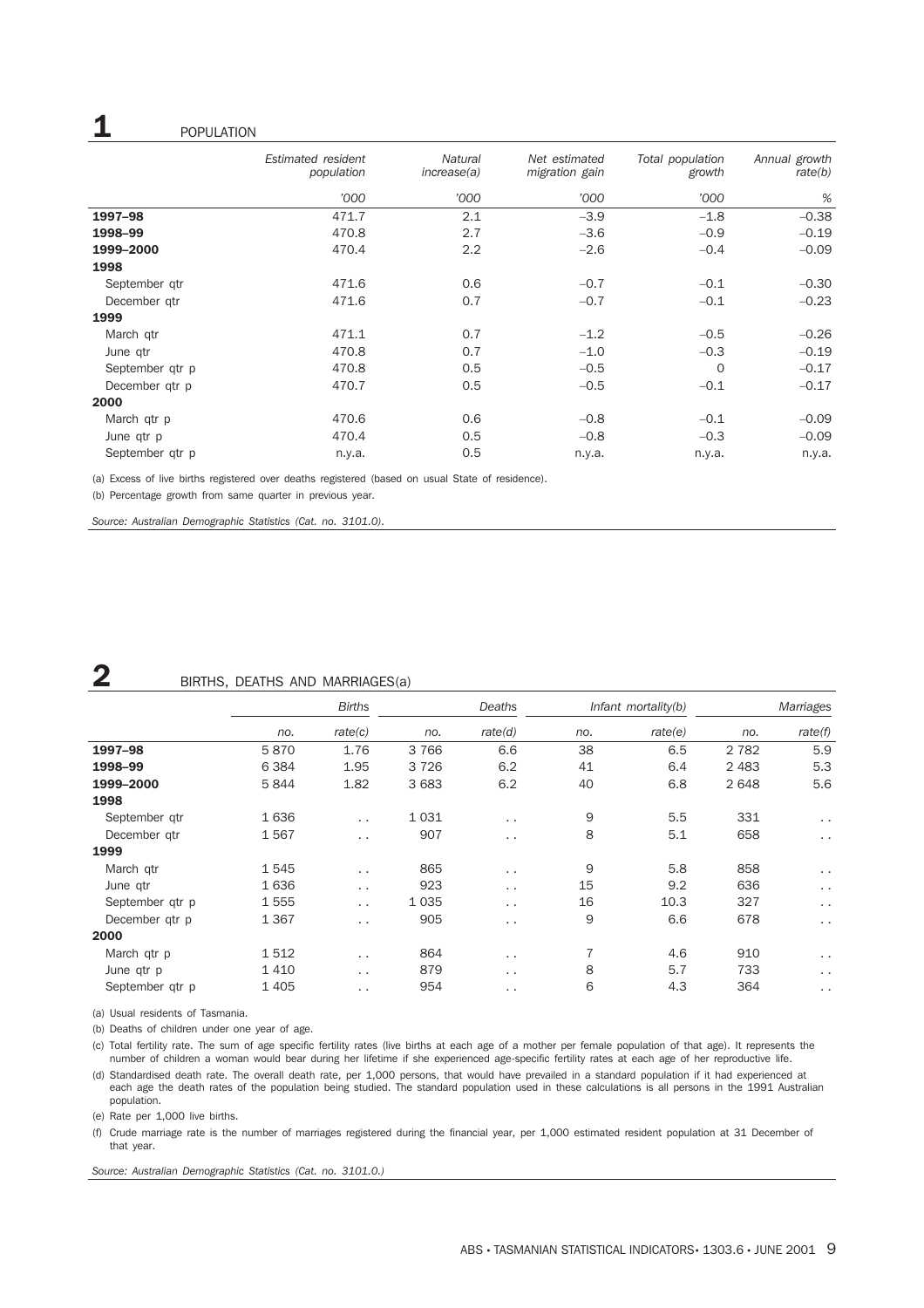# $3$  LABOUR FORCE STATUS(a)(b) — SEASONALLY ADJUSTED AND TREND

|           | Seasonally adjusted series(c) |            |                        |                       |          |            | Trend series(c)        |                       |
|-----------|-------------------------------|------------|------------------------|-----------------------|----------|------------|------------------------|-----------------------|
|           | Employed                      | Unemployed | Unemploy-<br>ment rate | Participation<br>rate | Employed | Unemployed | Unemploy-<br>ment rate | Participation<br>rate |
|           | '000                          | '000       | $\%$                   | $\%$                  | '000     | '000       | $\%$                   | $\%$                  |
|           |                               |            |                        | <b>MALES</b>          |          |            |                        |                       |
| 2000      |                               |            |                        |                       |          |            |                        |                       |
| April     | 108.9                         | 11.7       | 9.7                    | 66.8                  | 109.9    | 11.3       | 9.4                    | 67.2                  |
| May       | 109.7                         | 11.7       | 9.6                    | 67.3                  | 110.0    | 11.6       | 9.5                    | 67.4                  |
| June      | 110.5                         | 12.8       | 10.4                   | 68.3                  | 110.2    | 11.9       | 9.7                    | 67.6                  |
| July      | 111.1                         | 10.8       | 8.9                    | 67.6                  | 110.5    | 12.1       | 9.8                    | 67.9                  |
| August    | 110.8                         | 12.5       | 10.1                   | 68.3                  | 110.8    | 12.1       | 9.9                    | 68.1                  |
| September | 110.9                         | 12.4       | 10.1                   | 68.2                  | 111.2    | 12.2       | 9.9                    | 68.3                  |
| October   | 110.8                         | 12.2       | 9.9                    | 68.1                  | 111.6    | 12.2       | 9.9                    | 68.5                  |
| November  | 112.3                         | 12.2       | 9.8                    | 68.9                  | 111.9    | 12.2       | 9.8                    | 68.7                  |
| December  | 112.8                         | 11.8       | 9.5                    | 68.9                  | 112.1    | 12.2       | 9.8                    | 68.8                  |
| 2001      |                               |            |                        |                       |          |            |                        |                       |
| January   | 112.5                         | 12.5       | 10.0                   | 69.1                  | 112.0    | 12.2       | 9.9                    | 68.7                  |
| February  | 111.7                         | 12.9       | 10.3                   | 68.9                  | 111.7    | 12.3       | 9.9                    | 68.5                  |
| March     | 111.1                         | 11.2       | 9.2                    | 67.6                  | 111.2    | 12.4       | 10.0                   | 68.3                  |
| April     | 109.6                         | 13.1       | 10.7                   | 67.8                  | 110.8    | 12.4       | 10.1                   | 68.1                  |
|           |                               |            |                        | <b>FEMALES</b>        |          |            |                        |                       |
| 2000      |                               |            |                        |                       |          |            |                        |                       |
| April     | 88.5                          | 8.5        | 8.7                    | 51.0                  | 89.5     | 7.9        | 8.1                    | 51.2                  |
| May       | 89.2                          | 7.9        | 8.1                    | 51.0                  | 89.5     | 7.8        | 8.0                    | 51.1                  |
| June      | 91.0                          | 6.7        | 6.9                    | 51.3                  | 89.4     | 7.6        | 7.9                    | 51.0                  |
| July      | 89.1                          | 7.5        | 7.8                    | 50.7                  | 89.5     | 7.5        | 7.7                    | 50.9                  |
| August    | 89.4                          | 7.7        | 7.9                    | 50.9                  | 89.6     | 7.4        | 7.6                    | 50.9                  |
| September | 88.6                          | 7.7        | 8.0                    | 50.5                  | 89.7     | 7.3        | 7.5                    | 50.9                  |
| October   | 90.4                          | 6.8        | 7.0                    | 51.0                  | 89.9     | 7.2        | 7.5                    | 50.9                  |
| November  | 90.3                          | 7.3        | 7.5                    | 51.1                  | 90.1     | 7.1        | 7.3                    | 50.9                  |
| December  | 91.2                          | 6.6        | 6.8                    | 51.2                  | 90.2     | 7.0        | 7.2                    | 50.9                  |
| 2001      |                               |            |                        |                       |          |            |                        |                       |
|           |                               |            |                        |                       |          |            | 7.1                    |                       |
| January   | 89.2                          | 7.8        | 8.0                    | 50.7                  | 90.1     | 6.9        |                        | 50.8                  |
| February  | 90.5                          | 6.0        | 6.3                    | 50.5                  | 89.9     | 6.8        | 7.0                    | 50.6                  |
| March     | 89.1                          | 6.7        | 7.0                    | 50.1                  | 89.8     | 6.7        | 7.0                    | 50.5                  |
| April     | 89.8                          | 7.0        | 7.2                    | 50.6                  | 89.6     | 6.7        | 7.0                    | 50.4                  |
|           |                               |            |                        | <b>TOTAL</b>          |          |            |                        |                       |
| 2000      |                               |            |                        |                       |          |            |                        |                       |
| April     | 197.4                         | 20.1       | 9.2                    | 58.7                  | 199.3    | 19.2       | 8.8                    | 59.0                  |
| May       | 198.9                         | 19.6       | 9.0                    | 59.0                  | 199.4    | 19.4       | 8.8                    | 59.0                  |
| June      | 201.5                         | 19.5       | 8.8                    | 59.6                  | 199.6    | 19.5       | 8.9                    | 59.1                  |
| July      | 200.2                         | 18.3       | 8.4                    | 58.9                  | 200.0    | 19.5       | 8.9                    | 59.2                  |
| August    | 200.2                         | 20.2       | 9.2                    | 59.4                  | 200.4    | 19.5       | 8.9                    | 59.3                  |
| September | 199.4                         | 20.1       | 9.1                    | 59.1                  | 201.0    | 19.5       | 8.8                    | 59.4                  |
| October   | 201.2                         | 19.0       | 8.6                    | 59.3                  | 201.5    | 19.4       | 8.8                    | 59.5                  |
| November  | 202.5                         | 19.6       | 8.8                    | 59.8                  | 202.0    | 19.4       | 8.7                    | 59.6                  |
| December  | 204.0                         | 18.5       | 8.3                    | 59.8                  | 202.2    | 19.2       | 8.7                    | 59.6                  |
| 2001      |                               |            |                        |                       |          |            |                        |                       |
| January   | 201.6                         | 20.2       | 9.1                    | 59.7                  | 202.1    | 19.1       | 8.6                    | 59.5                  |
| February  | 202.2                         | 18.9       | 8.6                    | 59.4                  | 201.6    | 19.1       | 8.6                    | 59.3                  |
| March     | 200.2                         | 17.9       | 8.2                    | 58.6                  | 201.0    | 19.1       | 8.7                    | 59.2                  |
| April     | 199.3                         | 20.1       | 9.2                    | 59.0                  | 200.3    | 19.2       | 8.7                    | 59.0                  |

(a) For explanation of terms and concepts, refer to *Labour Force, Australia, Preliminary* (Cat. no. 6202.0).

(b) At April 2001, estimates for prior periods were revised because of some minor definitional changes.

(c) Seasonal factors are reviewed annually to take account of each additional year's data. The results of the review are used to compile revised seasonally adjusted and trend estimates each February. Trend estimates for the most recent months are also revised each month; see Notes on page 2.

*Source: Labour Force, Australia, Preliminary (Cat. no. 6202.0).*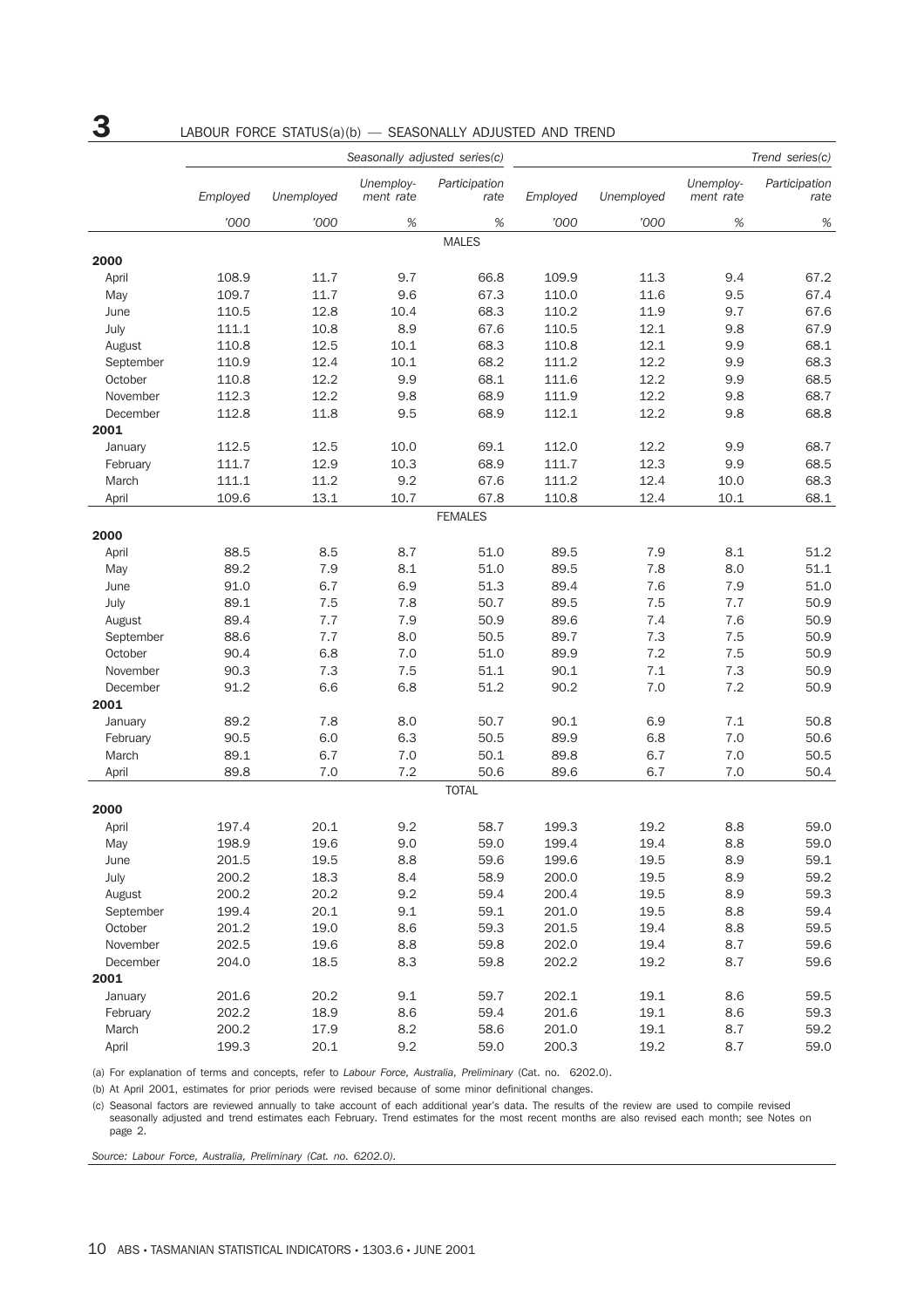|          | Total employed | Total unemployed                          | Unemployment rate | Participation rate |
|----------|----------------|-------------------------------------------|-------------------|--------------------|
|          | '000           | '000                                      | $\%$              | $\%$               |
|          |                | HOBART AND SOUTHERN STATISTICAL DIVISIONS |                   |                    |
| 1998     |                |                                           |                   |                    |
| April    | 54.6           | 6.1                                       | 10.0              | 69.5               |
| 2000     |                |                                           |                   |                    |
| April    | 51.0           | 5.3                                       | 9.5               | 64.7               |
| 2001     |                |                                           |                   |                    |
| February | 51.3           | 7.2                                       | 12.3              | 66.8               |
| March    | 51.5           | 6.2                                       | 10.8              | 66.8               |
| April    | 50.7           | 6.1                                       | 10.7              | 65.5               |
|          |                | NORTHERN STATISTICAL DIVISION             |                   |                    |
| 1998     |                |                                           |                   |                    |
| April    | 31.6           | 4.7                                       | 12.9              | 70.7               |
| 2000     |                |                                           |                   |                    |
| April    | 32.8           | 2.8                                       | 7.9               | 67.6               |
| 2001     |                |                                           |                   |                    |
| February | 36.8           | 3.4                                       | 8.4               | 72.9               |
| March    | 35.2           | 3.1                                       | 8.1               | 70.8               |
| April    | 36.0           | 2.9                                       | 7.5               | 72.4               |
|          |                | MERSEY-LYELL STATISTICAL DIVISION         |                   |                    |
| 1998     |                |                                           |                   |                    |
| April    | 26.6           | 3.6                                       | 12.0              | 72.5               |
| 2000     |                |                                           |                   |                    |
| April    | 25.7           | 3.3                                       | 11.3              | 71.5               |
| 2001     |                |                                           |                   |                    |
| February | 22.9           | 3.3                                       | 12.7              | 68.5               |
| March    | 24.1           | 2.4                                       | 9.1               | 65.5               |
| April    | 23.8           | 3.5                                       | 12.8              | 67.5               |
|          |                | <b>TASMANIA</b>                           |                   |                    |
| 1998     |                |                                           |                   |                    |
| April    | 112.9          | 14.4                                      | 11.3              | 70.5               |
| 2000     |                |                                           |                   |                    |
| April    | 109.5          | 11.4                                      | 9.4               | 67.1               |
| 2001     |                |                                           |                   |                    |
| February | 111.0          | 13.9                                      | 11.1              | 69.0               |
| March    | 110.8          | 11.7                                      | 9.6               | 67.7               |
| April    | 110.6          | 12.5                                      | 10.1              | 68.0               |

(a) For explanation of terms and concepts, refer to *Labour Force, Australia* (Cat. no. 6203.0).

(b) Data in this table are original series, i.e. they are not part of a seasonally adjusted or a trend series. Accordingly, care should be exercised when using these data.

*Source: Labour Force, Selected Summary Tables, Australia (Cat. no. 6291.0.40.001).*

4 LABOUR FORCE STATUS BY REGION — MALES(a)(b)



Hobart and Southern Statistical Divisions — Persons (see table 6)

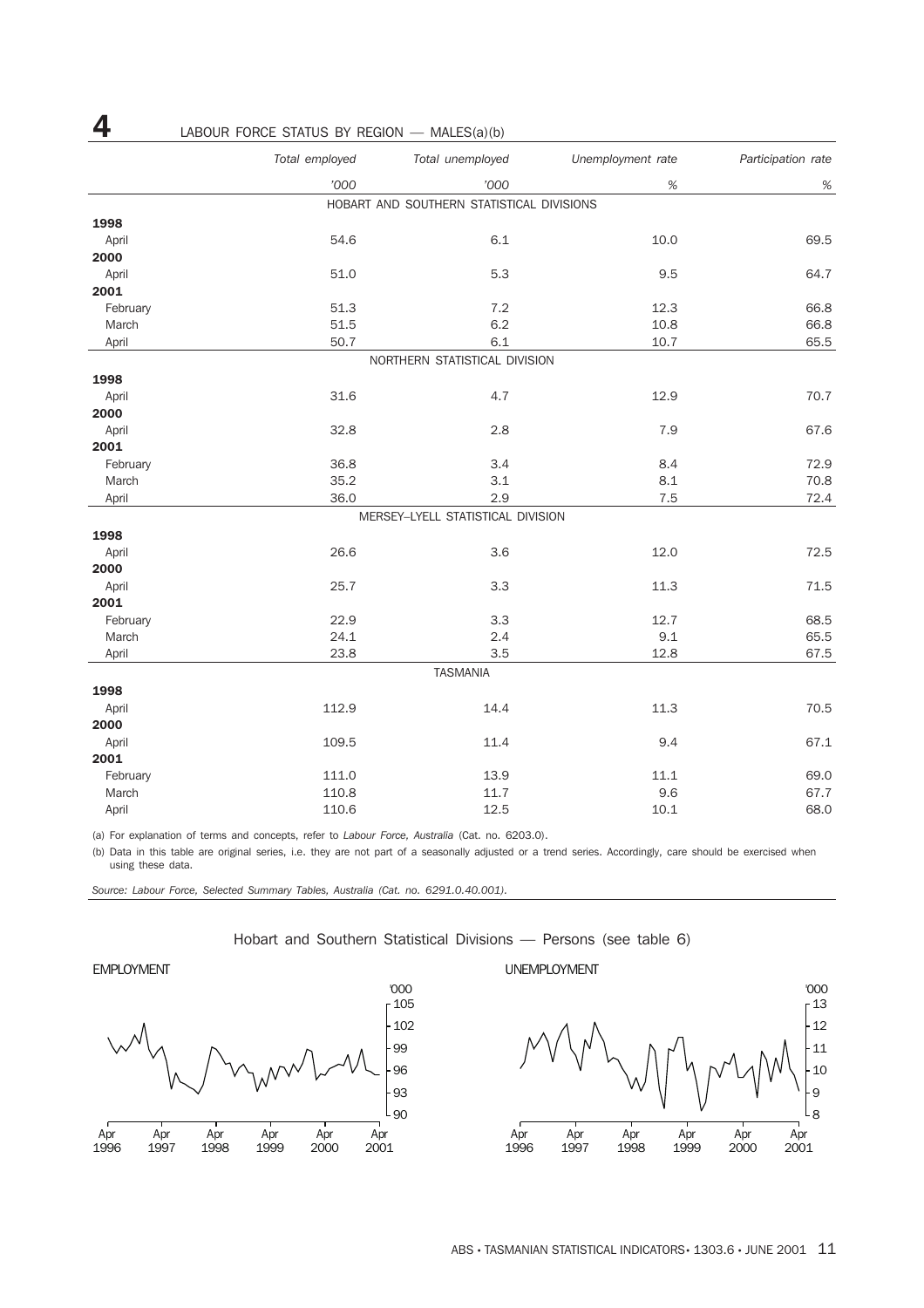|                   | LABOUR FORCE STATUS BY REGION - FEMALES(a)(b)<br>Total employed | Total unemployed                          | Unemployment rate | Participation rate |
|-------------------|-----------------------------------------------------------------|-------------------------------------------|-------------------|--------------------|
|                   |                                                                 |                                           |                   |                    |
|                   | '000                                                            | '000                                      | $\%$              | $\%$               |
|                   |                                                                 | HOBART AND SOUTHERN STATISTICAL DIVISIONS |                   |                    |
| 1998              |                                                                 |                                           |                   |                    |
| April             | 44.2                                                            | 3.1                                       | 6.6               | 51.9               |
| 2000              |                                                                 |                                           |                   |                    |
| April<br>2001     | 44.4                                                            | 4.4                                       | 9.0               | 52.4               |
|                   | 44.6                                                            | 2.9                                       | 6.1               |                    |
| February<br>March | 44.0                                                            | 3.5                                       | 7.4               | 51.0<br>50.9       |
| April             | 44.8                                                            | 3.1                                       | 6.4               | 51.5               |
|                   |                                                                 | NORTHERN STATISTICAL DIVISION             |                   |                    |
|                   |                                                                 |                                           |                   |                    |
| 1998              |                                                                 |                                           |                   |                    |
| April             | 25.1                                                            | 3.0                                       | 10.8              | 51.1               |
| 2000              | 25.8                                                            | 2.1                                       | 7.5               | 50.4               |
| April<br>2001     |                                                                 |                                           |                   |                    |
| February          | 26.8                                                            | 2.3                                       | 8.0               | 51.9               |
| March             | 26.9                                                            | 2.2                                       | 7.5               | 52.9               |
| April             | 27.8                                                            | 1.5                                       | 5.2               | 52.6               |
|                   |                                                                 | MERSEY-LYELL STATISTICAL DIVISION         |                   |                    |
| 1998              |                                                                 |                                           |                   |                    |
| April             | 18.1                                                            | 1.7                                       | 8.4               | 46.2               |
| 2000              |                                                                 |                                           |                   |                    |
| April             | 19.6                                                            | 1.9                                       | 8.9               | 51.4               |
| 2001              |                                                                 |                                           |                   |                    |
| February          | 17.7                                                            | 1.7                                       | 8.7               | 46.6               |
| March             | 18.1                                                            | 1.9                                       | 9.6               | 46.8               |
| April             | 18.7                                                            | 2.0                                       | 9.8               | 48.7               |
|                   |                                                                 | <b>TASMANIA</b>                           |                   |                    |
| 1998              |                                                                 |                                           |                   |                    |
| April             | 87.5                                                            | 7.8                                       | 8.2               | 50.4               |
| 2000              |                                                                 |                                           |                   |                    |
| April             | 89.7                                                            | 8.4                                       | 8.6               | 51.6               |
| 2001              |                                                                 |                                           |                   |                    |
| February          | 89.2                                                            | 6.9                                       | 7.2               | 50.3               |
| March             | 89.0                                                            | 7.7                                       | 7.9               | 50.5               |
| April             | 91.3                                                            | 6.6                                       | 6.7               | 51.2               |

(a) For explanation of terms and concepts, refer to *Labour Force, Australia* (Cat. no. 6203.0).

(b) Data in this table are original series, i.e. they are not part of a seasonally adjusted or a trend series. Accordingly, care should be exercised when using these data.

*Source: Labour Force, Selected Summary Tables, Australia (Cat. no. 6291.0.40.001).*





Northern Statistical Division — Persons (see table 6)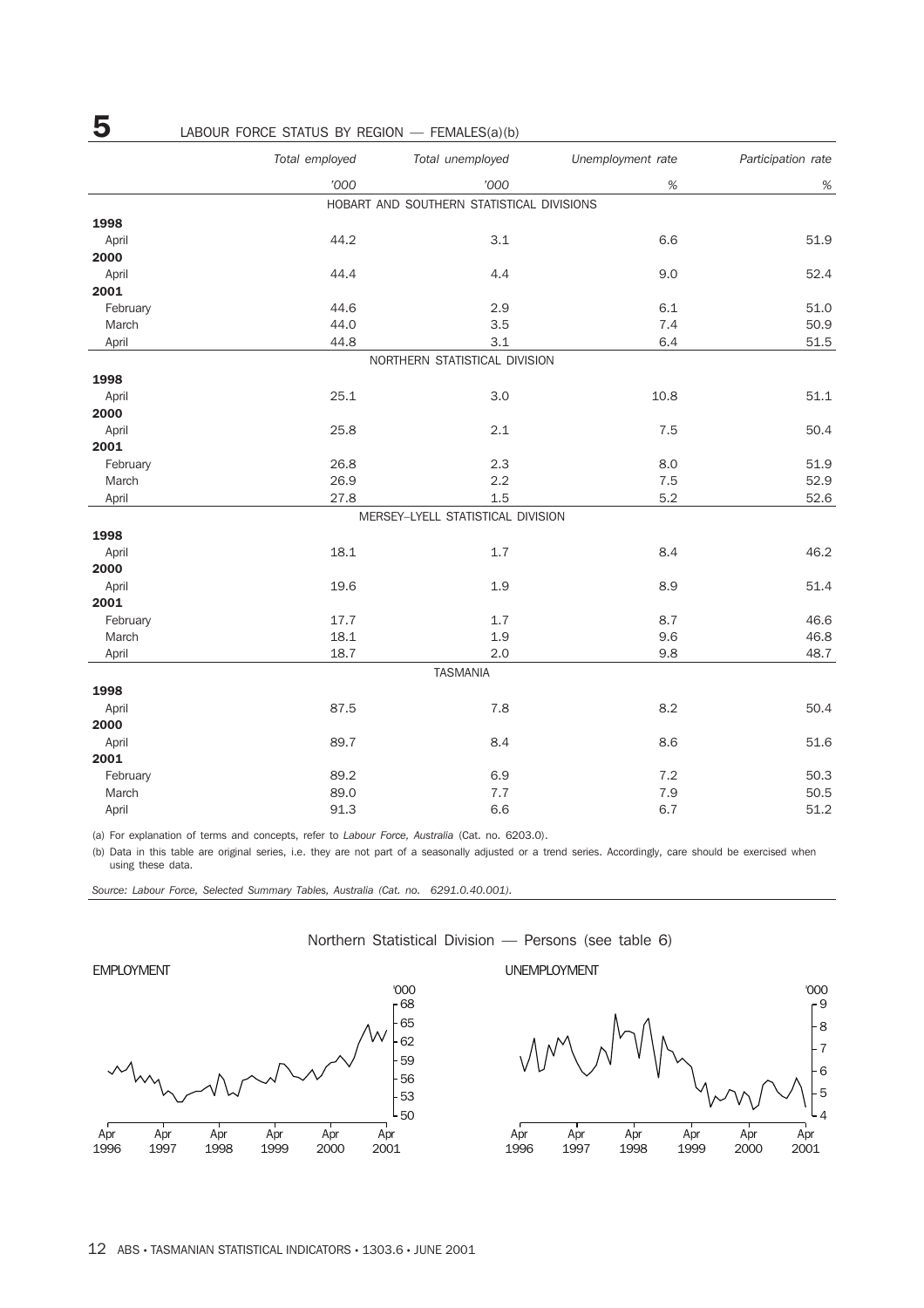|          | Total employed | Total unemployed                          | Unemployment rate | Participation rate |
|----------|----------------|-------------------------------------------|-------------------|--------------------|
|          | '000           | '000                                      | $\%$              | $\%$               |
|          |                | HOBART AND SOUTHERN STATISTICAL DIVISIONS |                   |                    |
| 1998     |                |                                           |                   |                    |
| April    | 98.9           | 9.2                                       | 8.5               | 60.5               |
| 2000     |                |                                           |                   |                    |
| April    | 95.4           | 9.7                                       | 9.2               | 58.3               |
| 2001     |                |                                           |                   |                    |
| February | 95.9           | 10.1                                      | 9.5               | 58.6               |
| March    | 95.5           | 9.8                                       | 9.3               | 58.5               |
| April    | 95.5           | 9.1                                       | 8.7               | 58.3               |
|          |                | NORTHERN STATISTICAL DIVISION             |                   |                    |
| 1998     |                |                                           |                   |                    |
| April    | 56.8           | 7.7                                       | 12.0              | 60.6               |
| 2000     |                |                                           |                   |                    |
| April    | 58.6           | 4.9                                       | 7.7               | 58.8               |
| 2001     |                |                                           |                   |                    |
| February | 63.6           | 5.7                                       | 8.2               | 62.3               |
| March    | 62.1           | 5.3                                       | 7.9               | 61.8               |
| April    | 63.9           | 4.4                                       | 6.5               | 62.3               |
|          |                | MERSEY-LYELL STATISTICAL DIVISION         |                   |                    |
| 1998     |                |                                           |                   |                    |
| April    | 44.7           | 5.3                                       | 10.6              | 59.1               |
| 2000     |                |                                           |                   |                    |
| April    | 45.2           | 5.2                                       | 10.3              | 61.3               |
| 2001     |                |                                           |                   |                    |
| February | 40.6           | $5.0\,$                                   | 11.0              | 57.1               |
| March    | 42.2           | 4.3                                       | 9.3               | 55.9               |
| April    | 42.5           | 5.5                                       | 11.5              | 57.9               |
|          |                | <b>TASMANIA</b>                           |                   |                    |
| 1998     |                |                                           |                   |                    |
| April    | 200.4          | 22.2                                      | 10.0              | 60.2               |
| 2000     |                |                                           |                   |                    |
| April    | 199.2          | 19.8                                      | 9.1               | 59.1               |
| 2001     |                |                                           |                   |                    |
| February | 200.1          | 20.8                                      | 9.4               | 59.4               |
| March    | 199.8          | 19.4                                      | 8.8               | 58.9               |
| April    | 202.0          | 19.1                                      | 8.6               | 59.4               |

(a) For explanation of terms and concepts, refer to *Labour Force, Australia* (Cat. no. 6203.0).

(b) Data in this table are original series, i.e. they are not part of a seasonally adjusted or a trend series. Accordingly, care should be exercised when using these data.

*Source: Labour Force, Selected Summary Tables, Australia (Cat. no. 6291.0.40.001).*







6 LABOUR FORCE STATUS BY REGION — PERSONS(a)(b)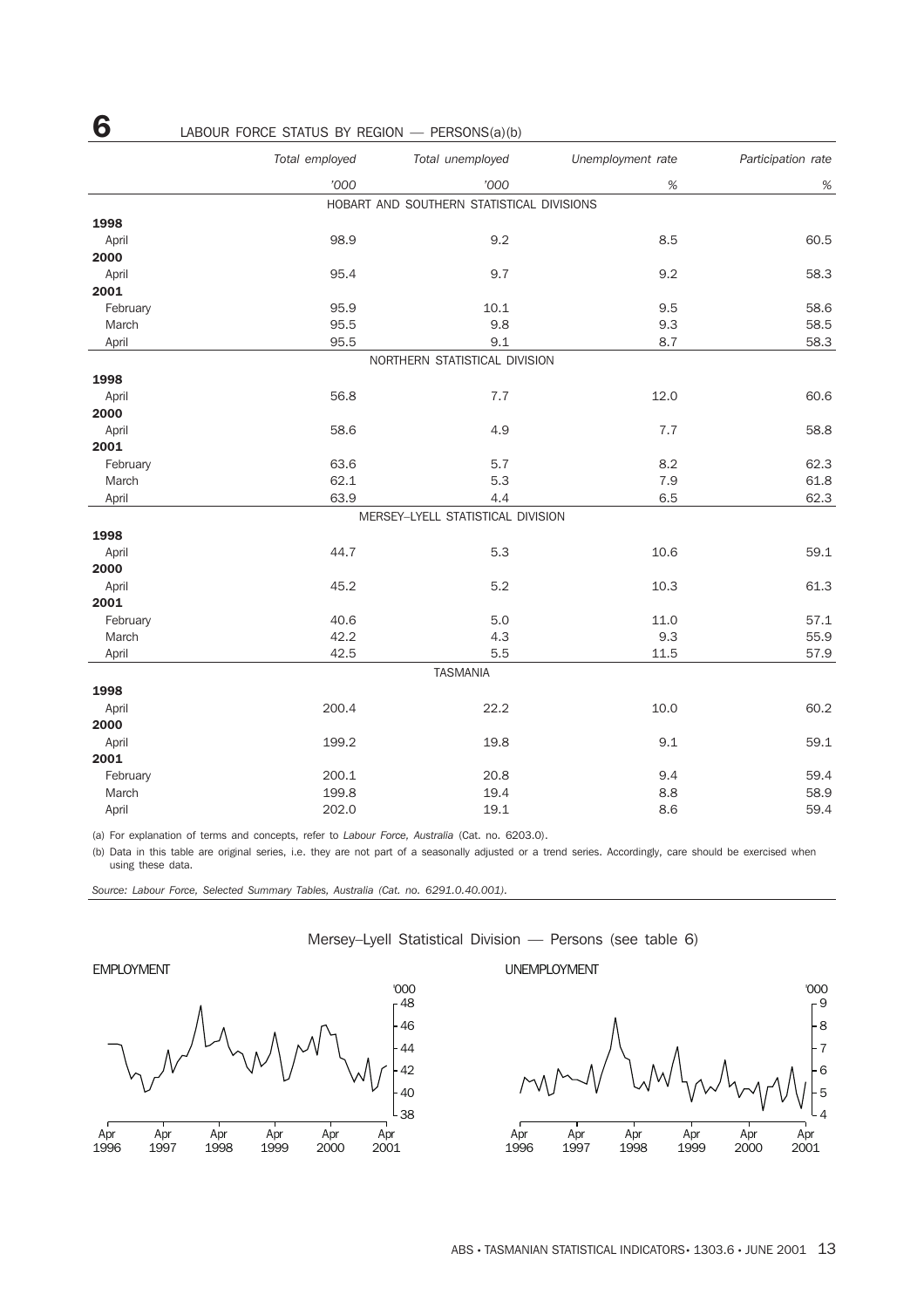| 7                 |              |            | TEENAGE LABOUR MARKET(a)         |            |                 |                           |                                                      |                                                                 |                                  |                       |
|-------------------|--------------|------------|----------------------------------|------------|-----------------|---------------------------|------------------------------------------------------|-----------------------------------------------------------------|----------------------------------|-----------------------|
|                   |              | Employed   |                                  | Unemployed |                 |                           |                                                      |                                                                 |                                  |                       |
|                   | Full<br>time | Total      | Looking<br>for full<br>time work | Total      | Labour<br>force | Not in<br>labour<br>force | Civilian<br>population<br>aged 15-19                 | Unemployment<br>rate                                            | Unemployment<br>population ratio | Participation<br>rate |
|                   | '000         | '000       | '000                             | '000       | '000            | '000                      | '000                                                 | %                                                               | %                                | $\%$                  |
|                   |              |            |                                  |            |                 |                           |                                                      | ATTENDING NEITHER A SCHOOL NOR A TERTIARY INSTITUTION FULL TIME |                                  |                       |
| 1998              |              |            |                                  |            |                 |                           |                                                      |                                                                 |                                  |                       |
| April<br>2000     | 6.5          | 9.2        | 2.0                              | 2.1        | 11.3            | 0.9                       | 12.2                                                 | 18.3                                                            | 16.8                             | 92.3                  |
| April             | 5.7          | 7.9        | 1.8                              | 1.8        | 9.6             | 1.5                       | 11.2                                                 | 18.2                                                            | 15.7                             | 86.1                  |
| 2001              |              |            |                                  |            |                 |                           |                                                      |                                                                 |                                  |                       |
| February          | 6.4          | 8.9        | 1.8                              | 2.0        | 10.9            | 1.0                       | 11.9                                                 | 18.5                                                            | 16.9                             | 91.7                  |
| March             | 6.0          | 9.1        | 1.8                              | r1.8       | 10.9            | 0.9                       | 11.8                                                 | r16.5                                                           | r15.2                            | 92.7                  |
| April             | 6.3          | 9.9        | 1.5                              | 1.7        | 11.6            | 1.7                       | 13.3                                                 | 14.8                                                            | 12.9                             | 87.2                  |
|                   |              |            |                                  |            |                 |                           | ATTENDING SCHOOL OR A TERTIARY INSTITUTION FULL TIME |                                                                 |                                  |                       |
| 1998              |              |            |                                  |            |                 |                           |                                                      |                                                                 |                                  |                       |
| April             |              | 7.3        | 0.3                              | 1.5        | 8.8             | 13.4                      | 22.2                                                 | 17.4                                                            | 6.9                              | 39.7                  |
| 2000              |              |            |                                  |            |                 |                           |                                                      |                                                                 |                                  |                       |
| April<br>2001     | 0.1          | 5.5        | 0.7                              | 3.1        | 8.6             | 15.0                      | 23.7                                                 | 36.3                                                            | 13.2                             | 36.4                  |
|                   |              |            |                                  |            |                 |                           |                                                      |                                                                 | 11.1                             |                       |
| February<br>March | 0.7<br>0.1   | 7.4<br>6.5 | 1.4<br>0.1                       | 2.5<br>1.9 | 9.9<br>8.4      | 12.8<br>14.4              | 22.7<br>22.8                                         | 25.5<br>22.4                                                    | 8.2                              | 43.5<br>36.8          |
| April             | 0.1          | 6.8        | 0.4                              | 1.7        | 8.5             | 12.7                      | 21.2                                                 | 19.8                                                            | 7.9                              | 39.9                  |
|                   |              |            |                                  |            |                 | <b>TOTAL</b>              |                                                      |                                                                 |                                  |                       |
| 1998              |              |            |                                  |            |                 |                           |                                                      |                                                                 |                                  |                       |
| April             | 6.5          | 16.5       | 2.2                              | 3.6        | 20.1            | 14.3                      | 34.4                                                 | 17.9                                                            | 10.4                             | 58.4                  |
| 2000              |              |            |                                  |            |                 |                           |                                                      |                                                                 |                                  |                       |
| April             | 5.8          | 13.4       | 2.4                              | 4.9        | 18.2            | 16.6                      | 34.8                                                 | 26.7                                                            | 14.0                             | 52.3                  |
| 2001              |              |            |                                  |            |                 |                           |                                                      |                                                                 |                                  |                       |
| February          | 7.1          | 16.2       | 3.2                              | 4.5        | 20.8            | 13.8                      | 34.6                                                 | 21.8                                                            | 13.1                             | 60.1                  |
| March             | 6.1          | r 15.6     | 1.9                              | r 3.7      | 19.3            | 15.3                      | 34.6                                                 | r 19.0                                                          | r10.6                            | 55.8                  |
| April             | 6.4          | 16.7       | 1.9                              | 3.4        | 20.1            | 14.4                      | 34.5                                                 | 16.9                                                            | 9.8                              | 58.2                  |

(a) Persons aged 15–19 years. For explanation of terms and concepts, refer to *Labour Force, Australia* (Cat. no. 6203.0). Care should be exercised when using these series as some estimates are subject to high sampling variability.

*Source: ABS data available on request, Labour Force, Estimates; Labour Force, Teenage Employment and Unemployment, Australia, Preliminary, Data Report (Cat. no. 6202.0.40.001).*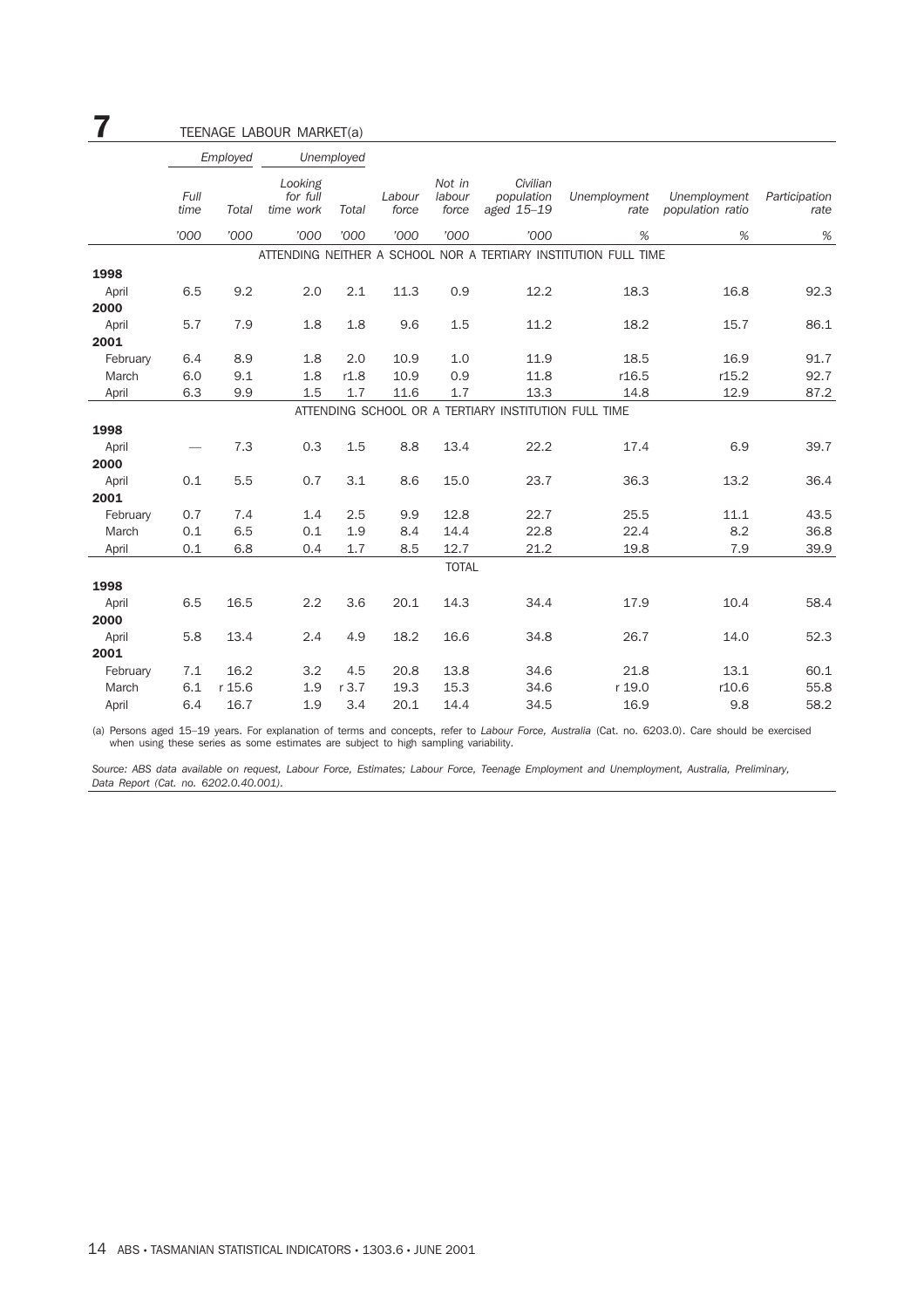# 8 ALL EMPLOYED PERSONS BY OCCUPATION(a)

|                                                          | February<br>2000 |            |                          | February<br>2001 |                  | Proportion of<br>total employed |
|----------------------------------------------------------|------------------|------------|--------------------------|------------------|------------------|---------------------------------|
|                                                          | Persons          | Males      | Females                  | Persons          | February<br>2000 | February<br>2001                |
|                                                          | '000             | '000       | '000                     | '000             | %                | $\%$                            |
| Managers and administrators                              |                  |            |                          |                  |                  |                                 |
| Generalist managers                                      | 2.0              | 2.1        | 0.2                      | 2.3              | 1.0              | 1.2                             |
| Specialist managers                                      | 4.8              | 3.0        | 1.0                      | 4.1              | 2.5              | 2.0                             |
| Farmers and farm managers                                | 8.4              | 4.8        | 1.7                      | 6.5              | 4.2              | 3.3                             |
| Total                                                    | 15.2             | 10.0       | 2.9                      | 12.9             | 7.7              | 6.4                             |
| Professionals                                            |                  |            |                          |                  |                  |                                 |
| Science, building and engineering professionals          | 3.5              | 4.3        | 0.2                      | 4.4              | 1.8              | 2.2                             |
| Business and information professionals                   | 5.3              | 3.4        | 2.2                      | 5.6              | 2.7              | 2.8                             |
| Health professionals                                     | 8.6              | 1.8        | 6.0                      | 7.8              | 4.4              | 3.9                             |
| Education professionals                                  | 8.8              | 2.6        | 4.4                      | 7.0              | 4.4              | 3.5                             |
| Social, arts and miscellaneous professionals             | 6.1              | 2.8        | 2.8                      | 5.6              | 3.1              | 2.8                             |
| Total                                                    | 32.3             | 14.9       | 15.6                     | 30.5             | 16.3             | 15.2                            |
| Associate professionals                                  |                  |            |                          |                  |                  |                                 |
| Science, engineering and related associate professionals | 2.7              | 2.1        | 0.6                      | 2.8              | 1.4              | 1.4                             |
| Business and administration associate professionals      | 4.0              | 2.7        | 1.7                      | 4.4              | 2.0<br>4.2       | 2.2<br>5.3                      |
| Managing supervisors (sales and service)                 | 8.2<br>1.1       | 6.9        | 3.7                      | 10.6<br>1.2      | 0.5              | 0.6                             |
| Health and welfare associate professionals               | 4.3              | 0.6<br>2.3 | 0.6<br>1.8               | 4.1              | 2.2              | 2.0                             |
| Other associate professionals<br>Total                   | 19.2             | 14.0       | 7.8                      | 21.8             | 9.7              | 10.9                            |
| Tradespersons and related workers                        |                  |            |                          |                  |                  |                                 |
| Mechanical and fabrication engineering tradespersons     | 4.5              | 5.4        | 0.1                      | 5.5              | 2.3              | 2.8                             |
| Automotive tradespersons                                 | 3.4              | 2.2        | $\overline{\phantom{0}}$ | 2.2              | 1.7              | 1.1                             |
| Electrical and electronics tradespersons                 | 4.8              | 4.1        | 0.1                      | 4.2              | 2.4              | 2.1                             |
| Construction tradespersons                               | 4.3              | 4.8        | $\equiv$                 | 4.8              | 2.2              | 2.4                             |
| Other tradespersons and related workers                  | 9.8              | 6.7        | 2.6                      | 9.4              | 4.9              | 4.7                             |
| Total                                                    | 26.7             | 23.3       | 2.8                      | 26.1             | 13.5             | 13.0                            |
| Advanced clerical and service workers                    |                  |            |                          |                  |                  |                                 |
| Secretaries and personal assistants                      | 2.5              | 0.1        | 2.3                      | 2.4              | 1.3              | 1.2                             |
| Other advanced clerical and service workers              | 4.1              | 0.6        | 2.1                      | 2.7              | 2.1              | 1.4                             |
| Total                                                    | 6.6              | 0.7        | 4.4                      | 5.1              | 3.3              | 2.6                             |
| Intermediate clerical, sales and service workers         |                  |            |                          |                  |                  |                                 |
| Intermediate clerical workers                            | 18.4             | 5.8        | 18.4                     | 24.1             | 9.3              | 12.1                            |
| Intermediate sales and related workers                   | 3.0              | 2.7        | 1.2                      | 3.9              | 1.5              | 1.9                             |
| Intermediate service workers                             | 13.0             | 3.6        | 9.7                      | 13.3             | 6.6              | 6.6                             |
| Total                                                    | 34.4             | 12.1       | 29.2                     | 41.3             | 17.4             | 20.6                            |
| Intermediate production and transport workers            |                  |            |                          |                  |                  |                                 |
| Intermediate plant operators                             | 6.5              | 6.0        | 0.2                      | 6.2              | 3.3              | 3.1                             |
| Intermediate machine operators                           | 1.7              | 2.1        | 0.5                      | 2.6              | 0.9              | 1.3                             |
| Road and rail transport drivers                          | 6.9              | 6.3        | 0.5                      | 6.8              | 3.5              | 3.4                             |
| Other intermediate production and transport workers      | 3.9              | 2.4        | 1.1                      | 3.5              | 2.0              | 1.7                             |
| Total                                                    | 19.0             | 16.8       | 2.3                      | 19.1             | 9.6              | 9.5                             |
| Elementary clerical, sales and service workers           |                  |            |                          |                  |                  |                                 |
| Elementary clerks                                        | 2.6              | 0.5        | 0.9                      | 1.4              | 1.3              | 0.7                             |
| Elementary sales workers                                 | 16.2             | 6.0        | 13.8                     | 19.9             | 8.2              | 9.9                             |
| Elementary service workers                               | 2.3              | 1.2        | 1.2                      | 2.4              | 1.2              | 1.2                             |
| Total                                                    | 21.1             | 7.8        | 15.9                     | 23.6             | 10.7             | 11.8                            |
| Labourers and related workers                            |                  |            |                          |                  |                  |                                 |
| Cleaners                                                 | 5.9              | 2.0        | 4.0                      | 6.0              | 3.0              | 3.0                             |
| Factory labourers                                        | 5.5              | 3.6        | 0.9                      | 4.5              | 2.8              | 2.3                             |
| Other labourers and related workers                      | 11.6             | 5.9        | 3.2                      | 9.1              | 5.9              | 4.6                             |
| Total                                                    | 22.9             | 11.4       | 8.2                      | 19.6             | 11.6             | 9.8                             |
| <b>Total employed</b>                                    | 197.5            | 111.0      | 89.2                     | 200.1            | 100.0            | 100.0                           |

(a) For explanation of terms and concepts, refer to *Labour Force, Australia* (Cat. no. 6203.0).

*Source: ABS data available on request, Labour Force, Estimates.*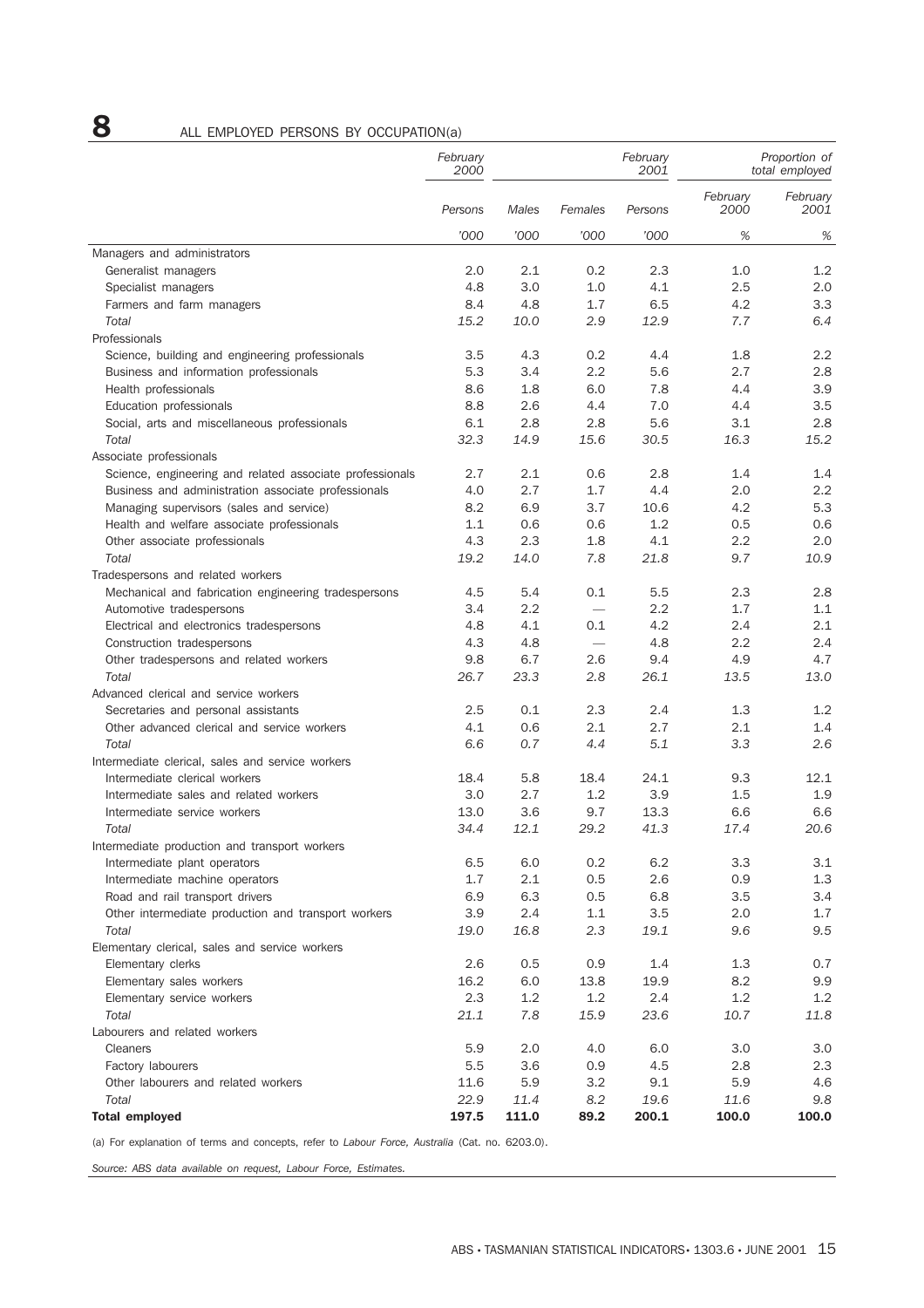# 9 WAGE AND SALARY EARNERS, SECTOR AND INDUSTRY(a)

|                                       |         | Employees, November 2000 |       | Percentage distribution |               |
|---------------------------------------|---------|--------------------------|-------|-------------------------|---------------|
|                                       | Private | Public                   | Total | November 1999           | November 2000 |
|                                       | '000    | '000                     | '000  | %                       | %             |
| Agriculture, forestry & fishing       | n.a.    | 0.6                      | 0.6   | 0.4                     | 0.4           |
| Mining                                | 1.5     |                          | 1.5   | 0.8                     | 0.9           |
| Manufacturing                         | n.p.    | n.p.                     | 19.6  | 13.5                    | 12.2          |
| Electricity, gas & water supply       |         | 1.8                      | 1.8   | 1.2                     | 1.1           |
| Construction                          | n.p.    | n.p.                     | 6.0   | 2.6                     | 3.7           |
| Wholesale trade                       | 7.4     |                          | 7.5   | 7.0                     | 4.7           |
| Retail trade                          | 26.2    |                          | 26.2  | 16.5                    | 16.4          |
| Accommodation, cafes & restaurants    | 11.5    |                          | 11.5  | 6.3                     | 7.2           |
| Transport & storage                   | 4.9     | 0.9                      | 5.8   | 3.8                     | 3.6           |
| Communication services                | n.p.    | n.p.                     | 2.6   | 1.4                     | 1.6           |
| Finance and insurance                 | 3.9     | 0.2                      | 4.1   | 2.5                     | 2.6           |
| Property & business services          | 12.3    | 0.5                      | 12.9  | 7.2                     | 8.1           |
| Government administration and defence |         | 8.7                      | 8.7   | 6.0                     | 5.4           |
| Education                             | 3.1     | 14.8                     | 17.9  | 11.0                    | 11.2          |
| Health and community services         | 13.2    | 8.7                      | 22.0  | 13.3                    | 13.7          |
| Cultural and recreational services    | 3.0     | 1.0                      | 3.9   | 2.4                     | 2.4           |
| Personal and other services           | 4.9     | 2.7                      | 7.6   | 4.3                     | 4.7           |
| <b>Total all industries</b>           | 118.0   | 42.1                     | 160.1 | 100.0                   | 100.0         |

(a) For explanation of terms and concepts, refer to *Wage and Salary Earners, Australia* (Cat. no. 6248.0).

*Source: Wage and Salary Earners, Australia (Cat. no. 6248.0).*

## 10 AVERAGE HOURS WORKED

|          |                                                                                                | Average weekly total hours worked, all employed persons(a) |         |  |  |  |
|----------|------------------------------------------------------------------------------------------------|------------------------------------------------------------|---------|--|--|--|
|          | Males                                                                                          | Females                                                    | Persons |  |  |  |
| 1999     |                                                                                                |                                                            |         |  |  |  |
| November | 39.8                                                                                           | 27.2                                                       | 34.1    |  |  |  |
| 2000     |                                                                                                |                                                            |         |  |  |  |
| February | 37.1                                                                                           | 24.7                                                       | 31.6    |  |  |  |
| May      | 38.9                                                                                           | 28.1                                                       | 34.1    |  |  |  |
| August   | 38.1                                                                                           | 26.7                                                       | 33.0    |  |  |  |
| November | 39.5                                                                                           | 27.6                                                       | 34.2    |  |  |  |
| 2001     |                                                                                                |                                                            |         |  |  |  |
| February | 38.5                                                                                           | 26.2                                                       | 33.0    |  |  |  |
|          | (a) For explanation of terms and concepts, refer to Labour Force, Australia (Cat. no. 6203.0). |                                                            |         |  |  |  |

*Source: ABS data available on request.*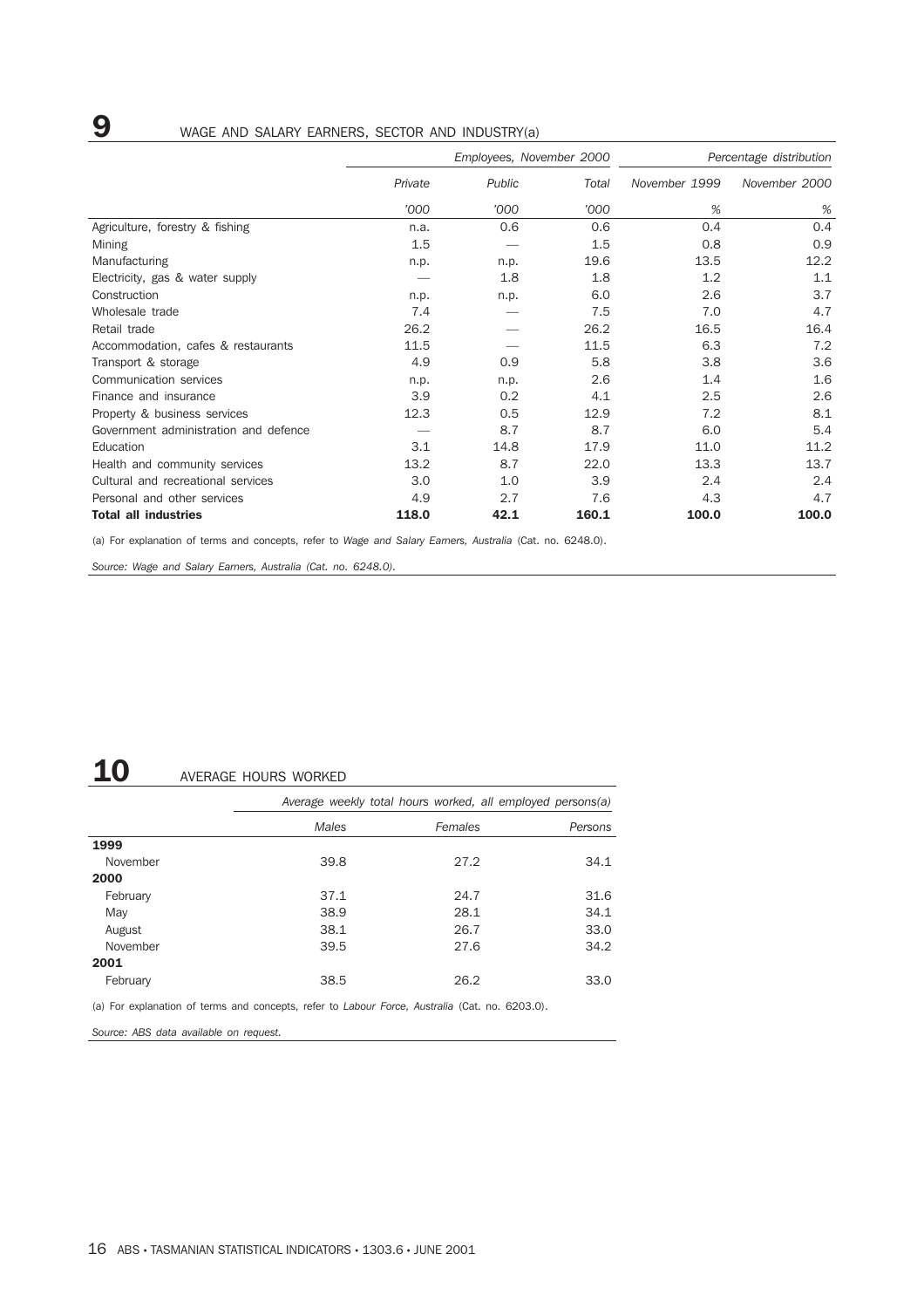# $11$  JOB VACANCIES(a)(b)

|          | no.  | rate(c) |
|----------|------|---------|
|          | '000 | $\%$    |
| 1999     |      |         |
| November | 2.2  | 1.3     |
| 2000     |      |         |
| February | 1.7  | 1.0     |
| May      | 1.3  | 0.8     |
| August   | 2.5  | 1.5     |
| November | 1.9  | 1.1     |
| 2001     |      |         |
| February | 2.1  | 1.2     |

(a) For explanation of terms and concepts, refer to *Job Vacancies, Australia* (Cat. no. 6354.0).

(b) Care should be exercised in using these series as some estimates are subject to high sampling variability.

(c) Job vacancies expressed as a percentage of the number of employees plus job vacancies.

*Source: Job Vacancies, Australia (Cat.no. 6354.0).*

### JOB VACANCIES



# 12 INDUSTRIAL DISPUTES(a)

|                            | Working days<br>lost<br>'000 | Twelve<br>months<br>ended | Working days lost<br>per thousand<br>employees<br>no. |
|----------------------------|------------------------------|---------------------------|-------------------------------------------------------|
| 2000                       |                              |                           |                                                       |
| February                   |                              | February                  | 3                                                     |
| March                      | 0.2                          | March                     | 4                                                     |
| April                      | 0.2                          | April                     | 5                                                     |
| May                        | 0.2                          | May                       | 6                                                     |
| June                       | 0.2                          | June                      | 6                                                     |
| July                       |                              | July                      | 6                                                     |
| August                     |                              | August                    | 6                                                     |
| September                  |                              | September                 | 6                                                     |
| October                    |                              | October                   | 6                                                     |
| November                   |                              | November                  | 6                                                     |
| December                   | 0.2                          | December                  | $\overline{7}$                                        |
| 2001                       |                              |                           |                                                       |
| February                   |                              | February                  | 6                                                     |
| <b>Twelve months ended</b> |                              |                           |                                                       |
| February 2001              | 1.1                          |                           | 6                                                     |

(a) For explanation of terms and concepts, refer to *Industrial Disputes, Australia* (Cat. no. 6321.0).

*Source: Industrial Disputes, Australia (Cat.no. 6321.0).*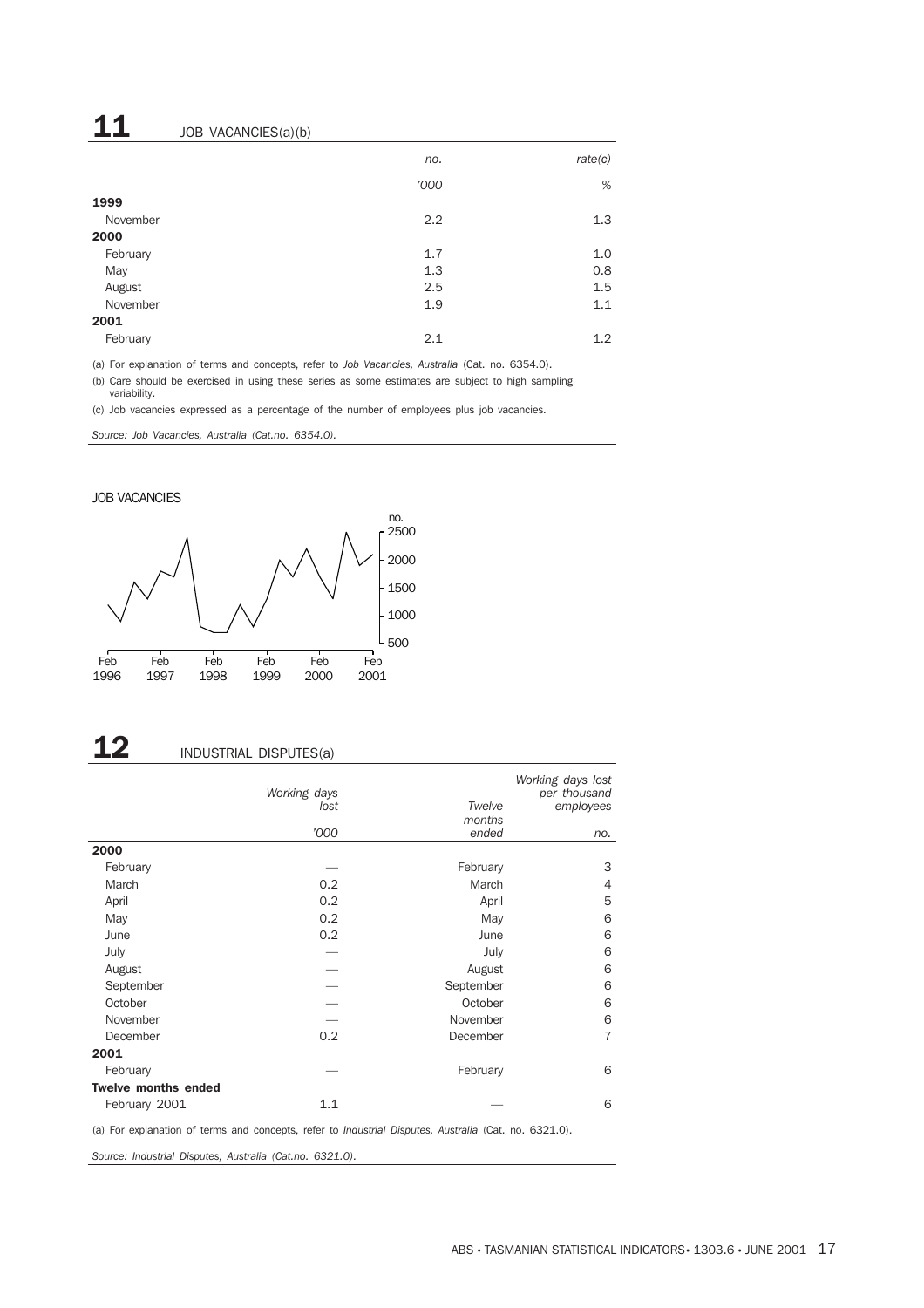# ${\bf 13}$  AVERAGE WEEKLY EARNINGS OF EMPLOYEES(a) — ORIGINAL AND TREND

|          |                                        | Full-time adult males       | All males                   | Full-time adult females                |                             | All females                 | Full-time adult persons                |                             | All employees               |
|----------|----------------------------------------|-----------------------------|-----------------------------|----------------------------------------|-----------------------------|-----------------------------|----------------------------------------|-----------------------------|-----------------------------|
|          | Weekly<br>ordinary<br>time<br>earnings | Weekly<br>total<br>earnings | Weekly<br>total<br>earnings | Weekly<br>ordinary<br>time<br>earnings | Weekly<br>total<br>earnings | Weekly<br>total<br>earnings | Weekly<br>ordinary<br>time<br>earnings | Weekly<br>total<br>earnings | Weekly<br>total<br>earnings |
|          | \$                                     | \$                          | \$                          | \$                                     | \$                          | \$                          | \$                                     | \$                          | \$                          |
|          |                                        |                             |                             |                                        | ORIGINAL                    |                             |                                        |                             |                             |
| 1999     |                                        |                             |                             |                                        |                             |                             |                                        |                             |                             |
| August   | 749.70                                 | 778.50                      | 660.50                      | 619.10                                 | 629.90                      | 420.70                      | 703.60                                 | 726.10                      | 537.60                      |
| November | 761.00                                 | 801.60                      | 682.50                      | 641.30                                 | 658.90                      | 433.90                      | 719.00                                 | 751.50                      | 554.90                      |
| 2000     |                                        |                             |                             |                                        |                             |                             |                                        |                             |                             |
| February | 767.70                                 | 799.30                      | 686.20                      | 639.60                                 | 656.70                      | 444.20                      | 723.90                                 | 750.60                      | 566.70                      |
| May      | 788.10                                 | 828.20                      | 695.80                      | 643.40                                 | 659.10                      | 428.00                      | 737.20                                 | 768.80                      | 558.10                      |
| August   | 784.20                                 | 819.60                      | 677.60                      | 645.40                                 | 660.90                      | 422.90                      | 736.50                                 | 765.10                      | 547.40                      |
| November | 784.60                                 | 824.70                      | 683.20                      | 663.40                                 | 685.10                      | 431.00                      | 741.30                                 | 774.80                      | 549.50                      |
|          |                                        |                             |                             |                                        | TREND(b)                    |                             |                                        |                             |                             |
| 1999     |                                        |                             |                             |                                        |                             |                             |                                        |                             |                             |
| August   | 748.10                                 | 784.60                      | 670.40                      | 625.10                                 | 638.10                      | 427.30                      | 705.80                                 | 734.10                      | 547.10                      |
| November | 757.70                                 | 792.00                      | 675.30                      | 632.60                                 | 647.50                      | 432.90                      | 713.80                                 | 741.30                      | 551.90                      |
| 2000     |                                        |                             |                             |                                        |                             |                             |                                        |                             |                             |
| February | 771.60                                 | 806.80                      | 684.60                      | 639.10                                 | 655.40                      | 435.00                      | 725.10                                 | 753.70                      | 558.40                      |
| May      | 782.10                                 | 818.10                      | 688.30                      | 645.00                                 | 662.00                      | 432.30                      | 734.60                                 | 764.10                      | 558.50                      |
| August   | 787.20                                 | 825.60                      | 688.80                      | 651.60                                 | 669.20                      | 428.70                      | 740.50                                 | 771.60                      | 554.50                      |
| November | 787.90                                 | 829.40                      | 685.90                      | 658.60                                 | 677.30                      | 427.00                      | 743.20                                 | 776.80                      | 549.00                      |

(a) For explanation of terms and concepts, refer to *Average Weekly Earnings, Australia* (Cat. no. 6302.0).

(b) AB trend estimates for the most recent months are revised, see Notes on page 2.

*Source: Average Weekly Earnings, Australia (Cat. no. 6302.0).*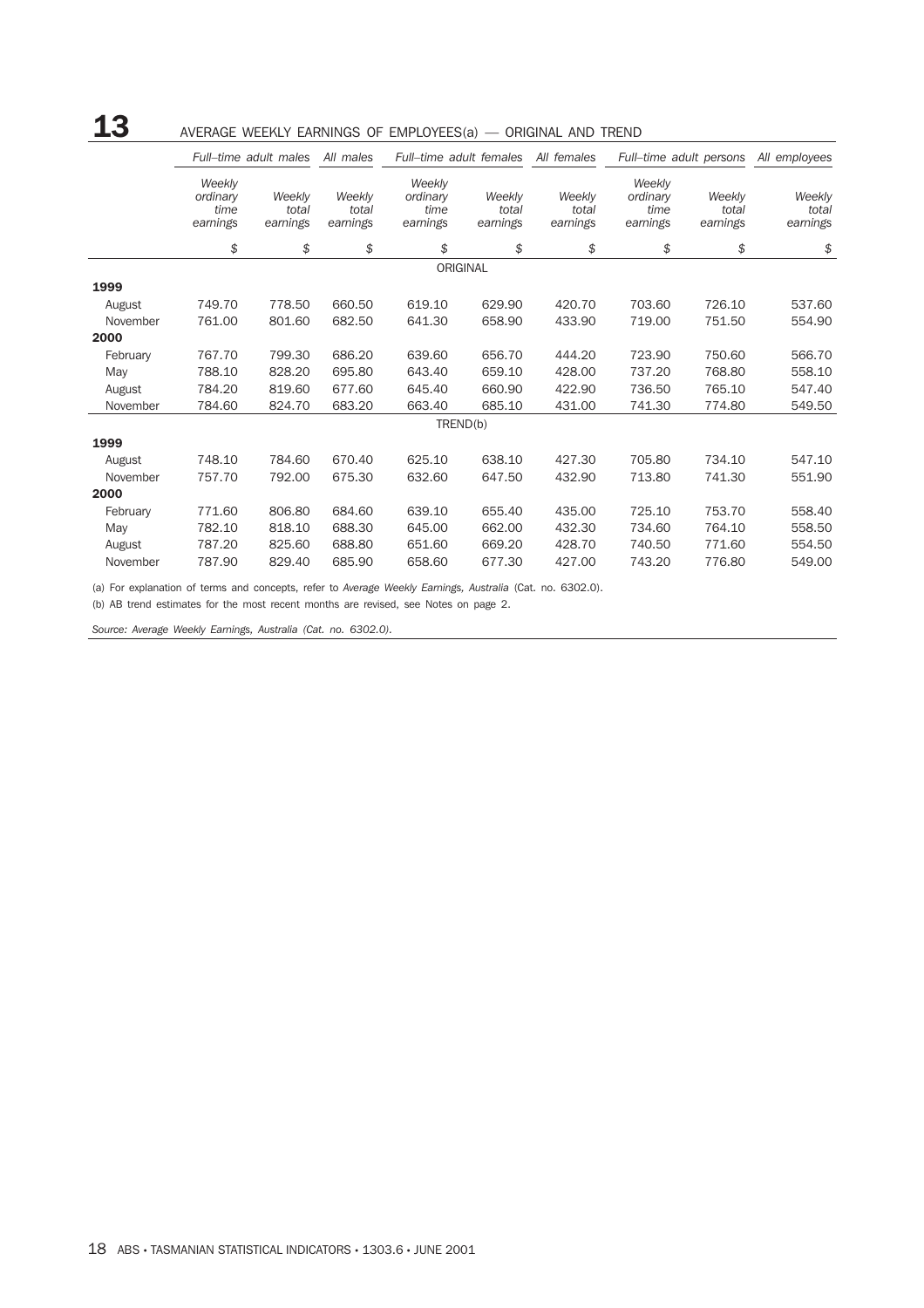## $\mathbf{14}$  INDEXES OF TOTAL HOURLY RATES OF PAY (EXCLUDING BONUSES)(a)(b)

|                                                |                  |                        |                 | Index numbers   |                                        |                                       | Percentage change                     |
|------------------------------------------------|------------------|------------------------|-----------------|-----------------|----------------------------------------|---------------------------------------|---------------------------------------|
|                                                | June atr<br>2000 | Sep qtr<br>2000        | Dec atr<br>2000 | Mar qtr<br>2001 | June atr<br>2000 to<br>Sep gtr<br>2000 | Sep qtr<br>2000 to<br>Dec atr<br>2000 | Dec atr<br>2000 to<br>Mar qtr<br>2001 |
|                                                |                  | SELECTED INDUSTRIES(c) |                 |                 |                                        |                                       |                                       |
| Manufacturing                                  | 107.0            | 107.6                  | 108.5           | 109.2           | 0.6                                    | 0.8                                   | 0.6                                   |
| Retail trade                                   | 106.5            | 108.0                  | 108.9           | 109.1           | 1.4                                    | 0.8                                   | 0.2                                   |
| Government administration and defence          | 105.4            | 106.8                  | 107.5           | 107.9           | 1.3                                    | 0.7                                   | 0.4                                   |
| Education                                      | 108.5            | 110.9                  | 111.0           | 111.4           | 2.2                                    | 0.1                                   | 0.4                                   |
| Health and community services                  | 105.4            | 106.3                  | 107.5           | 107.7           | 0.9                                    | 1.1                                   | 0.2                                   |
| All industries(d)                              | 106.9            | 108.1                  | 108.9           | 109.5           | 1.1                                    | 0.7                                   | 0.6                                   |
|                                                |                  | SELECTED OCCUPATIONS   |                 |                 |                                        |                                       |                                       |
| Professionals                                  | 107.5            | 109.3                  | 109.8           | 110.4           | 1.7                                    | 0.5                                   | 0.5                                   |
| Associate professionals                        | 106.9            | 107.9                  | 109.7           | 110.2           | 0.9                                    | 1.7                                   | 0.5                                   |
| Tradespersons & related workers                | 106.5            | 107.6                  | 108.2           | 109.0           | 1.0                                    | 0.6                                   | 0.7                                   |
| Intermediate clerical, sales & service workers | 106.2            | 107.8                  | 108.1           | 108.9           | 1.5                                    | 0.3                                   | 0.7                                   |
| Intermediate production & transport workers    | 106.8            | 107.5                  | 108.2           | 109.1           | 0.7                                    | 0.7                                   | 0.8                                   |
| Elementary clerical, sales & service workers   | 109.3            | 109.9                  | 110.9           | 111.3           | 0.5                                    | 0.9                                   | 0.4                                   |
| Labourers & related workers                    | 105.8            | 107.3                  | 108.1           | 108.5           | 1.4                                    | 0.7                                   | 0.4                                   |
| <b>All occupations</b>                         | 106.9            | 108.1                  | 108.9           | 109.5           | 1.1                                    | 0.7                                   | 0.6                                   |

(a) Base of each index: September quarter  $1997 = 100.0$ .

(b) These indexes are a measure of quarterly changes in wage and salary costs for employee jobs. They are one of four sets of indexes that together comprise the Wage Cost Index. For explanation of terms and concepts, refer to *Wage Cost Index, Australia* (Cat. no. 6345.0).

(c) Industry is shown at the ANZSIC division level for selected divisions.

(d) Excludes Agriculture, forestry and fishing.

*Source: ABS data available on request.*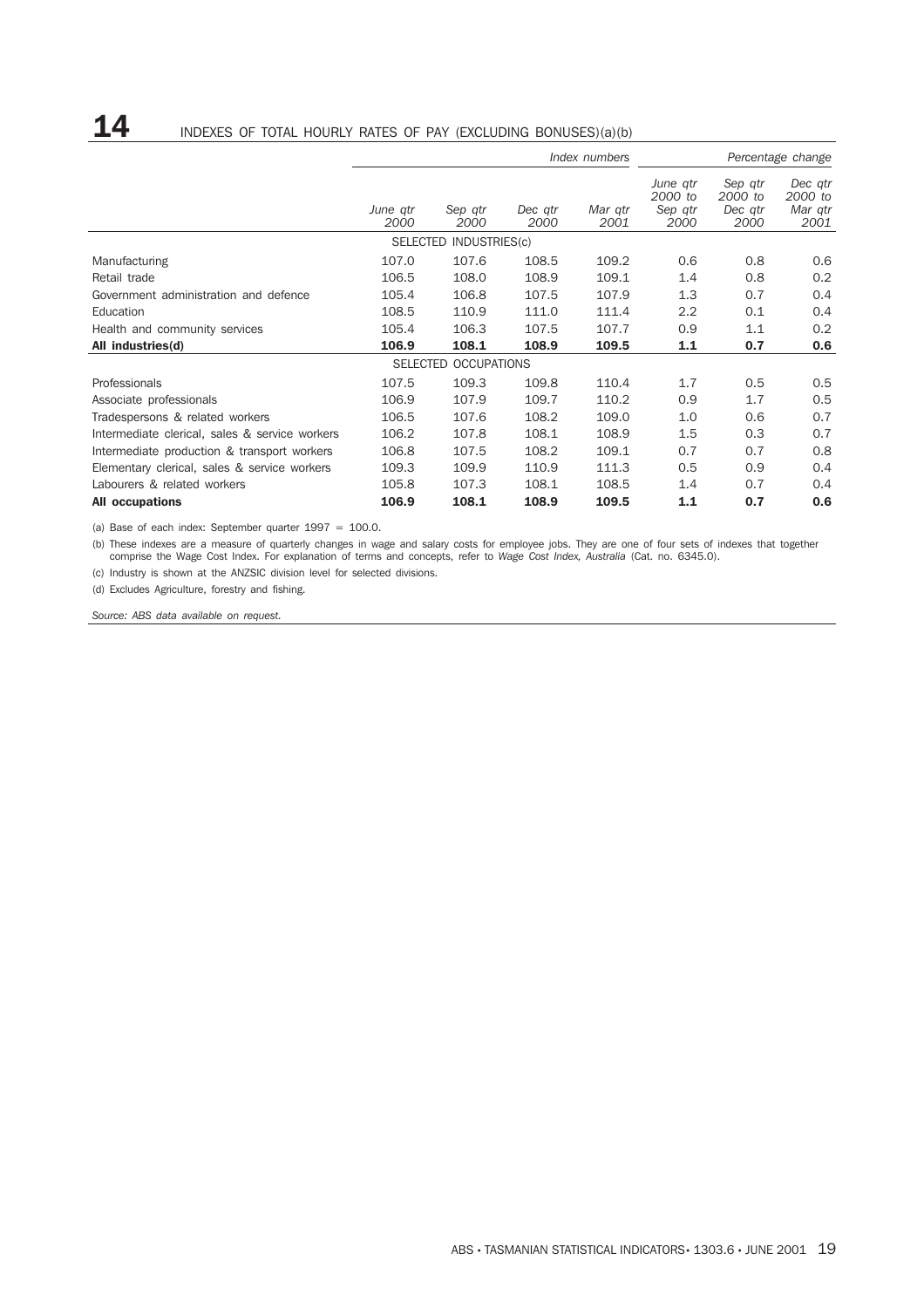### **15** SUMMARY OF ANNUAL MOVEMENTS IN WAGES AND PRICES(a), PERCENTAGE CHANGE FROM<br>PREVIOUS YEAR PREVIOUS YEAR

|           | <b>CPI</b><br>all groups-Hobart(b)<br>% | Price index of materials<br>used in house building<br>all groups-Hobart(c)<br>% | Price index of materials<br>used in building other<br>all groups-Hobart(c)<br>% | Average weekly total<br>than house building earnings, full-time adult<br>employees(d)<br>% |
|-----------|-----------------------------------------|---------------------------------------------------------------------------------|---------------------------------------------------------------------------------|--------------------------------------------------------------------------------------------|
| 1997-98   | $-0.1$                                  | 0.7                                                                             | 0.9                                                                             | 5.1                                                                                        |
| 1998-99   | 1.0                                     | 1.0                                                                             | 0.9                                                                             | 2.4                                                                                        |
| 1999-2000 | 1.9                                     | 1.3                                                                             | 0.4                                                                             | 2.5                                                                                        |
| 1999      |                                         |                                                                                 |                                                                                 |                                                                                            |
| March     | 0.5                                     | 0.7                                                                             | 0.7                                                                             | 3.4                                                                                        |
| June      | 0.4                                     | $-0.1$                                                                          | 0.2                                                                             | $-0.3$                                                                                     |
| September | 0.4                                     | $-0.3$                                                                          | 0.1                                                                             | 0.8                                                                                        |
| December  | 1.1                                     | 0.2                                                                             | $-0.2$                                                                          | 2.3                                                                                        |
| 2000      |                                         |                                                                                 |                                                                                 |                                                                                            |
| March     | 2.6                                     | 2.0                                                                             | 0.6                                                                             | 0.6                                                                                        |
| June      | 3.3                                     | 3.4                                                                             | 1.2                                                                             | 6.5                                                                                        |
| September | 6.5                                     | (e)2.5                                                                          | $(e) - 0.5$                                                                     | 5.4                                                                                        |
| December  | 5.8                                     | 2.4                                                                             | 0.6                                                                             | 3.1                                                                                        |
| 2001      |                                         |                                                                                 |                                                                                 |                                                                                            |
| March     | 5.4                                     | 1.4                                                                             | 0.8                                                                             |                                                                                            |

(a) Weekly award rates of pay collection has been discontinued from June 1997.

(b) See note 5 on page 2 of this issue on the impacts of The New Tax System (TNTS).

(c) Only quarterly data collected from June 1997. Earlier data has been re-compiled from monthly to quarterly.

(d) March, June, September and December data relates to February, May, August and November survey dates as published in *Average Weekly Earnings, Australia* (Cat. no. 6302.0).

(e) This quarter affected by the removal of the Wholesale Sales Tax from 1 July 2000.

*Source: Consumer Price Index, Australia (Cat. no. 6401.0); Price Index of Materials Used in House Building, Six State Capital Cites (Cat. no. 6408.0), (quarterly from June 1997); Price Index of Materials Used in Other than House Building, Six State Capital Cites (Cat. no. 6407.0), (quarterly from June 1997); Average Weekly Earnings, Australia (Cat. no. 6302.0).*

# $16$  HOUSE PRICE INDEX NUMBERS(a)(b)

|           |       | Established house price index |             | Project home price index |
|-----------|-------|-------------------------------|-------------|--------------------------|
|           | Index | $%$ change $(c)$              | Index       | $%$ change $(c)$         |
| 1997-98   | 125.4 | $-2.4$                        | 123.3       |                          |
| 1998-99   | 123.2 | $-1.8$                        | 123.3       |                          |
| 1999-2000 | 129.0 | 4.7                           | 126.2       | $2.4\,$                  |
| 1998      |       |                               |             |                          |
| December  | 121.7 | $-1.7$                        | 123.3       |                          |
| 1999      |       |                               |             |                          |
| March     | 123.7 | 1.6                           | 123.3       |                          |
| June      | 123.6 | $-0.1$                        | 123.3       |                          |
| September | 125.3 | 1.4                           | 124.0       | 0.6                      |
| December  | 127.8 | 2.0                           | 125.4       | 1.1                      |
| 2000      |       |                               |             |                          |
| March     | 128.6 | 0.6                           | 127.5       | 1.7                      |
| June      | 134.2 | 4.4                           | 127.9       | 0.3                      |
| September | 134.3 | 0.1                           | $(d)$ 140.3 | (d)9.7                   |
| December  | 133.7 | $-0.4$                        | 140.3       |                          |

(a) Base of each Index: 1989–90 = 100.

(b) Used in calculating the mortgage interest charges component of the Consumer Price Index.

(c) Percentage change over previous period.

(d) See note 5 on page 2 of this issue on the impacts of The New Tax System (TNTS) introduced on 1 July 2000.

*Source: House Price Indexes: Eight Capital Cities (Cat. no. 6416.0).*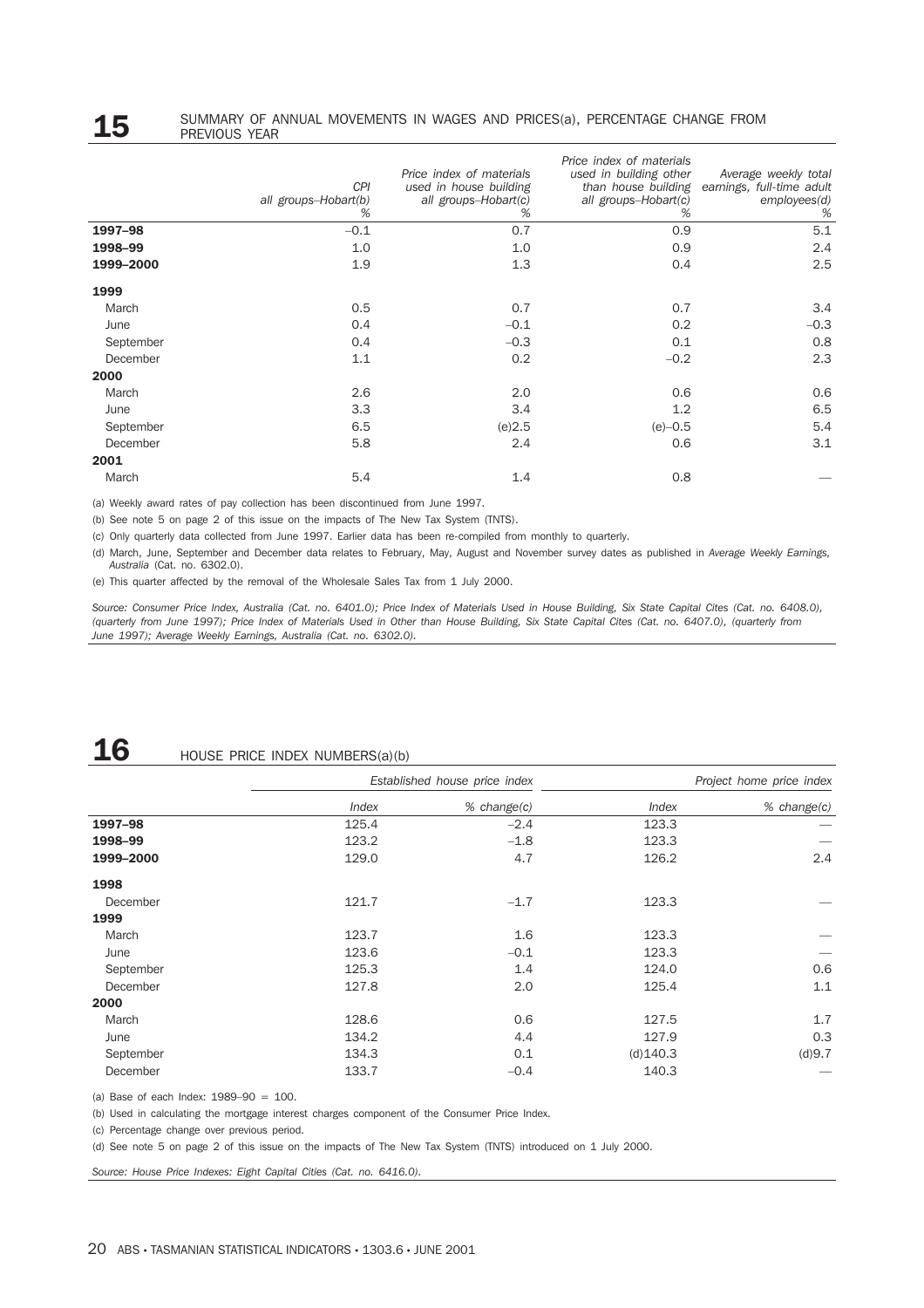|       |                          |         |                                                    |                | <i>HUDAR</i>           |
|-------|--------------------------|---------|----------------------------------------------------|----------------|------------------------|
| Food  | Clothing and<br>Footwear | Housing | Household<br>furnishings, supplies<br>and services | Transportation | Alcohol and<br>tobacco |
|       |                          |         |                                                    |                |                        |
| 121.7 | 105.5                    | 95.3    | 119.4                                              | 121.7          | 158.0                  |
| 122.3 | 105.3                    | 95.5    | 119.5                                              | 120.5          | 160.2                  |
| 124.7 | 105.1                    | 95.6    | 120.4                                              | 120.4          | 159.6                  |
| 125.0 | 105.7                    | 95.4    | 120.8                                              | 118.6          | 159.1                  |
|       |                          |         |                                                    |                |                        |
| 125.5 | 104.7                    | 95.8    | 119.5                                              | 118.4          | 161.5                  |
| 126.8 | 104.6                    | 95.9    | 119.4                                              | 120.4          | 160.0                  |
| 126.3 | 104.5                    | 96.9    | 119.3                                              | 123.1          | 158.1                  |
| 127.5 | 103.9                    | 97.4    | 119.1                                              | 123.8          | 163.3                  |
|       |                          |         |                                                    |                |                        |
| 127.8 | 104.9                    | 98.8    | 120.2                                              | 126.6          | 167.2                  |
| 129.1 | 105.0                    | 99.2    | 121.2                                              | 129.3          | 169.9                  |
| 130.9 | 112.8                    | 105.5   | 124.5                                              | 133.3          | 179.8                  |
| 132.0 | 112.9                    | 105.8   | 124.6                                              | 130.4          | 181.6                  |
|       |                          |         |                                                    |                |                        |
| 134.3 | 110.7                    | 106.9   | 125.6                                              | 131.4          | 185.4                  |
|       |                          |         |                                                    |                |                        |

*Weighted average of eight capital cities*

*Hobart*

*Hobart*

|           | Health | Education | Index, all groups | % change over<br>previous period, all<br>groups | Index | % change over<br>previous period |
|-----------|--------|-----------|-------------------|-------------------------------------------------|-------|----------------------------------|
| 1998      |        |           |                   |                                                 |       |                                  |
| March     | 178.6  | 190.0     | 121.5             | 0.2                                             | 120.3 | 0.3                              |
| June      | 183.0  | 190.0     | 122.0             | 0.4                                             | 121.0 | 0.6                              |
| September | 190.4  | 190.0     | 122.8             | 0.7                                             | 121.3 | 0.2                              |
| December  | 187.7  | 190.0     | 122.7             | $-0.1$                                          | 121.9 | 0.5                              |
| 1999      |        |           |                   |                                                 |       |                                  |
| March     | 164.9  | 198.8     | 122.1             | $-0.5$                                          | 121.8 | $-0.1$                           |
| June      | 165.7  | 198.8     | 122.5             | 0.3                                             | 122.3 | 0.4                              |
| September | 173.3  | 198.8     | 123.3             | 0.7                                             | 123.4 | 0.9                              |
| December  | 172.0  | 198.8     | 124.0             | 0.6                                             | 124.1 | 0.6                              |
| 2000      |        |           |                   |                                                 |       |                                  |
| March     | 175.1  | 206.2     | 125.3             | 1.0                                             | 125.2 | 0.9                              |
| June      | 177.7  | 206.2     | 126.5             | 1.0                                             | 126.2 | 0.8                              |
| September | 178.0  | 206.5     | 131.3             | 3.8                                             | 130.9 | 3.7                              |
| December  | 177.4  | 206.5     | 131.2             | $-0.1$                                          | 131.3 | 0.3                              |
| 2001      |        |           |                   |                                                 |       |                                  |
| March     | 181.5  | 215.1     | 132.1             | 0.7                                             | 132.7 | 1.1                              |

(a) Base year: 1989–90 = 100.

(b) Further information on construction of CPI indexes is contained in the bulletin *Australian Consumer Price Index Concepts, Sources and Methods* (Cat. no. 6461.0).

(c) As a result of the introduction of the 14th Series Australian CPI there have been changes to some groups and restructuring of some others. See Appendix A4 of the September quarter issue of *Consumer Price Index, Australia* (Cat. no. 6401.0) for more information.

(d) See Note 5 on page 2 of this issue on the impacts of The New Tax System (TNTS) introduced on 1 July 2000.

*Source: Consumer Price Index, Australia (Cat. no. 6401.0).*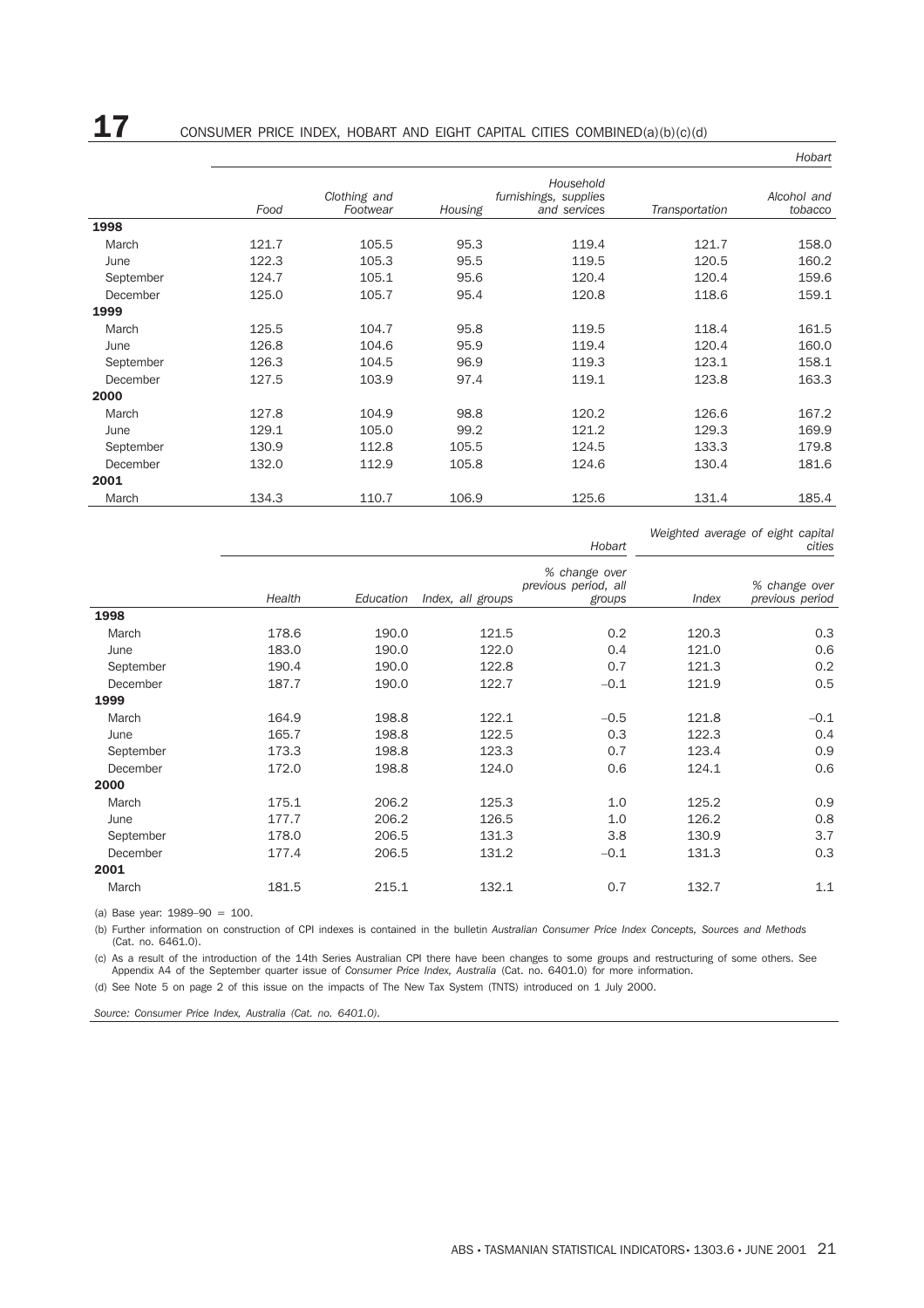18 PRICE INDEX OF MATERIALS USED IN BUILDING OTHER THAN HOUSE BUILDING, HOBART(a)(b)(c)

|              | Index numbers for selected major building materials |             |                         |                              |                                 |                  |  |  |  |  |
|--------------|-----------------------------------------------------|-------------|-------------------------|------------------------------|---------------------------------|------------------|--|--|--|--|
|              | Structural timber                                   | Clay bricks | Ready mixed<br>concrete | Precast concrete<br>products | Steel decking.<br>cladding etc. | Structural steel |  |  |  |  |
| 1997-98      | 108.9                                               | 129.0       | 118.0                   | 131.5                        | 117.8                           | 127.2            |  |  |  |  |
| 1998-99      | 109.1                                               | 130.8       | 119.5                   | 131.6                        | 110.8                           | 128.0            |  |  |  |  |
| 1999-2000    | 114.4                                               | 129.1       | 118.1                   | 131.6                        | 109.6                           | 128.8            |  |  |  |  |
| 1999         |                                                     |             |                         |                              |                                 |                  |  |  |  |  |
| March        | 108.9                                               | 131.1       | 120.4                   | 131.5                        | 110.3                           | 128.1            |  |  |  |  |
| June         | 109.2                                               | 130.8       | 117.9                   | 131.5                        | 110.3                           | 128.1            |  |  |  |  |
| September    | 108.2                                               | 126.9       | 119.4                   | 131.6                        | 113.7                           | 128.8            |  |  |  |  |
| December     | 111.7                                               | 126.9       | 118.0                   | 131.6                        | 104.6                           | 128.8            |  |  |  |  |
| 2000         |                                                     |             |                         |                              |                                 |                  |  |  |  |  |
| March        | 116.9                                               | 130.9       | 117.5                   | 131.6                        | 110.1                           | 128.8            |  |  |  |  |
| June         | 120.7                                               | 131.6       | 117.5                   | 131.6                        | 109.8                           | 128.8            |  |  |  |  |
| September(c) | 120.9                                               | 131.6       | 117.6                   | 131.6                        | 106.4                           | 129.1            |  |  |  |  |
| December     | 120.9                                               | 131.8       | 117.6                   | 131.6                        | 108.2                           | 129.4            |  |  |  |  |
| 2001         |                                                     |             |                         |                              |                                 |                  |  |  |  |  |
| March        | 121.4                                               | 131.8       | 119.4                   | 131.6                        | 108.2                           | 129.4            |  |  |  |  |

*Index numbers for selected major building materials*

|              | Reinforcing steel<br>bar, fabric and | Aluminium | <b>Fabricated</b> steel | <b>Builders</b> | Sand and  | Paint and<br>other | Non-ferrous<br>pipes and |
|--------------|--------------------------------------|-----------|-------------------------|-----------------|-----------|--------------------|--------------------------|
|              | mesh                                 | windows   | products                | hardware        | aggregate | coatings           | fittings                 |
| 1997-98      | 112.7                                | 107.2     | 114.7                   | 113.7           | 124.5     | 127.3              | 164.3                    |
| 1998-99      | 113.4                                | 107.3     | 116.0                   | 113.4           | 127.9     | 133.3              | 161.2                    |
| 1999-2000    | 110.5                                | 108.5     | 114.0                   | 116.0           | 144.0     | 133.7              | 168.2                    |
| 1999         |                                      |           |                         |                 |           |                    |                          |
| March        | 113.4                                | 106.9     | 116.1                   | 114.8           | 127.9     | 134.2              | 161.4                    |
| June         | 113.4                                | 107.0     | 115.6                   | 111.3           | 127.9     | 132.5              | 160.2                    |
| September    | 113.4                                | 107.0     | 116.1                   | 110.8           | 135.4     | 131.7              | 162.4                    |
| December     | 110.2                                | 107.0     | 113.6                   | 114.8           | 139.4     | 133.5              | 166.0                    |
| 2000         |                                      |           |                         |                 |           |                    |                          |
| March        | 109.1                                | 109.9     | 113.1                   | 120.2           | 150.4     | 135.2              | 167.2                    |
| June         | 109.1                                | 110.1     | 113.1                   | 118.1           | 150.9     | 134.2              | 177.0                    |
| September(c) | 107.8                                | 110.1     | 113.1                   | 117.3           | 145.5     | 131.8              | 177.2                    |
| December     | 107.9                                | 116.6     | 113.0                   | 118.8           | 146.1     | 135.7              | 183.8                    |
| 2001         |                                      |           |                         |                 |           |                    |                          |
| March        | 107.8                                | 120.3     | 116.1                   | 119.6           | 151.6     | 136.2              | 193.1                    |

(a) Base year: 1989–90 = 100.

(b) Index numbers in this table have been recompiled to reflect the change to a quarterly collection basis from June 1997.

(c) This quarter affected by the removal of the Wholesale Sales Tax from 1 July 2000.

*Source: Price Index of Materials Used in Other than House Building, Six State Capital Cities (Cat. no. 6407.0).*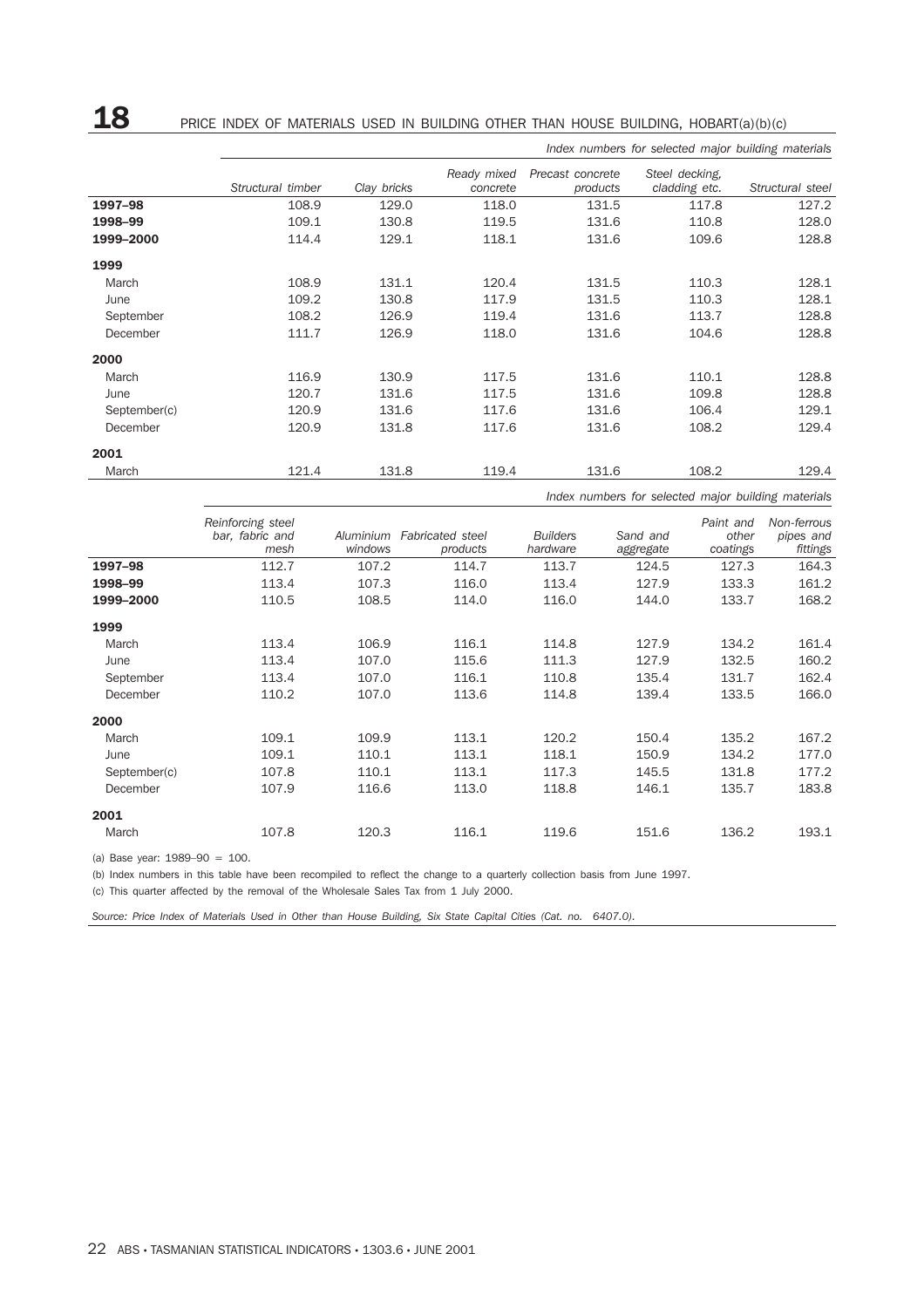### **18** PRICE INDEX OF MATERIALS USED IN BUILDING OTHER THAN HOUSE BUILDING,  $\frac{18}{100}$ HOBART(a)(b)(c) — *continued*

|              |       | All electrical materials         |       | All mechanical services          | All plumbing materials |                                  |  |
|--------------|-------|----------------------------------|-------|----------------------------------|------------------------|----------------------------------|--|
|              | Index | % change over<br>previous period | Index | % change over<br>previous period | Index                  | % change over<br>previous period |  |
| 1997-98      | 117.2 | $-0.2$                           | 117.0 |                                  | 121.9                  | $-0.7$                           |  |
| 1998-99      | 115.8 | $-1.2$                           | 119.0 | 1.7                              | 124.5                  | 2.1                              |  |
| 1999-2000    | 117.6 | 1.6                              | 120.3 | 1.1                              | 127.0                  | $\overline{2}$                   |  |
| 1999         |       |                                  |       |                                  |                        |                                  |  |
| March        | 115.2 | $-1.4$                           | 119.4 | 0.3                              | 124.4                  | 0.2                              |  |
| June         | 115.2 |                                  | 119.5 | 0.1                              | 124.5                  | 0.1                              |  |
| September    | 115.9 | 0.6                              | 119.3 | $-0.2$                           | 122.3                  | $-1.8$                           |  |
| December     | 117.5 | 1.4                              | 119.8 | 0.4                              | 126.5                  | 3.4                              |  |
| 2000         |       |                                  |       |                                  |                        |                                  |  |
| March        | 118.3 | 0.7                              | 120.3 | 0.4                              | 128.0                  | 1.2                              |  |
| June         | 118.7 | 0.3                              | 121.9 | 1.3                              | 131.0                  | 2.3                              |  |
| September(c) | 115.8 | $-2.4$                           | 117.3 | $-3.8$                           | 129.1                  | $-1.5$                           |  |
| December     | 117.6 | 1.6                              | 118.0 | 0.6                              | 131.8                  | 2.1                              |  |
| 2001         |       |                                  |       |                                  |                        |                                  |  |
| March        | 117.8 | 0.2                              | 118.4 | 0.3                              | 136                    | 3.2                              |  |

|              |       | All groups excluding electrical materials and<br>mechanical services |       | All groups                       |
|--------------|-------|----------------------------------------------------------------------|-------|----------------------------------|
|              | Index | % change over previous<br>period                                     | Index | % change over previous<br>period |
| 1997-98      | 118.0 | $\mathbf{1}$                                                         | 117.4 | 0.9                              |
| 1998-99      | 118.8 | 0.7                                                                  | 118.5 | 0.9                              |
| 1999-2000    | 119.1 | 0.3                                                                  | 119.0 | 0.4                              |
| 1999         |       |                                                                      |       |                                  |
| March        | 118.8 | $-0.2$                                                               | 118.5 | $-0.1$                           |
| June         | 118.4 | $-0.3$                                                               | 118.3 | $-0.2$                           |
| September    | 118.8 | 0.3                                                                  | 118.5 | 0.2                              |
| December     | 118.4 | $-0.3$                                                               | 118.4 | $-0.1$                           |
| 2000         |       |                                                                      |       |                                  |
| March        | 119.3 | 0.8                                                                  | 119.2 | 0.7                              |
| June         | 119.7 | 0.3                                                                  | 119.7 | 0.4                              |
| September(c) | 118.8 | $-0.8$                                                               | 117.9 | $-1.5$                           |
| December     | 120.1 | 1.1                                                                  | 119.1 | 1                                |
| 2001         |       |                                                                      |       |                                  |
| March        | 121.7 | 1.3                                                                  | 120.2 | 0.9                              |

(a) Base year: 1989–90 = 100.

(b) Index numbers in this table have been recompiled to reflect the change to a quarterly collection basis from June 1997.

(c) This quarter affected by the removal of the Wholesale Sales Tax from 1 July 2000.

*Source: Price Index of Materials Used in Other than House Building, Six State Capital Cities (Cat. no. 6407.0).*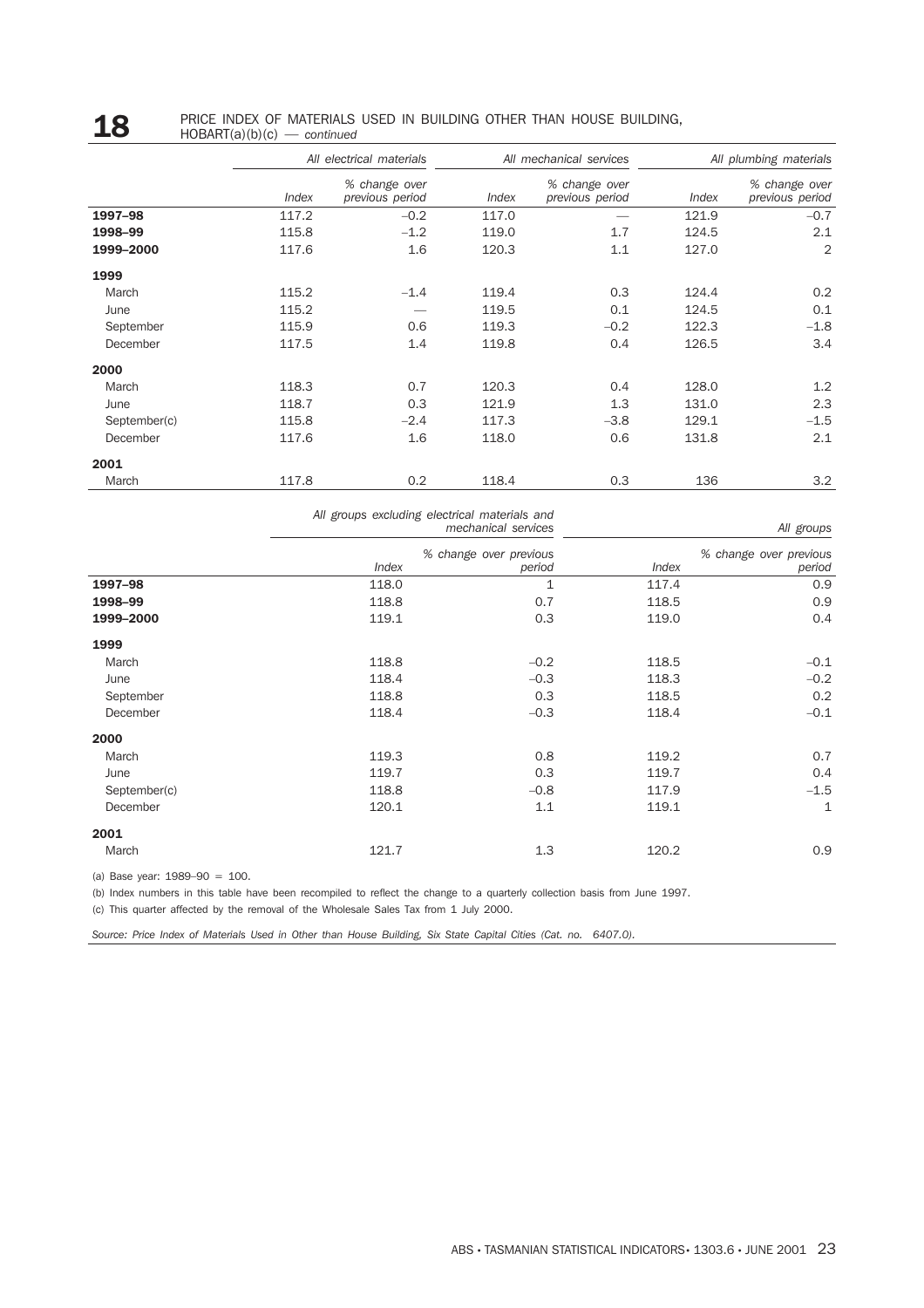## **19** PRODUCTION OF SELECTED COMMODITIES

|           |                |                   | Dairy products(a) | Staff hours worked       |                      |  |
|-----------|----------------|-------------------|-------------------|--------------------------|----------------------|--|
|           | Whole milk(b)  | Factory butter(c) | Factory cheese    | Textile manufacturing(d) | Vegetable preserving |  |
|           | million litres | tonnes            | tonnes            | '000                     | '000                 |  |
| 1997-98   | 542.8          | 8 7 4 5           | 26 835            | 1 1 2 5                  | 1 1 2 8              |  |
| 1998-99   | 603.4          | 11 546            | 29 973            | 1 0 6 1                  | 1084                 |  |
| 1999-2000 | 608.6          | 8 2 0 9           | 33 344            | 1 0 3 2                  | 1019                 |  |
| 2000      |                |                   |                   |                          |                      |  |
| March     | 47.3           | 608               | 3804              | 103                      | 92                   |  |
| April     | 38.0           | 363               | 2857              | 75                       | 88                   |  |
| May       | 29.7           | 232               | 983               | 107                      | 107                  |  |
| June      | 17.5           | 465               | 683               | 83                       | 90                   |  |
| July      | r 12.9         | r 207             | r 309             | 82                       | 80                   |  |
| August    | r 26.1         | r 163             | r 1 1 2 3         | 100                      | 97                   |  |
| September | r 62.0         | 269               | 3 2 8 4           | 75                       | 62                   |  |
| October   | 71.0           | 896               | 3 6 8 1           | 97                       | 62                   |  |
| November  | 84.1           | 1 0 8 2           | 3813              | 96                       | 100                  |  |
| December  | 72.9           | 1 1 0 8           | 3877              | 60                       | 86                   |  |
| 2001      |                |                   |                   |                          |                      |  |
| January   | 62.1           | n.y.a.            | n.y.a.            | 50                       | 65                   |  |
| February  | n.y.a.         | n.y.a.            | n.y.a.            | 83                       | 97                   |  |
| March     | n.y.a.         | n.y.a.            | n.y.a.            | 74                       | 94                   |  |
|           |                | Refined zinc      |                   | Metallurgical refining   | Electricity(f)       |  |

|           | '000 tonnes | Index(e) | million kW.h     |  |
|-----------|-------------|----------|------------------|--|
| 1997-98   | 197.0       | 116.6    | 9 700            |  |
| 1998-99   | 214.3       | 125.0    | 9910             |  |
| 1999-2000 | 231.7       | 133.2    | 10 050.0         |  |
| 2000      |             |          |                  |  |
| March     | 19.6        | 141.2    | (Mar qtr) 2 360  |  |
| April     | 18.7        | 133.8    | $\cdots$         |  |
| May       | 18.7        | 136.4    | $\cdots$         |  |
| June      | 18.7        | 137.2    | (June qtr) 2 620 |  |
| July      | 20.6        | 144.0    | $\cdots$         |  |
| August    | 21.0        | 143.8    | $\sim$           |  |
| September | 18.0        | 134.3    | (Sept qtr) 2 760 |  |
| October   | 20.5        | 145.1    | $\cdots$         |  |
| November  | 18.5        | 136.2    | $\ddotsc$        |  |
| December  | 12.5        | 126.0    | (Dec qtr) 2 410  |  |
| 2001      |             |          |                  |  |
| January   | 20.1        | 140.3    | $\sim$ $\sim$    |  |
| February  | 18.8        | 136.1    | $\cdots$         |  |
| March     | 20.0        | 141.9    | (Mar qtr) 2 360  |  |
|           |             |          |                  |  |

(a) Source: Australian Dairy Corporation.

(b) Includes the whole milk equivalent of farm cream intake.

(c) Includes butter equivalent of butter oil.

(d) Includes spinning, weaving and carpet making. Reported by establishments which manufacture textiles only, or manufacture clothing and textiles in the one plant.

(e) Metallurgical refining index (Base year: 1979–80 = 100.0). Output from selected establishments covering the smelting and refining of ferro-alloys, zinc and aluminium. The weighting pattern is based on the establishments' value added as derived from the 1979–80 manufacturing Census. For multi product establishments, value added was apportioned to products on the basis of gross receipts from each product.

(f) Collected on a quarterly basis as from 1997.

*Source: ABS data available on request.*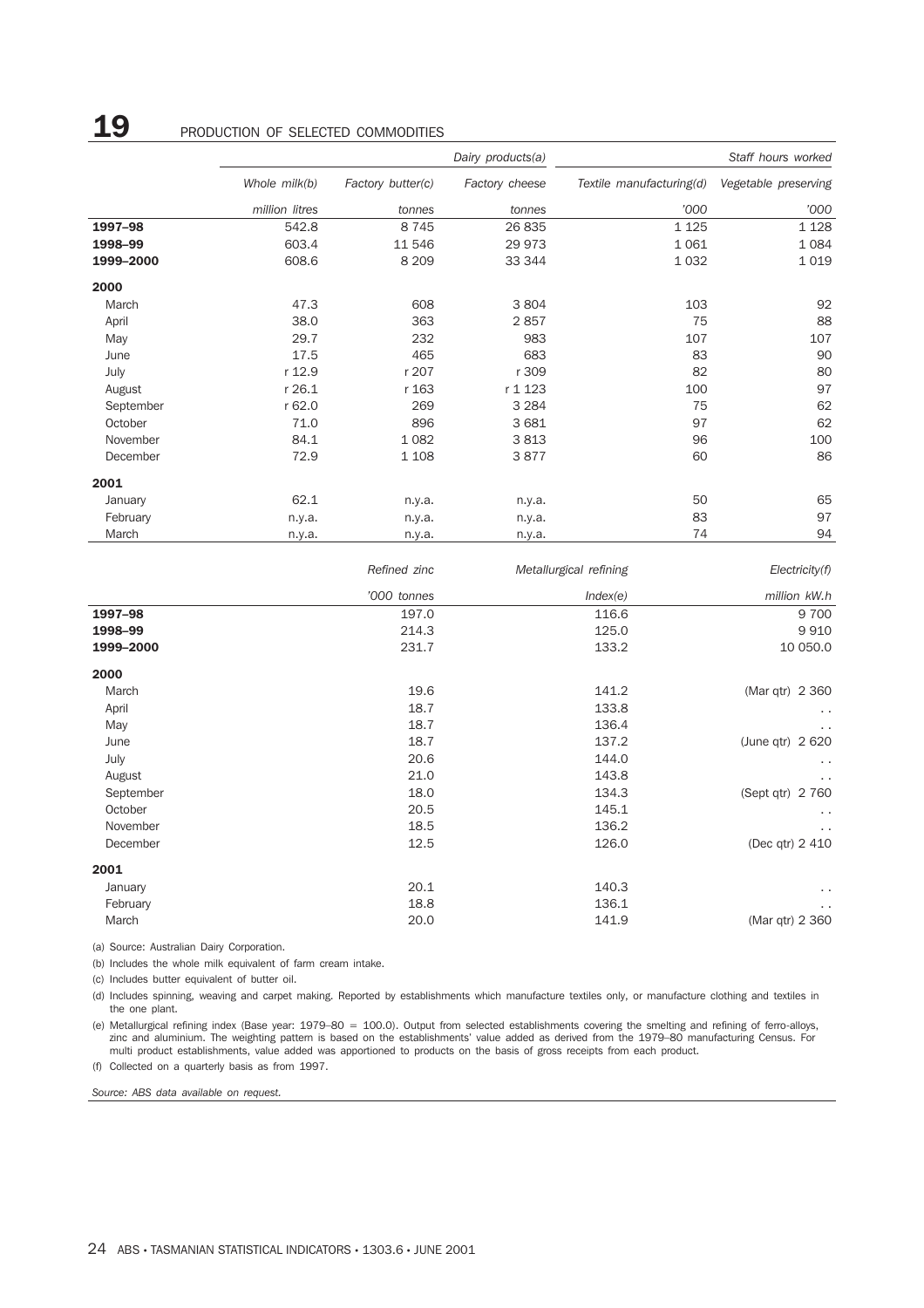### *Cattle Bulls, bullocks and steers '000 Cows and heifers '000 Calves '000 Sheep '000 Lambs '000 Pigs '000* **1997–98** 93.4 123.6 53.9 461.0 423.3 78.1 1998–99 94.8 116.3 61.0 439.9 480.1 81.2 **1999–2000** 109.0 109.0 108.9 62.1 589.9 456.3 70.1 1999 March 6.5 10.0 0.5 44.4 45.8 8.5 2000 March 11.7 11.1 0.8 76.4 55.5 6.8 April 8.3 8.3 8.5 1.4 53.1 32.3 4.9 May 9.0 11.6 1.7 48.2 37.5 5.7 June 9.1 12.9 0.9 51.5 44.1 6.7 July 7.0 6.7 1.2 23.0 36.2 5.0 August 5.7 3.7 15.2 17.9 39.1 4.8 September 6.2 4.3 22.9 18.7 37.9 4.8 October 5.9 5.8 5.6 24.3 32.2 4.1 November 7.1 6.9 0.9 20.7 31.0 4.0 December 9.4 9.6 0.2 35.0 40.7 5.3 2001 January 8.8 7.7 0.2 41.0 32.1 3.8 February 9.5 9.2 0.1 47.6 33.1 4.2 March 10.5 10.8 0.6 55.6 37.8 5.7

*Source: ABS data available on request.*

### 21 LIVESTOCK SLAUGHTERING — SEASONALLY ADJUSTED(a) AND TREND(b)

|           |                   |                 | Seasonally adjusted | Trend             |                 |      |  |
|-----------|-------------------|-----------------|---------------------|-------------------|-----------------|------|--|
|           | Cattle and calves | Sheep and lambs | Pigs                | Cattle and calves | Sheep and lambs | Pigs |  |
|           | '000              | '000            | '000                | '000              | '000            | '000 |  |
| 1999      |                   |                 |                     |                   |                 |      |  |
| March     | 21.7              | 72.0            | 8.0                 | 22.2              | 75.4            | 6.7  |  |
| 2000      |                   |                 |                     |                   |                 |      |  |
| March     | 26.1              | 93.5            | 5.8                 | 23.5              | 85.8            | 5.6  |  |
| April     | 20.1              | 82.4            | 5.4                 | 22.9              | 86.5            | 5.5  |  |
| May       | 22.1              | 85.2            | 5.2                 | 21.7              | 87.2            | 5.3  |  |
| June      | 22.2              | 92.0            | 5.1                 | 20.4              | 86.9            | 5.2  |  |
| July      | 18.6              | 75.3            | 5.1                 | 19.2              | 85.5            | 5.0  |  |
| August    | 16.2              | 89.1            | 4.6                 | 18.4              | 82.7            | 4.9  |  |
| September | 19.6              | 84.5            | 5.1                 | 18.2              | 78.3            | 4.8  |  |
| October   | 18.3              | 79.2            | 4.9                 | 18.4              | 73.0            | 4.7  |  |
| November  | 17.9              | 50.8            | 4.1                 | 19.2              | 68.0            | 4.7  |  |
| December  | 20.4              | 69.2            | 5.0                 | 20.2              | 64.5            | 4.7  |  |
| 2001      |                   |                 |                     |                   |                 |      |  |
| January   | 22.4              | 58.5            | 4.4                 | 21.2              | 62.6            | 4.7  |  |
| February  | 21.1              | 61.3            | 4.9                 | 22.1              | 61.9            | 4.8  |  |
| March     | 24.0              | 71.4            | 5.3                 | 22.8              | 62.5            | 4.9  |  |

(a) Seasonally adjusted factors are reviewed annually to take account of each additional year's original data. The results of the review are used to compile revised seasonally adjusted and trend estimates; see Notes page 2.

(b) ABS trend estimates for the most recent months are revised; see Notes page 2.

*Source: ABS data available on request.*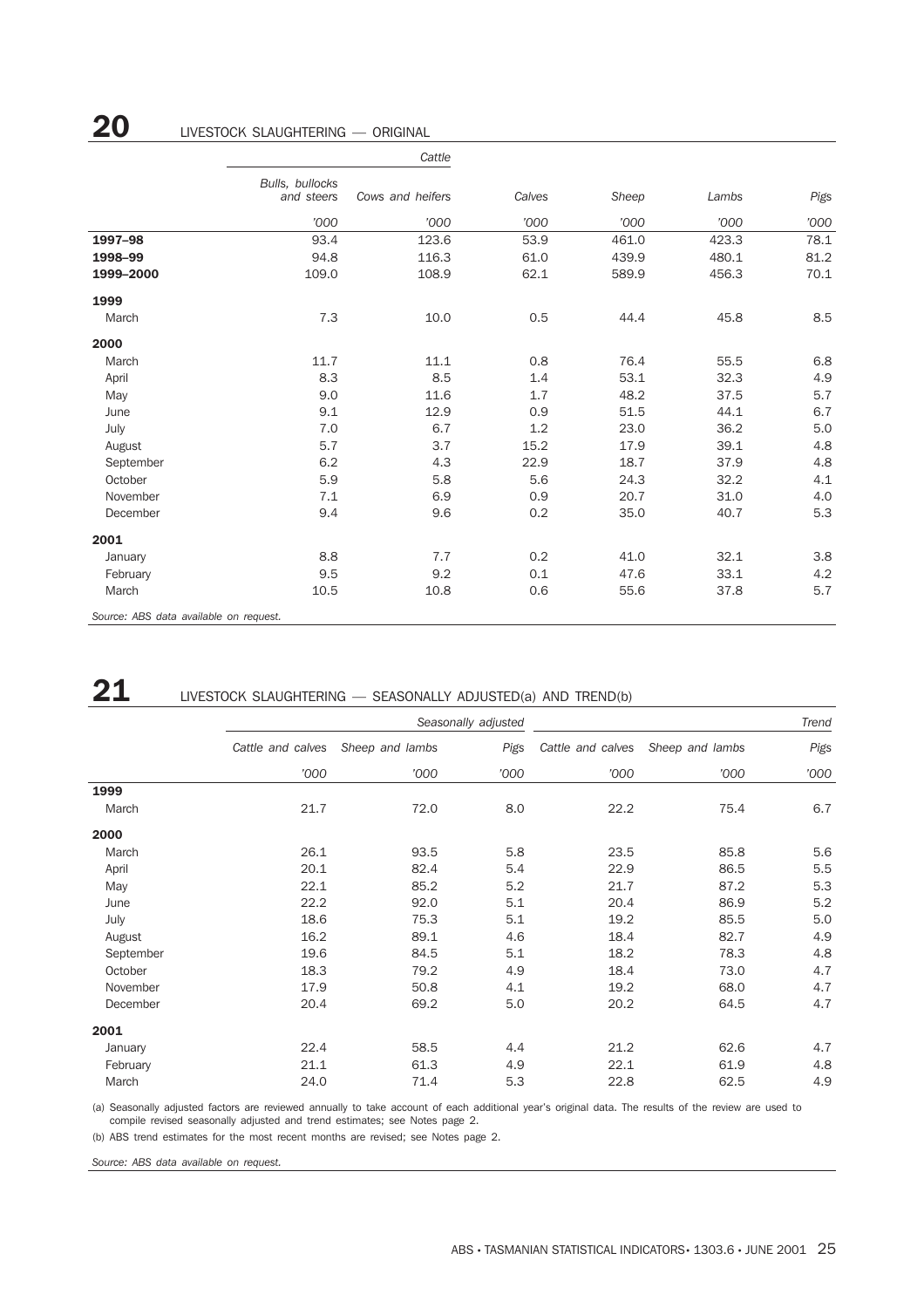## $22$  MEAT PRODUCTION(a)

|           | Beef    | Veal           | Mutton  | Lamb    | Pigmeat(b) | Total   |
|-----------|---------|----------------|---------|---------|------------|---------|
|           | tonnes  | tonnes         | tonnes  | tonnes  | tonnes     | tonnes  |
| 1997-98   | 53 064  | 1 1 4 9        | 9841    | 8072    | 4 9 1 6    | 77 041  |
| 1998-99   | 53 271  | 1 2 4 1        | 8 7 2 4 | 9 2 2 2 | 5 2 4 2    | 77 700  |
| 1999-2000 | 57 557  | 1 2 3 6        | 11 796  | 8833    | 4 4 0 3    | 83 825  |
| 1999      |         |                |         |         |            |         |
| March     | 4 4 6 7 | 14             | 891     | 876     | 547        | 6795    |
| 2000      |         |                |         |         |            |         |
| March     | 6 0 9 1 | 20             | 1518    | 1071    | 425        | 9 1 2 5 |
| April     | 4 4 5 5 | 31             | 1052    | 619     | 308        | 6465    |
| May       | 5 3 1 7 | 37             | 949     | 729     | 366        | 7 3 9 9 |
| June      | 5 5 2 9 | 20             | 1012    | 867     | 436        | 7863    |
| July      | 3581    | 26             | 445     | 693     | 324        | 5 0 6 8 |
| August    | 2528    | 293            | 338     | 771     | 299        | 4 2 3 0 |
| September | 2884    | 444            | 363     | 737     | 304        | 4 7 3 3 |
| October   | 3 1 8 1 | 112            | 478     | 617     | 257        | 4646    |
| November  | 3 9 0 8 | 21             | 415     | 595     | 254        | 5 1 9 4 |
| December  | 5 2 0 0 | 8              | 717     | 780     | 325        | 7 0 3 0 |
| 2001      |         |                |         |         |            |         |
| January   | 4511    | $\overline{7}$ | 826     | 612     | 235        | 6 1 9 1 |
| February  | 4 9 8 0 | 5              | 948     | 636     | 253        | 6821    |
| March     | 5 5 5 1 | 14             | 1 1 1 0 | 722     | 348        | 7 7 4 4 |

(a) Carcass weight.

(b) Includes pork used for production of bacon and ham.

*Source: ABS data available on request.*

## 23 PRINCIPAL MINERAL CONCENTRATES PRODUCED

|           | Copper                                                                                  | Iron (pellets) | Lead        | Lead-zinc   | Tin         | Zinc        |  |  |  |  |
|-----------|-----------------------------------------------------------------------------------------|----------------|-------------|-------------|-------------|-------------|--|--|--|--|
|           | '000 tonnes                                                                             | '000 tonnes    | '000 tonnes | '000 tonnes | '000 tonnes | '000 tonnes |  |  |  |  |
| 1997-98   | 109.6                                                                                   | 820.8          | 84.6        | 26.2        | 16.2        | 335.4       |  |  |  |  |
| 1998-99   | 113.5                                                                                   | 1816.1         | 101.8       | 12.6        | 12.5        | 382.3       |  |  |  |  |
| 1999-2000 | 104.3                                                                                   | 2 0 68.3       | 98.7        | 7.9         | 14.8        | 311.9       |  |  |  |  |
| 1999      |                                                                                         |                |             |             |             |             |  |  |  |  |
| March     | 30.5                                                                                    | 481.2          | 29.5        | 2.5         | 3.7         | 97.1        |  |  |  |  |
| June      | 27.3                                                                                    | 403.4          | 24.7        | 1.5         | 3.6         | 98.0        |  |  |  |  |
| September | 27.5                                                                                    | 479.5          | 28.4        | 2.7         | 3.9         | 94.8        |  |  |  |  |
| December  | 26.9                                                                                    | 568.2          | 28.1        | 2.5         | 4.0         | 86.2        |  |  |  |  |
| 2000      |                                                                                         |                |             |             |             |             |  |  |  |  |
| March     | 26.2                                                                                    | 517.7          | 22.4        | 1.4         | 3.3         | 70.4        |  |  |  |  |
| June      | 23.8                                                                                    | 502.9          | 19.8        | 1.3         | 3.6         | 60.4        |  |  |  |  |
| September | 21.6                                                                                    | 544.2          | 7.7         |             | 3.2         | 26.8        |  |  |  |  |
| December  | 24.9                                                                                    | 500.7          | 9.7         |             | 3.4         | 29.4        |  |  |  |  |
| 2001      |                                                                                         |                |             |             |             |             |  |  |  |  |
| March p   | n.y.a.                                                                                  | 534.9          | 12.1        |             | 3.9         | 34.9        |  |  |  |  |
|           | Source: Mineral Resources Tasmania, Department of Infrastructure, Energy and Resources. |                |             |             |             |             |  |  |  |  |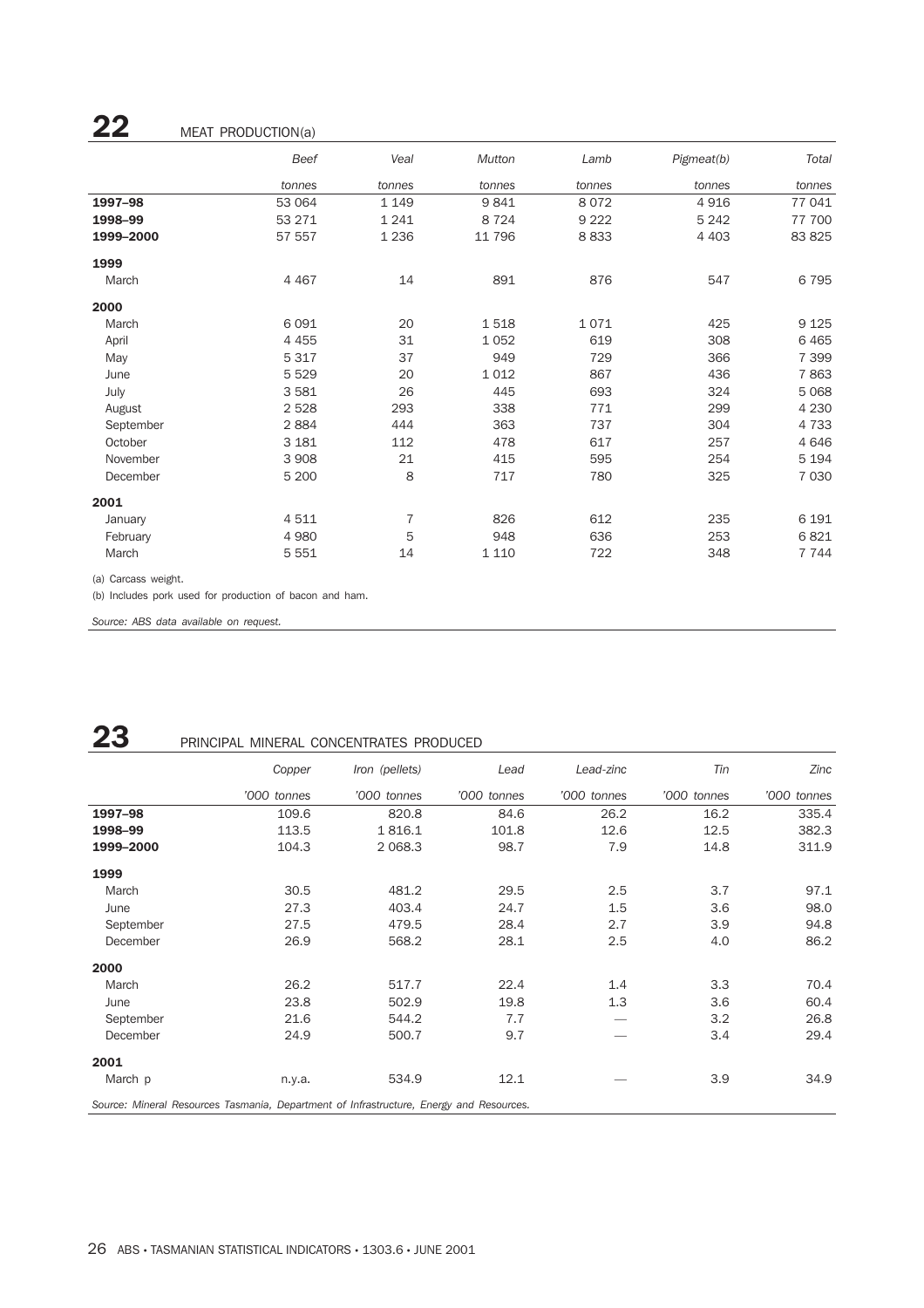### 24 SAWMILLS AND PLYWOOD MILLS, LOGS DELIVERED AND TIMBER PRODUCED

|           | Tasmanian-grown logs delivered |                                         |                                 |                             | Sawn, peeled and sliced timber produced(a) |                        |                                         |                                 |                               |               |
|-----------|--------------------------------|-----------------------------------------|---------------------------------|-----------------------------|--------------------------------------------|------------------------|-----------------------------------------|---------------------------------|-------------------------------|---------------|
|           | Eucalypts                      | Hardwoods,<br>excluding<br>eucalypts(b) | Plant-<br>ation(c)<br>softwoods | Native<br>soft-<br>woods(d) | Total                                      | Eucalypts              | Hardwoods,<br>excluding<br>eucalypts(b) | Plant-<br>ation(c)<br>softwoods | Native<br>soft-<br>woods(d)   | Total         |
|           | $1000 \; \mathrm{m}^3$         | $1000 \, m^3$                           | $1000 \; \mathrm{m}^3$          | $1000 \; \text{m}^3$        | $1000 \, m^3$                              | $1000 \; \mathrm{m}^3$ | $1000 \, m^3$                           | $1000 \; \mathrm{m}^3$          | $1000 \; \mathrm{m}^3$        | $1000 \, m^3$ |
| 1997-98   | 496.8                          | 24.3                                    | 357.7                           | 1.6                         | 880.3                                      | 171.1                  | 5.3                                     | 167.3                           | 0.4                           | 344.2         |
| 1998-99   | 499.9                          | 22.6                                    | 351.9                           | 1.0                         | 875.4                                      | 159.7                  | 5.1                                     | 169.7                           | 0.3                           | 334.8         |
| 1999-2000 | 510.1                          | 28.8                                    | 396.2                           | 0.9                         | 936.9                                      | 169.7                  | 5.3                                     | 190.6                           | 0.4                           | 366.0         |
| 1999      |                                |                                         |                                 |                             |                                            |                        |                                         |                                 |                               |               |
| March     | 110.8                          | 9.7                                     | 90.7                            | 0.2                         | 211.4                                      | 35.4                   | 0.8                                     | 42.6                            |                               | 78.9          |
| June      | 124.6                          | 6.1                                     | 91.3                            | 0.3                         | 222.3                                      | 39.6                   | 1.7                                     | 43.1                            | 0.1                           | 84.5          |
| September | 136.0                          | 6.3                                     | 109.4                           | 0.2                         | 252.0                                      | 46.2                   | 1.3                                     | 49.1                            | 0.1                           | 96.8          |
| December  | 132.5                          | 5.1                                     | 87.8                            | 0.2                         | 225.6                                      | 45.8                   | 1.5                                     | 46.5                            | 0.1                           | 93.9          |
| 2000      |                                |                                         |                                 |                             |                                            |                        |                                         |                                 |                               |               |
| March     | 104.3                          | 10.0                                    | 100.7                           | 0.4                         | 215.3                                      | 37.8                   | 1.3                                     | 47.8                            | 0.1                           | 87.0          |
| June      | 137.3                          | 7.3                                     | 98.2                            | 0.2                         | 243.1                                      | 39.8                   | 1.3                                     | 47.3                            | 0.1                           | 88.3          |
| September | 130.7                          | 5.0                                     | 103.8                           | 0.3                         | 239.9                                      | 42.4                   | 1.7                                     | 46.6                            | 0.1                           | 90.9          |
| December  | 118.1                          | 4.3                                     | 82.7                            | 0.2                         | 205.2                                      | 41.6                   | 1.3                                     | 41.4                            | $\overbrace{\phantom{12332}}$ | 84.3          |
| 2001      |                                |                                         |                                 |                             |                                            |                        |                                         |                                 |                               |               |
| March     | 105.3                          | 6.7                                     | 91.9                            | 1.8                         | 205.6                                      | 37.2                   | 1.5                                     | 42.4                            | 0.1                           | 81.2          |

(a) Includes plywood, veneer and sliced timber production converted to an equivalent cubic measurement.

(b) Includes blackwood, myrtle, sassafras etc.

(c) Radiata pine.

(d) Includes Huon pine, Celery Top pine and King William pine.

*Source: ABS data available on request.*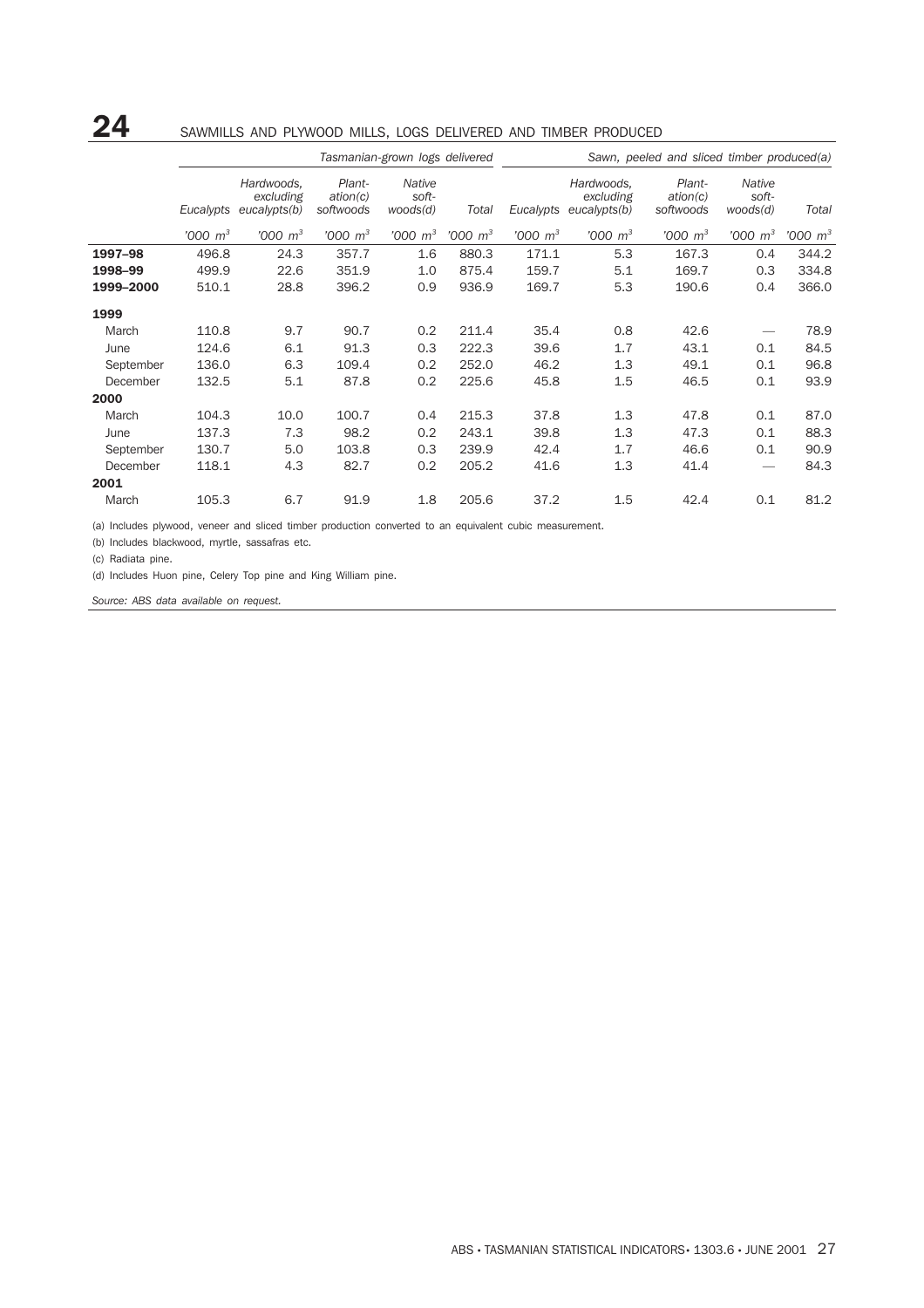|           | Producing locations(b) | Logs delivered(d)      | Sawmill offcuts | Chipped and ground<br>wood production |  |
|-----------|------------------------|------------------------|-----------------|---------------------------------------|--|
|           | no.                    | $1000 \; \mathrm{m}^3$ | $'000 \; m^3$   | '000 tonnes green<br>weight           |  |
| 1997-98   | 28                     | 3 9 9 8.1              | 457.9           | 4 4 4 0.1                             |  |
| 1998-99   | 29                     | 3 4 5 9.6              | 373.4           | 3929.9                                |  |
| 1999-2000 | 30                     | 4 5 2 6.8              | 452.5           | 5 145.3                               |  |
| 1999      |                        |                        |                 |                                       |  |
| March     | 29                     | 862.9                  | 79.2            | 997.7                                 |  |
| June      | 29                     | 925.9                  | 94.9            | 1 0 6 1.1                             |  |
| September | 30                     | 1 0 5 6.8              | 134.1           | 1 2 2 5 . 3                           |  |
| December  | 30                     | 1 1 0 3.8              | 96.4            | 1 207.3                               |  |
| 2000      |                        |                        |                 |                                       |  |
| March     | 30                     | 1 1 5 2 . 1            | 104.6           | 1 308.7                               |  |
| June      | 30                     | 1 2 1 4 . 1            | 117.4           | 1 404.0                               |  |
| September | 31                     | 1 2 5 9.5              | 104.0           | 1 4 5 1.7                             |  |
| December  | 30                     | 1 3 28.2               | 120.3           | 1 4 2 0.6                             |  |
| 2001      |                        |                        |                 |                                       |  |
| March     | 30                     | 1 177.9                | 89.4            | 1 2 3 6.4                             |  |

(a) Both hardwoods and softwoods, separate details are not available.

(b) Capable of producing at end of year or actually producing during quarter.

(c) Data reported by weight, converted to cubic measure by the factor of 0.95  $m^3$  per tonne.

(d) Includes log equivalent of limbwood and billets.

*Source: ABS data available on request.*

### 26 LOGS DELIVERED FOR MILLING OR CHIPPING

|           | Sawmilling and plywood milling |                        |               |                      | Chipping and grinding(a) |                      | Total            |               |               |
|-----------|--------------------------------|------------------------|---------------|----------------------|--------------------------|----------------------|------------------|---------------|---------------|
|           | Crown<br>land(b)               | Private<br>land        | Total         | Crown<br>land(b)     | Private land             | Total                | Crown<br>land(b) | Private land  | Total         |
|           | $1000 \, m^3$                  | $1000 \; \mathrm{m}^3$ | $1000 \, m^3$ | $1000 \; \text{m}^3$ | $1000 \, \text{m}^3$     | $1000 \, \text{m}^3$ | $1000 \, m^3$    | $'000 \, m^3$ | $'000 \; m^3$ |
| 1997-98   | 750.7                          | 129.6                  | 880.3         | 1894.9               | 2 103.1                  | 3 998.1              | 2 645.7          | 2 2 3 2.7     | 4878.3        |
| 1998-99   | 754.2                          | 121.2                  | 875.4         | 1 562.6              | 1897.0                   | 3459.6               | 2 3 1 6.7        | 2 0 18.2      | 4 3 3 4 .9    |
| 1999-2000 | 834.4                          | 101.6                  | 935.9         | 2 440.5              | 2 0 8 6.3                | 4 5 2 6.8            | 3 2 7 4 .9       | 2 187.8       | 5 462.7       |
| 1999      |                                |                        |               |                      |                          |                      |                  |               |               |
| March     | 184.1                          | 27.3                   | 211.4         | 367.0                | 495.8                    | 862.9                | 551.1            | 523.2         | 1 0 7 4 . 3   |
| June      | 196.2                          | 26.1                   | 222.3         | 432.1                | 493.8                    | 925.9                | 628.3            | 519.9         | 1 1 48.2      |
| September | 221.8                          | 30.2                   | 252.0         | 554.0                | 502.7                    | 1 0 5 6.8            | 775.8            | 532.9         | 1 308.7       |
| December  | 202.5                          | 23.1                   | 225.6         | 643.1                | 460.7                    | 1 103.8              | 845.6            | 483.8         | 1 3 2 9.4     |
| 2000      |                                |                        |               |                      |                          |                      |                  |               |               |
| March     | 192.1                          | 23.2                   | 215.3         | 585.3                | 566.9                    | 1 152.1              | 777.3            | 590.1         | 1 3 6 7 . 4   |
| June      | 218.0                          | 25.1                   | 243.1         | 658.1                | 555.9                    | 1 2 1 4 . 1          | 876.1            | 581.0         | 1 4 5 7 . 1   |
| September | 219.7                          | 20.2                   | 239.9         | 729.7                | 529.8                    | 1 2 5 9.5            | 949.4            | 550.1         | 1 499.4       |
| December  | 184.3                          | 20.9                   | 205.2         | 779.7                | 548.5                    | 1 3 28.2             | 964.0            | 569.5         | 1 533.5       |
| 2001      |                                |                        |               |                      |                          |                      |                  |               |               |
| March     | 181.1                          | 24.5                   | 205.6         | 651.7                | 526.3                    | 1 177.9              | 832.8            | 550.8         | 1 383.6       |

(a) Logs used are generally below sawmilling standard: includes log equivalent of limbwood and billets.

(b) Comprises all areas (including concession areas) from which royalties are payable to Forestry Tasmania.

*Source: ABS data available on request.*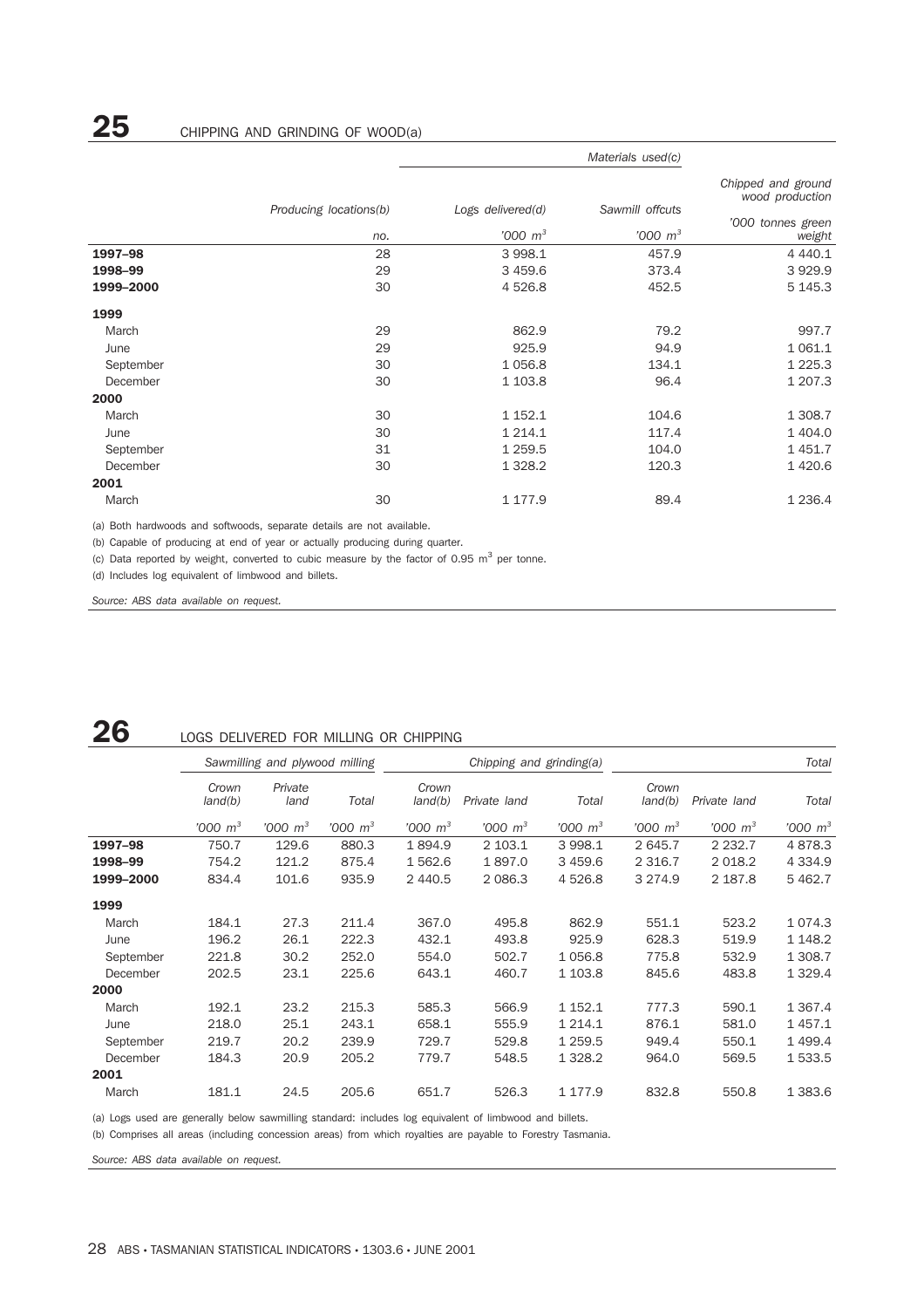|            |                      |                                          |                                                                |                            |                                 |                                                                |         |                                 | Value(e)                 |
|------------|----------------------|------------------------------------------|----------------------------------------------------------------|----------------------------|---------------------------------|----------------------------------------------------------------|---------|---------------------------------|--------------------------|
|            |                      |                                          |                                                                | Dwelling units             |                                 |                                                                |         | Non-residential<br>buildings(d) |                          |
|            | <b>New</b><br>houses | New other<br>residential<br>buildings(a) | Other dwelling<br>units created<br>(conversions<br>$etc.$ )(b) | Total<br>dwelling<br>units | <b>New</b><br>dwelling<br>units | Alterations<br>and additions<br>to residential<br>buildings(c) | Private | Total                           | Total of all<br>building |
|            | no.                  | no.                                      | no.                                                            | no.                        | \$m                             | \$m\$                                                          | \$m\$   | \$m\$                           | \$m\$                    |
| 1997-98    | 1419                 | 219                                      | 5                                                              | 1 6 4 3                    | 142.4                           | 38.4                                                           | 82.8    | 125.5                           | 306.3                    |
| 1998-99    | 1 2 9 7              | 104                                      | 9                                                              | 1410                       | 131.2                           | 36.8                                                           | 115.8   | 174.6                           | 342.6                    |
| 1999-2000  | 1 608                | 230                                      | 55                                                             | 1893                       | 193.4                           | 50.7                                                           | 120.7   | 160.6                           | 404.7                    |
| 2000       |                      |                                          |                                                                |                            |                                 |                                                                |         |                                 |                          |
| March      | 149                  | 14                                       | 3                                                              | 166                        | 17.5                            | 4.1                                                            | 7.0     | 9.8                             | 31.4                     |
| April      | 122                  | 12                                       | $\overline{2}$                                                 | 136                        | 13.8                            | 3.9                                                            | 2.3     | 8.0                             | 25.7                     |
| May        | 159                  | 45                                       | 29                                                             | 233                        | 25.7                            | 8.0                                                            | 10.7    | 17.1                            | 50.8                     |
| June       | 84                   | 4                                        | 3                                                              | 91                         | 10.3                            | 4.3                                                            | 6.4     | 16.7                            | 31.2                     |
| July       | 83                   |                                          | 1                                                              | 84                         | 7.9                             | 2.6                                                            | 4.3     | 7.3                             | 17.7                     |
| August     | 82                   |                                          | $\mathbf 1$                                                    | 83                         | 8.9                             | 4.1                                                            | 4.7     | 10.7                            | 23.7                     |
| September  | 100                  | 19                                       |                                                                | 119                        | 12.7                            | 2.2                                                            | 21.5    | 23.2                            | 38.1                     |
| October    | 105                  | 16                                       |                                                                | 121                        | 13.5                            | 4.5                                                            | 9.5     | 12.6                            | 30.7                     |
| November   | 112                  | 4                                        |                                                                | 116                        | 12.2                            | 3.5                                                            | 9.6     | 13.1                            | 28.8                     |
| December   | 53                   | 4                                        |                                                                | 57                         | 6.3                             | 3.2                                                            | 9.4     | 12.4                            | 22.0                     |
| 2001       |                      |                                          |                                                                |                            |                                 |                                                                |         |                                 |                          |
| January    | 89                   | 2                                        | $\overline{2}$                                                 | 93                         | 9.5                             | 3.3                                                            | 1.9     | 16.5                            | 29.4                     |
| February r | 83                   | 23                                       |                                                                | 106                        | 11.2                            | 4.2                                                            | 3.3     | 4.1                             | 19.5                     |
| March      | 84                   | 4                                        |                                                                | 88                         | 9.5                             | 4.1                                                            | 5.3     | 8.1                             | 21.7                     |

(a) New individual dwelling units (e.g. flats, home units and villa units).

(b) From alterations and additions to residential building, conversions of non-residential building to residential building etc.

(c) Valued at \$10,000 and over. Includes conversions and dwelling units approved as part of alterations and additions or as part of the construction of non-residential building.

(d) Comprises non-residential building (new plus alterations and additions) valued at \$50,000 and over.

(e) Value data from July 2000 reference month onward are recorded inclusive of GST. See Cat. no. 8731.0 or page 2 of this publication for more details.

*Source: Building Approvals, Australia (Cat. no. 8731.0).*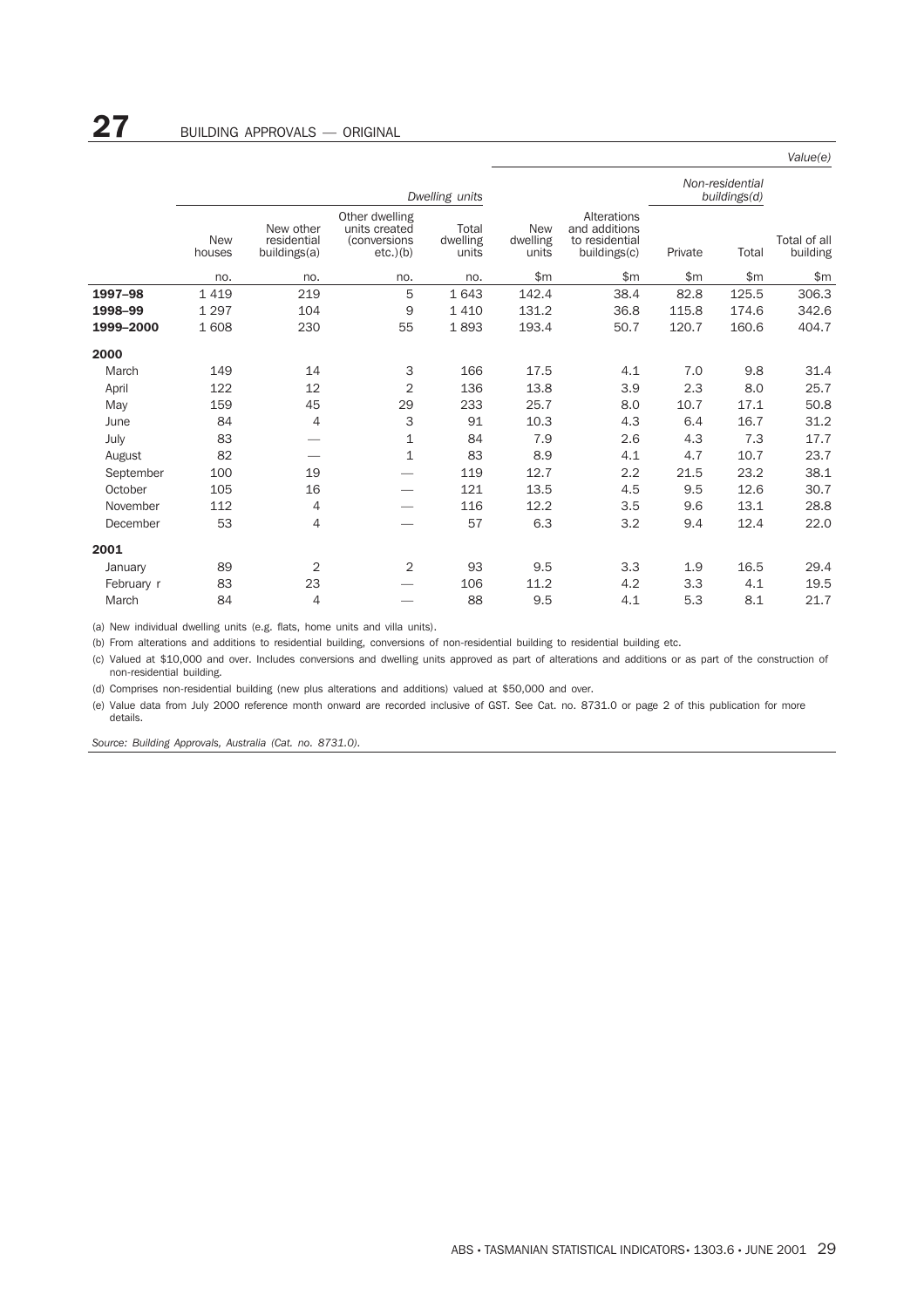### 28 SECURED HOUSING COMMITMENTS — ORIGINAL, SEASONALLY ADJUSTED AND TREND

|           |          | Total number of dwellings(a) |         | Total value of commitments(b) |                     |       |  |  |
|-----------|----------|------------------------------|---------|-------------------------------|---------------------|-------|--|--|
|           | Original | Seasonally adjusted          | Trend   | Original                      | Seasonally adjusted | Trend |  |  |
|           | no.      | no.                          | no.     | \$m\$                         | \$m\$               | \$m\$ |  |  |
| 2000      |          |                              |         |                               |                     |       |  |  |
| March     | 880      | 794                          | 821     | 73                            | 65                  | 67    |  |  |
| April     | 751      | 790                          | 871     | 61                            | 68                  | 70    |  |  |
| May       | 1 1 3 5  | 982                          | 932     | 87                            | 75                  | 73    |  |  |
| June      | 946      | 978                          | 987     | 71                            | 77                  | 76    |  |  |
| July      | 1 1 0 1  | 1 1 3 4                      | 1 0 3 1 | 81                            | 82                  | 79    |  |  |
| August    | 1 1 4 7  | 1 0 4 9                      | 1 0 6 6 | 86                            | 81                  | 80    |  |  |
| September | 948      | 1015                         | 1 0 8 7 | 71                            | 75                  | 80    |  |  |
| October   | 1075     | 1073                         | 1 0 9 0 | 78                            | 78                  | 78    |  |  |
| November  | 1 1 6 2  | 1 0 8 2                      | 1 0 8 3 | 83                            | 79                  | 76    |  |  |
| December  | 1 0 9 5  | 1 2 2 8                      | 1070    | 75                            | 80                  | 74    |  |  |
| 2001      |          |                              |         |                               |                     |       |  |  |
| January   | 899      | 1017                         | 1 0 5 2 | 58                            | 64                  | 72    |  |  |
| February  | 875      | 884                          | 1 0 3 2 | 65                            | 65                  | 71    |  |  |
| March     | 1 1 3 1  | 1 0 6 5                      | 1013    | 84                            | 78                  | 70    |  |  |

(a) Includes new dwellings, established dwellings and refinancing. Excludes alterations and additions.

(b) Commitment is a firm offer of housing finance. It either has been, or is normally expected to be, accepted. Includes commitments to provide housing finance to employees and commitments accepted and cancelled in the same month. Excludes alterations and additions. Includes refinancing.

*Source: Housing Finance for Owner Occupation, Australia (Cat. no. 5609.0).*

### **29** PRIVATE CAPITAL EXPENDITURE BY TYPE OF ASSET AND INDUSTRY(a)(b)(c)  $-$  ORIGINAL

|             |                             |                                   | <b>ASSET</b> | <b>INDUSTRY</b> |               |                              |                         |  |
|-------------|-----------------------------|-----------------------------------|--------------|-----------------|---------------|------------------------------|-------------------------|--|
|             | Buildings and<br>structures | Equipment, plant<br>and machinery | Total asset  | Mining          | Manufacturing | Other selected<br>industries | Total all<br>industries |  |
|             | \$m\$                       | \$m\$                             | \$m\$        | \$m\$           | \$m\$         | \$m\$                        | \$m                     |  |
| 1997-98     | 169                         | 477                               | 646          | 85              | 239           | 322                          | 646                     |  |
| 1998-99     | 130                         | 345                               | 475          | 48              | 144           | 283                          | 475                     |  |
| 1999-2000   | 70                          | 385                               | 456          | 53              | 128           | 275                          | 456                     |  |
| 1998        |                             |                                   |              |                 |               |                              |                         |  |
| December    | 25                          | 70                                | 95           | 8               | 28            | 59                           | 95                      |  |
| 1999        |                             |                                   |              |                 |               |                              |                         |  |
| March       | 30                          | 85                                | 115          | 10              | 38            | 67                           | 115                     |  |
| June        | 35                          | 89                                | 124          | 13              | 44            | 67                           | 124                     |  |
| September   | 14                          | 83                                | 97           | 10              | 35            | 52                           | 97                      |  |
| December    | 15                          | 98                                | 114          | 8               | 33            | 73                           | 114                     |  |
| 2000        |                             |                                   |              |                 |               |                              |                         |  |
| March       | 14                          | 74                                | 88           | 14              | 25            | 49                           | 88                      |  |
| June        | 28                          | 130                               | 157          | 20              | 36            | 101                          | 157                     |  |
| September r | 30                          | 100                               | 130          | 35              | 35            | 61                           | 130                     |  |
| December    | 25                          | 116                               | 141          | 15              | 40            | 86                           | 141                     |  |

(a) Estimates based on a sample survey and therefore subject to sampling variability. Covers selected industries only — mining, manufacturing, finance, property and other selected industries.

(b) Current prices.

(c) See Cat. no. 5646.0 or page 2 of this issue on the impacts of The New Tax System (TNTS) introduced on 1 July 2000.

*Source: Private New Capital Expenditure, State Estimates (Cat. no. 5646.0).*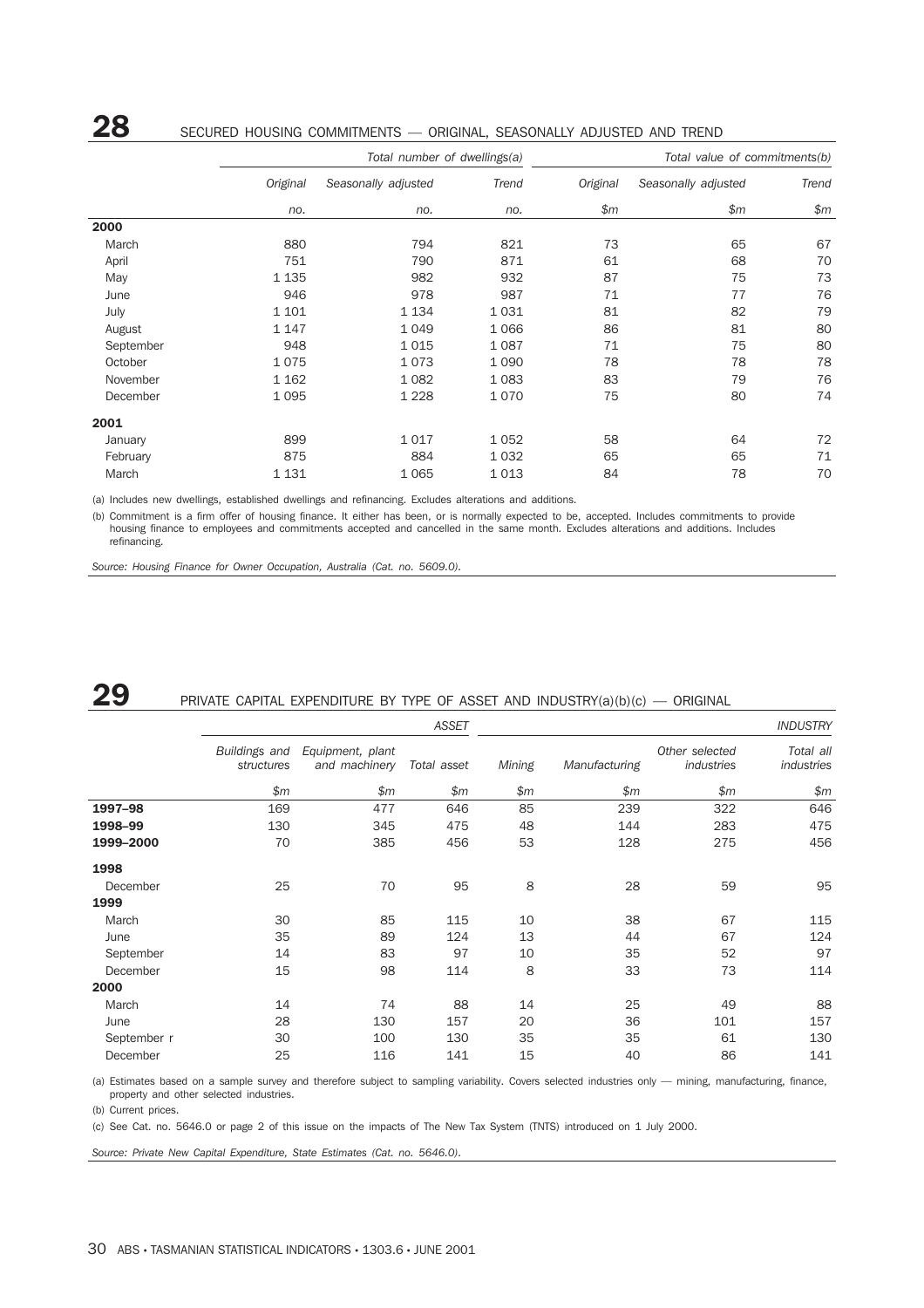|           |                             |                                 |         |                                | Deposits                      |
|-----------|-----------------------------|---------------------------------|---------|--------------------------------|-------------------------------|
|           | Current bearing<br>interest | Current not bearing<br>interest | Fixed   | Investment savings<br>accounts | Statement savings<br>accounts |
|           | \$m\$                       | \$m\$                           | \$m\$   | \$m\$                          | \$m\$                         |
| 2000      |                             |                                 |         |                                |                               |
| March     | 878                         | 276                             | 1 1 0 6 | 593                            | 283                           |
| April     | 863                         | 282                             | 1 1 1 3 | 587                            | 284                           |
| May       | 1088                        | 268                             | 1 1 0 8 | 429                            | 249                           |
| June      | 1241                        | 274                             | 1 1 0 8 | 299                            | 226                           |
| July      | 1 2 5 0                     | 264                             | 1 202   | 275                            | 228                           |
| August    | 1 2 8 0                     | 259                             | 1 2 2 2 | 280                            | 243                           |
| September | 1271                        | 270                             | 1 1 9 8 | 281                            | 244                           |
| October   | 1 2 9 8                     | 279                             | 1 2 2 8 | 280                            | 247                           |
| November  | 1 2 7 0                     | 284                             | 1 1 5 4 | 277                            | 249                           |
| December  | 1329                        | 308                             | 1 1 9 6 | 276                            | 251                           |
| 2001      |                             |                                 |         |                                |                               |
| January   | 1 3 1 9                     | 296                             | 1 2 4 3 | 275                            | 248                           |
| February  | 1 300                       | 273                             | 1 2 3 6 | 275                            | 249                           |
| March     | 1 3 3 2                     | 295                             | 1 2 4 3 | 279                            | 251                           |

|           |                                     |       | Deposits |          |
|-----------|-------------------------------------|-------|----------|----------|
|           | Passbook/school savings<br>accounts | Other | Total    | Loans(b) |
|           | \$m\$                               | \$m\$ | \$m\$    | \$m\$    |
| 2000      |                                     |       |          |          |
| March     | 81                                  | 82    | 3 3 0 1  | 5 0 5 6  |
| April     | 80                                  | 83    | 3 2 9 2  | 5 0 2 1  |
| May       | 54                                  | 84    | 3 2 8 1  | 5 1 1 6  |
| June      | 37                                  | 84    | 3 2 6 9  | 5 1 28   |
| July      | 39                                  | 83    | 3 3 4 1  | 5 2 2 9  |
| August    | 39                                  | 86    | 3 4 0 8  | 5 1 4 3  |
| September | 40                                  | 89    | 3 3 9 2  | 5 0 9 9  |
| October   | 39                                  | 88    | 3 4 5 9  | 5 1 0 3  |
| November  | 39                                  | 85    | 3 3 5 9  | 5 1 4 7  |
| December  | 39                                  | 85    | 3 4 8 4  | 5 1 9 5  |
| 2001      |                                     |       |          |          |
| January   | 39                                  | 87    | 3 5 0 8  | 5 2 2 2  |
| February  | 39                                  | 91    | 3 4 6 3  | 5 2 5 4  |
| March     | 39                                  | 98    | 3 5 3 6  | 5 2 3 2  |

(a) Details are the averages of weekly figures for each month. The figures are derived from returns submitted by banks authorised under the Banking Act together with similar returns voluntarily submitted by the State banks; they exclude the Reserve Bank.

(b) Excludes non-resident loans.

*Source: Reserve Bank of Australia.*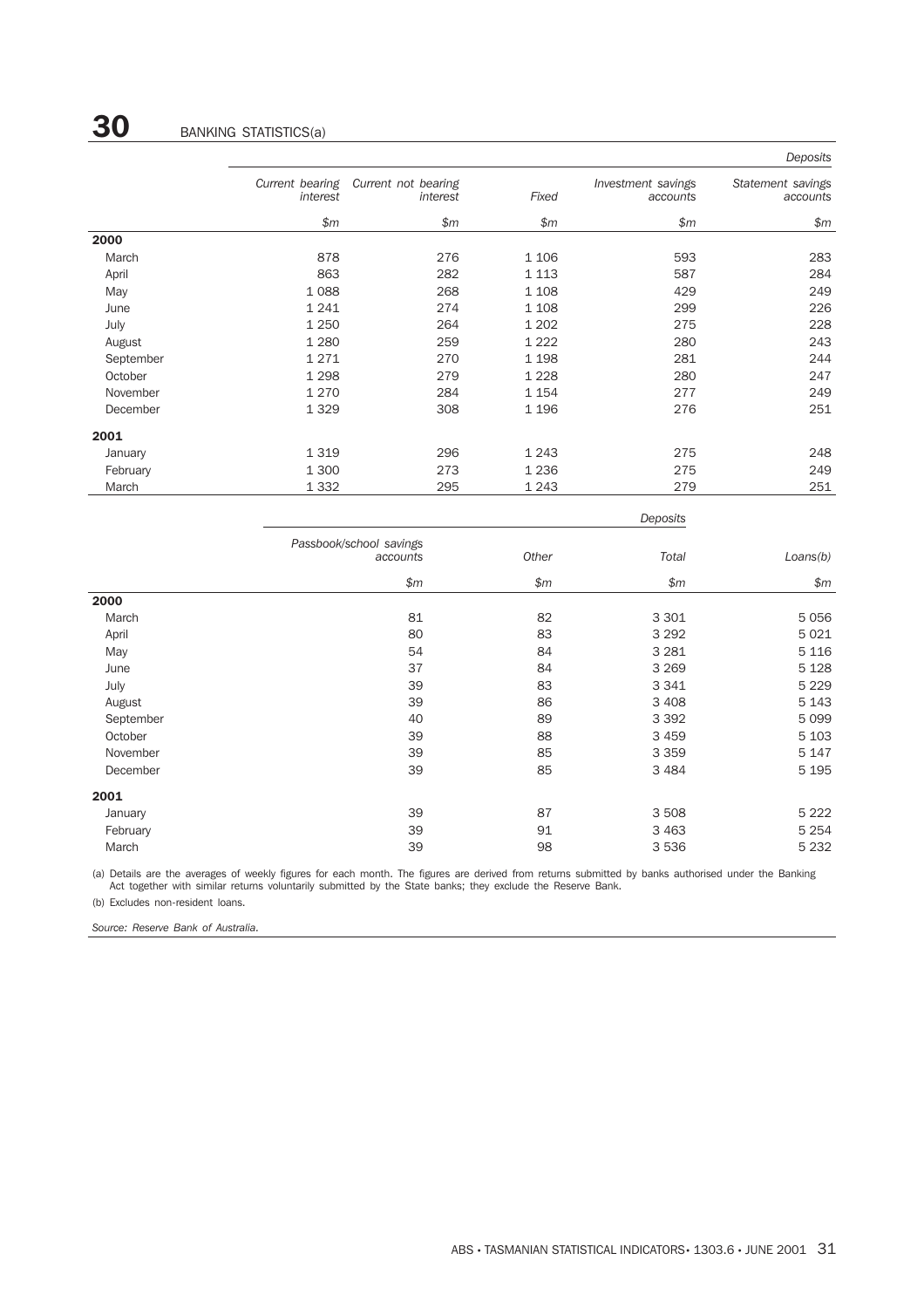### $31$  ACCOMMODATION ESTABLISHMENTS(a)(b)

|              | Establish-<br>ments | Guest<br>rooms | Bed<br>spaces | Persons<br>employed | Room<br>nights<br>occupied  | Room<br>occupancy<br>rate               | Guest<br>nights | <b>Bed</b><br>occupancy<br>rate | Guest<br>arrivals | Takings from<br>account notation(c) |
|--------------|---------------------|----------------|---------------|---------------------|-----------------------------|-----------------------------------------|-----------------|---------------------------------|-------------------|-------------------------------------|
|              | no.                 | no.            | no.           | no.                 | '000                        | %                                       | '000            | %                               | '000              | \$'000                              |
|              |                     |                |               |                     |                             | LICENSED HOTELS WITH FACILITIES         |                 |                                 |                   |                                     |
| 1999         |                     |                |               |                     |                             |                                         |                 |                                 |                   |                                     |
| December gtr | 55                  | 2929           | 8071          | 3074                | 150.1                       | 56.2                                    | 241.8           | 32.8                            | 139.5             | r 12207                             |
| 2000         |                     |                |               |                     |                             |                                         |                 |                                 |                   |                                     |
| October      | n.a.                | n.a.           | n.a.          | n.a.                | 45.4                        | 50.4                                    | 71.2            | 28.7                            | 40.0              | 4 3 9 6                             |
| November     | n.a.                | n.a.           | n.a.          | n.a.                | 51.8                        | 59.4                                    | 82.3            | 34.3                            | 47.0              | 4 7 7 7                             |
| December     | n.a.                | n.a.           | n.a.          | n.a.                | 44.5                        | 49.4                                    | 78.5            | 31.6                            | 44.8              | 4 2 4 6                             |
| December qtr | 54                  | 2 9 0 6        | 8 0 0 7       | 2880                | 141.7                       | 53.0                                    | 232.0           | 31.5                            | 131.8             | 13 4 20                             |
|              |                     |                |               |                     |                             | MOTELS AND GUEST HOUSES WITH FACILITIES |                 |                                 |                   |                                     |
| 1999         |                     |                |               |                     |                             |                                         |                 |                                 |                   |                                     |
| December qtr | 51                  | 1752           | 5 4 3 1       | 735                 | 84.2                        | 52.2                                    | 161.6           | 32.3                            | 96.0              | 6822                                |
| 2000         |                     |                |               |                     |                             |                                         |                 |                                 |                   |                                     |
| October      | n.a.                | n.a.           | n.a.          | n.a.                | 25.9                        | 49.8                                    | 47.5            | 29.3                            | 26.5              | 2 160                               |
| November     | n.a.                | n.a.           | n.a.          | n.a.                | 29.4                        | 58.4                                    | 54.6            | 34.8                            | 31.3              | 2 4 6 4                             |
| December     | n.a.                | n.a.           | n.a.          | n.a.                | 25.0                        | 48.1                                    | 50.5            | 31.2                            | 29.7              | 2 2 2 8                             |
| December qtr | 49                  | 1677           | 5 2 2 6       | 693                 | 80.3                        | 52.0                                    | 152.6           | 31.7                            | 87.4              | 6853                                |
|              |                     |                |               |                     | SERVICED APARTMENTS         |                                         |                 |                                 |                   |                                     |
| 1999         |                     |                |               |                     |                             |                                         |                 |                                 |                   |                                     |
| December gtr | 24                  | 865            | 3 4 8 7       | 419                 | 50.0                        | 62.9                                    | 104.2           | 32.5                            | 47.7              | 5 2 6 4                             |
| 2000         |                     |                |               |                     |                             |                                         |                 |                                 |                   |                                     |
| October      | n.a.                | n.a.           | n.a.          | n.a.                | 15.2                        | 55.8                                    | 31.8            | 31.8                            | 12.9              | 1 7 1 0                             |
| November     | n.a.                | n.a.           | n.a.          | n.a.                | 16.6                        | 62.9                                    | 34.1            | 35.2                            | 14.8              | 1793                                |
| December     | n.a.                | n.a.           | n.a.          | n.a.                | 15.8                        | 57.8                                    | 37.7            | 37.7                            | 16.0              | 1927                                |
| December gtr | 25                  | 879            | 3 2 2 5       | 426                 | 47.6                        | 58.8                                    | 103.6           | 34.9                            | 43.8              | 5 4 3 0                             |
|              |                     |                |               |                     | <b>TOTAL ESTABLISHMENTS</b> |                                         |                 |                                 |                   |                                     |
| 1999         |                     |                |               |                     |                             |                                         |                 |                                 |                   |                                     |
| December gtr | 130                 | 5 5 4 6        | 16 989        | 4 2 2 8             | 284.3                       | 56.0                                    | 507.5           | 32.6                            | 283.2             | 24 293                              |
| 2000         |                     |                |               |                     |                             |                                         |                 |                                 |                   |                                     |
| October      | n.a.                | n.a.           | n.a.          | n.a.                | 86.5                        | 51.1                                    | 150.6           | 29.5                            | 79.4              | 8 2 6 7                             |
| November     | n.a.                | n.a.           | n.a.          | n.a.                | 97.7                        | 59.6                                    | 171.0           | 34.6                            | 93.1              | 9034                                |
| December     | n.a.                | n.a.           | n.a.          | n.a.                | 85.2                        | 50.3                                    | 166.6           | 32.7                            | 90.5              | 8 4 0 1                             |
| December gtr | 128                 | 5 4 6 2        | 16 458        | 3999                | 269.5                       | 53.6                                    | 488.2           | 32.2                            | 262.9             | 25 702                              |

(a) Comprising establishments with 15 or more rooms or units. For explanation of terms and concepts refer to *Tourist Accommodation, Australia* (Cat. no. 8635.0).

(b) For the four quarters of 2000, the scope of the Survey of Tourist Accommodation (STA) has been expanded. Over this period the following accommodation sectors will be covered: hotels, motels, guest houses and serviced apartments with 15 or more rooms; holiday flats, units and houses operated by owners, managers or real estate agents who have sole letting rights to at least 15 flats, units or houses for short term letting; caravan parks with 40 or more powered sites, cabins, etc; and visitor hostels with 25 or more bed spaces.

(c) 'Takings from accommodation' after 1 July 2000 are recorded inclusive of GST. See Cat. no. 8635.0 or page 2 of this publication for more details.

*Source: Tourist Accommodation, Australia (Cat. no. 8635.0). For more detailed information, see Tourist Accommodation, Small Area Data, Tasmania (Cat. no. 8635.6.40.001).*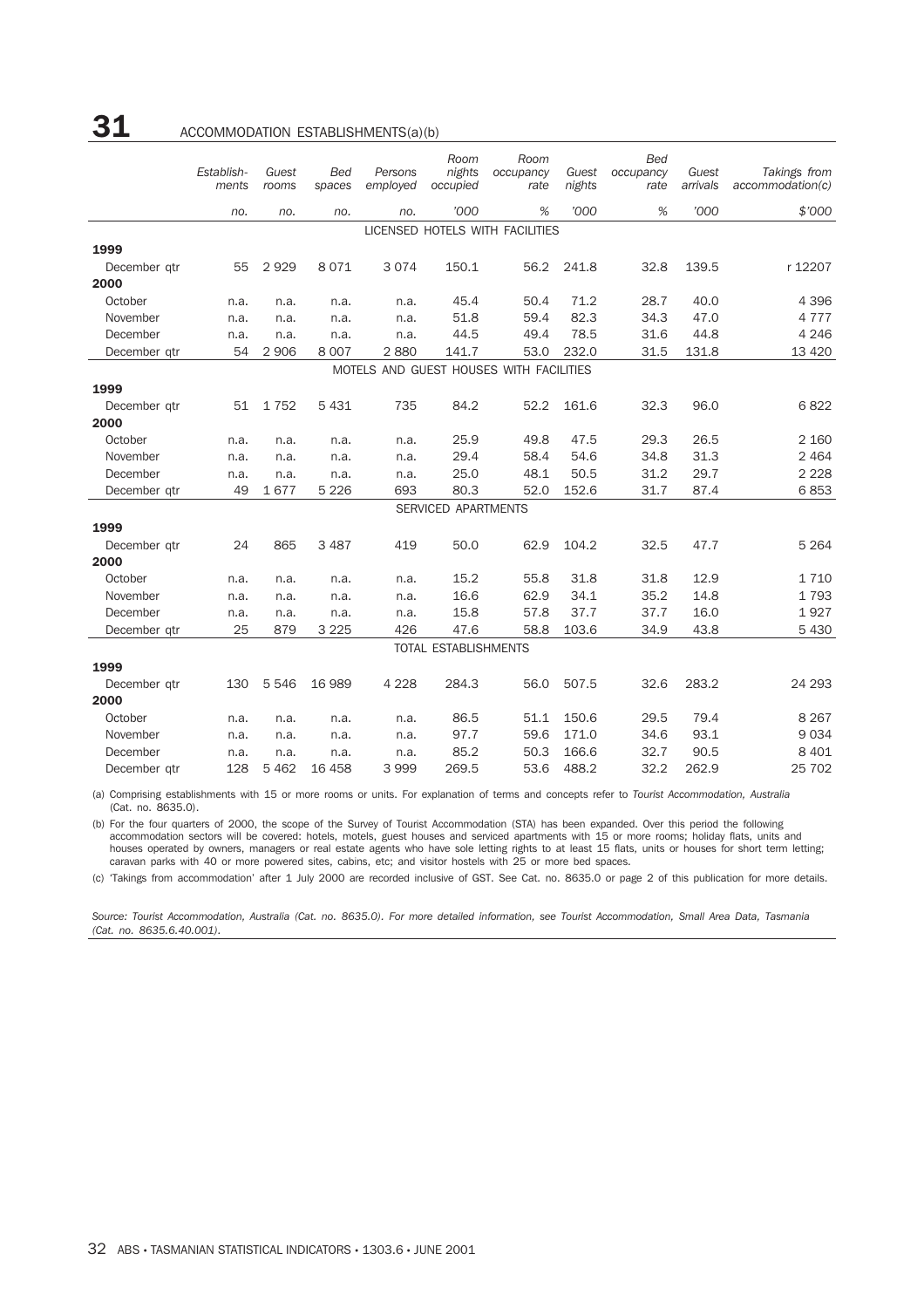|           |                                      |                                      |              |             |                                 | Tasmanian National Park attendance            |                                    |
|-----------|--------------------------------------|--------------------------------------|--------------|-------------|---------------------------------|-----------------------------------------------|------------------------------------|
|           | Cradle<br>Mountain(b)<br>(Lake Dove) | Lake<br>St Clair(b)<br>(Cynthia Bay) | Freycinet(b) | Mt Field(b) | Narawntapu(c)<br>(Bakers Beach) | Mole Creek<br>Karst(d)<br>(Marakoopa<br>Cave) | Maria<br>Island(e)<br>(Darlington) |
|           | no.                                  | no.                                  | no.          | no.         | no.                             | no.                                           | no.                                |
| 1999-2000 | 200 700                              | 111 600                              | 308 500      | 130 700     | 33 200                          | 29 4 60                                       | 13 213                             |
| 2000      |                                      |                                      |              |             |                                 |                                               |                                    |
| April     | 23 000                               | 13 100                               | 44 000       | 14 000      | 2 600                           | 3 2 2 5                                       | 1615                               |
| May       | 8 3 0 0                              | 5 500                                | 21 700       | 5 600       | 1 100                           | 1 3 5 0                                       | 603                                |
| June      | 8 600                                | 3 3 0 0                              | 17 400       | 6 0 0 0     | 1 400                           | 1576                                          | 526                                |
| July      | 6 600                                | 2800                                 | 10 000       | 5 200       | 1 0 0 0                         | 1 0 2 3                                       | 62                                 |
| August    | 7 600                                | 2 600                                | 10 600       | 6 3 0 0     | 1 200                           | 1 1 4 0                                       | 313                                |
| September | 10 600                               | 6 200                                | 16 500       | 9800        | 2 100                           | 2 3 5 4                                       | 929                                |
| October   | 11 400                               | 6 900                                | 15 100       | 9 2 0 0     | 2 600                           | 1798                                          | 748                                |
| November  | 15 000                               | 9 4 0 0                              | 21 700       | 11 000      | 3 600                           | 2 4 5 4                                       | 1 2 2 4                            |
| December  | 21 200                               | 11 700                               | 32 500       | 15 200      | 5 100                           | 3 9 1 0                                       | 1 3 9 4                            |
| 2001      |                                      |                                      |              |             |                                 |                                               |                                    |
| January   | 32 000                               | 20 400                               | 53 900       | 23 200      | 6 0 0 0                         | 4 2 0 3                                       | 2 4 9 2                            |
| February  | 20 300                               | 15 000                               | 36 100       | 15 600      | 3800                            | 2 2 7 7                                       | 1650                               |
| March     | 22 900                               | 15 700                               | 30 800       | 15 000      | 3 500                           | n.y.a.                                        | 1719                               |
| April     | 22 400                               | 11 500                               | 24 700       | 15 400      | 2 600                           | n.y.a.                                        | 1442                               |

(a) A 'person entry' occurs whenever a visitor enters a National Park. Freycinet data, in particular, reflects repeat entries. Measurement occurs at the designated sites in brackets.

(b) Estimated through a combination of traffic and booth counts.

(c) Estimated through traffic counts.

(d) Number of people taken on a guided tour.

(e) The sum of ferry arrivals and estimated plane passengers.

*Source: Tasmanian Parks and Wildlife Service, Department of Primary Industries, Water and Environment.*

### 33 TRACKS IN NATIONAL PARKS, WALKER REGISTRATIONS(a)

|           | Overland(b) | South Coast(c) | Freycinet(d) | Port Davey(c)  | Frenchmans Cap |
|-----------|-------------|----------------|--------------|----------------|----------------|
|           | no.         | no.            | no.          | no.            | no.            |
| 1999-2000 | 7 2 4 0     | 1011           | 2 7 8 4      | 272            | 807            |
| 2000      |             |                |              |                |                |
| April     | 704         | 60             | 282          | 25             | 58             |
| May       | 111         | 2              | 39           |                | 15             |
| June      | 104         | 1              | 65           |                | 20             |
| July      | p 33        | 3              | 89           | 2              | 15             |
| August    | p 55        |                | 35           |                | 5              |
| September | p 117       | 12             | 163          | 4              | 27             |
| October   | p 146       | p 14           | 113          | p <sub>1</sub> | 5              |
| November  | p 584       | p 60           | 216          | p 11           | 41             |
| December  | p 1 193     | p 172          | 489          | r p 39         | 106            |
| 2001      |             |                |              |                |                |
| January   | p 1637      | r p 285        | 695          | r p 53         | 207            |
| February  | p 1 385     | r p 211        | 414          | r p 52         | 167            |
| March     | p 1 089     | r p 81         | 291          | r p 30         | 98             |
| April     | p 993       | p 23           | 307          | p 6            | n.y.a.         |

(a) Numbers include only walkers who registered and represented their intention.

(b) Sum of registrations at Cradle Mountain and Lake St Clair. Registrations from July 2000 affected by trackhead relocation at Cradle Mountain.

(c) Sum of registrations to walk the length of the track in any direction, irrespective of starting point.

(d) All overnight walkers registered in the park.

*Source: Tasmanian Parks and Wildlife Service, Department of Primary Industries, Water and Environment.*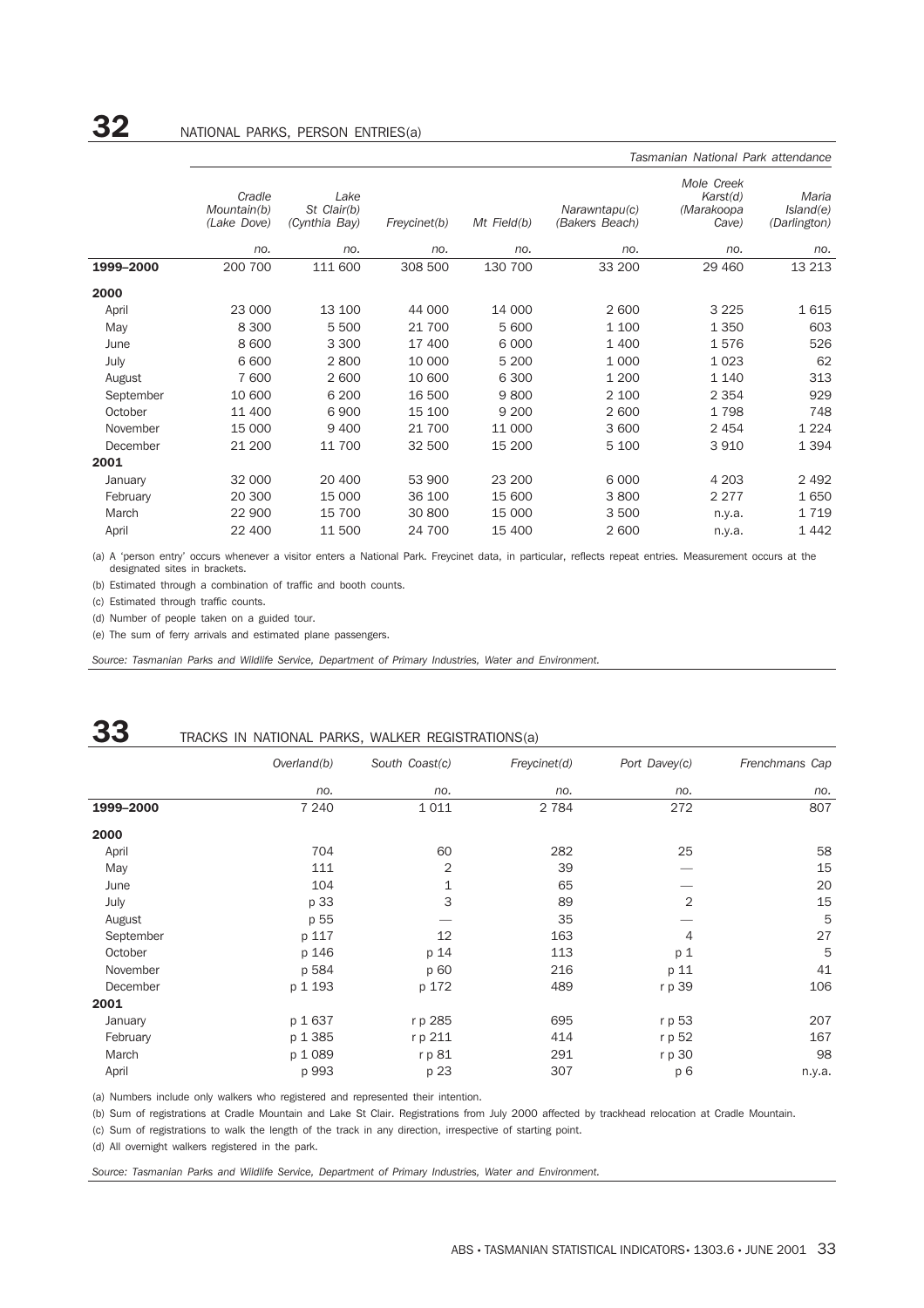## **34** REGISTRATIONS OF NEW MOTOR VEHICLES(a)

|           |                    |                   | Total                   | Vehicles registered by          |              |
|-----------|--------------------|-------------------|-------------------------|---------------------------------|--------------|
|           | Passenger vehicles | Other vehicles(b) | (excl. motor<br>cycles) | vehicle rental<br>businesses(c) | Motor cycles |
|           | no.                | no.               | no.                     | no.                             | no.          |
| 1997-98   | 13 2 32            | 2 740             | 15 972                  | 2 5 4 4                         | 542          |
| 1998-99   | 12 3 5 9           | 2 7 8 6           | 15 145                  | 1771                            | 568          |
| 1999-2000 | 11 373             | 3 1 8 3           | 14 556                  | 2 0 9 3                         | 563          |
| 2000      |                    |                   |                         |                                 |              |
| March     | 888                | 240               | 1 1 2 8                 | 10                              | 44           |
| April     | 704                | 233               | 937                     | 19                              | 41           |
| May       | 786                | 340               | 1 1 2 6                 | 3                               | 74           |
| June      | 665                | 394               | 1 0 5 9                 | 1                               | 27           |
| July      | 1 0 0 1            | 204               | 1 2 0 5                 | 81                              | 47           |
| August    | 1 2 2 8            | 244               | 1472                    | 209                             | 70           |
| September | 1 3 1 3            | 232               | 1545                    | 454                             | 49           |
| October   | 1 0 28             | 213               | 1 2 4 1                 | 213                             | 47           |
| November  | 1 1 9 1            | 245               | 1436                    | 173                             | 82           |
| December  | 1827               | 208               | 2 0 3 5                 | 884                             | 77           |
| 2001      |                    |                   |                         |                                 |              |
| January   | 827                | 214               | 1 0 4 1                 | 9                               | 96           |
| February  | 793                | 203               | 996                     | 6                               | 40           |
| March     | 965                | 230               | 1 1 9 5                 | 7                               | 68           |

(a) Includes State and Commonwealth Government owned motor vehicles and other than those belonging to the defence services. Excludes tractors, plant and equipment, caravans and trailers.

(b) Comprises utilities, panel vans, rigid and articulated trucks and other truck type vehicles (i.e. motor vehicles designed for purposes other than freight carrying, e.g. campervans, tow trucks, ambulances and hearses) and buses.

(c) These figures are included in previous columns.

*Source: ABS data available on request from datacube: 9303.0.55.001 New Motor Vehicle Registrations (NMVR), Australia, Main Data.*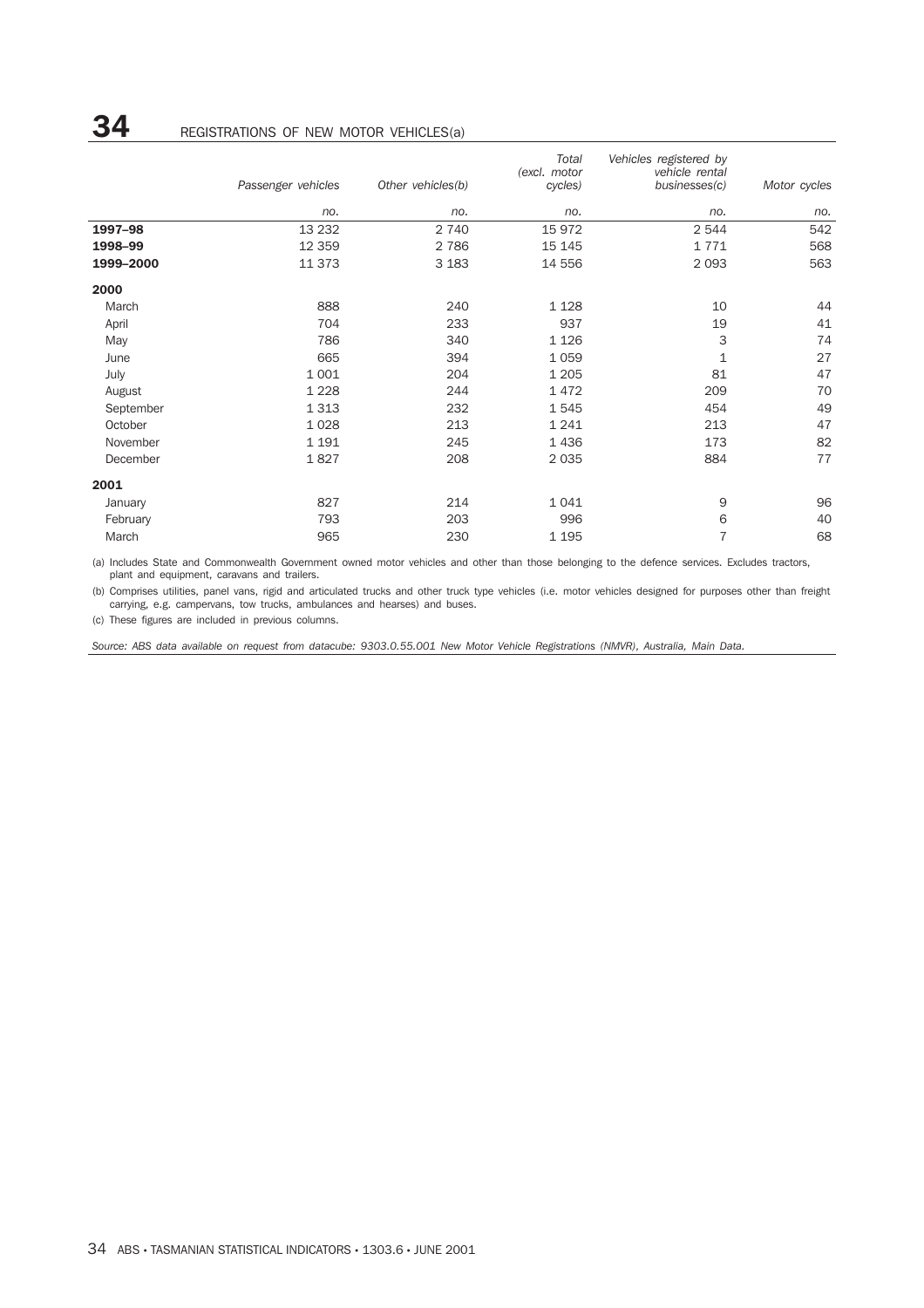## $\bf{35}$  TURNOVER OF RETAIL ESTABLISHMENTS AT CURRENT PRICES(a)(b)(c) — ORIGINAL AND TREND

*Trend*

|           |           |                   |                                        |                             |                |                                          |             | $11$ C $11$ U                                             |
|-----------|-----------|-------------------|----------------------------------------|-----------------------------|----------------|------------------------------------------|-------------|-----------------------------------------------------------|
|           |           |                   |                                        |                             |                |                                          |             | Total(d)                                                  |
|           | Original  | Food<br>retailing | Clothing and<br>soft good<br>retailing | Household<br>good retailing | good retailing | Recreational Hospitality and<br>services |             | Change from<br>corresponding<br>month of previous<br>year |
|           | \$m       | \$m               | \$m                                    | \$m\$                       | \$m            | \$m                                      | \$m\$       | %                                                         |
| 1997-98   | 3 149.4   | 1 3 5 1 . 2       | 184.8                                  | 320.6                       | 214.0          | 435.4                                    | 3 150.3     | $\ddot{\phantom{0}}$                                      |
| 1998-99   | 3 170.1   | 1 3 5 2.9         | 185.3                                  | 337.7                       | 200.9          | 434.6                                    | 3 177.2     | $\ddot{\phantom{0}}$                                      |
| 1999-2000 | 3 2 7 8.4 | 1 3 9 8.1         | 163.2                                  | 366.3                       | 211.0          | 475.4                                    | 3 2 5 4 . 3 | $\ddot{\phantom{0}}$                                      |
| 2000      |           |                   |                                        |                             |                |                                          |             |                                                           |
| March     | 272.8     | 117.1             | 12.8                                   | 30.8                        | 17.5           | 41.3                                     | 269.6       | $-0.2$                                                    |
| April     | 256.8     | 114.4             | 12.8                                   | 31.5                        | 17.4           | 40.6                                     | 269.0       | $-0.9$                                                    |
| May       | 258.2     | 114.0             | 12.9                                   | 32.1                        | 17.3           | 39.5                                     | 268.7       | $-1.2$                                                    |
| June      | 264.8     | 114.1             | 13.2                                   | 32.5                        | 17.3           | 38.2                                     | 268.9       | $-1.2$                                                    |
| July      | 247.7     | 115.8             | 13.2                                   | 33.0                        | 17.0           | 39.7                                     | 273.0       | 0.1                                                       |
| August    | 261.6     | 117.0             | 13.6                                   | 32.9                        | 17.0           | 38.9                                     | 274.0       | 0.3                                                       |
| September | 264.9     | 118.7             | 13.9                                   | 32.6                        | 17.0           | 38.6                                     | 275.5       | 0.8                                                       |
| October   | 274.7     | 120.4             | 14.1                                   | 32.6                        | 17.2           | 38.7                                     | 277.7       | 1.6                                                       |
| November  | 294.1     | 122.1             | 14.1                                   | 33.0                        | 17.4           | 39.1                                     | 280.4       | 2.9                                                       |
| December  | 372.5     | 123.5             | 14.1                                   | 33.8                        | 17.7           | 39.6                                     | 283.7       | 4.4                                                       |
| 2001      |           |                   |                                        |                             |                |                                          |             |                                                           |
| January   | 281.8     | 124.9             | 14.1                                   | 34.9                        | 18.0           | 40.0                                     | 287.1       | 5.9                                                       |
| February  | r 265.5   | 126.1             | 14.2                                   | 36.0                        | 18.3           | 40.3                                     | 290.5       | 7.5                                                       |
| March     | 299.1     | 127.0             | 14.2                                   | 37.1                        | 18.6           | 40.5                                     | 293.3       | 8.8                                                       |
|           |           |                   |                                        |                             |                |                                          |             |                                                           |

(a) Excludes motor vehicles, parts, petrol, etc.

(b) ABS retail seasonally adjusted and trend estimates for earlier periods are revised each month. See Cat. no. 8501.0 for more details.

(c) Data from July 2000 reference month onwards are recorded inclusive of GST. See Cat no. 8501.0 and page 2 of this publication for more details.

A break in the trend series occurred between June and July 2000 because of the impact of The New Tax System on Retail turnover.

(d) Includes Department stores and Other retailing.

*Source: Retail Trade, Australia (Cat. no. 8501.0).*

### RETAIL TURNOVER, Tasmania

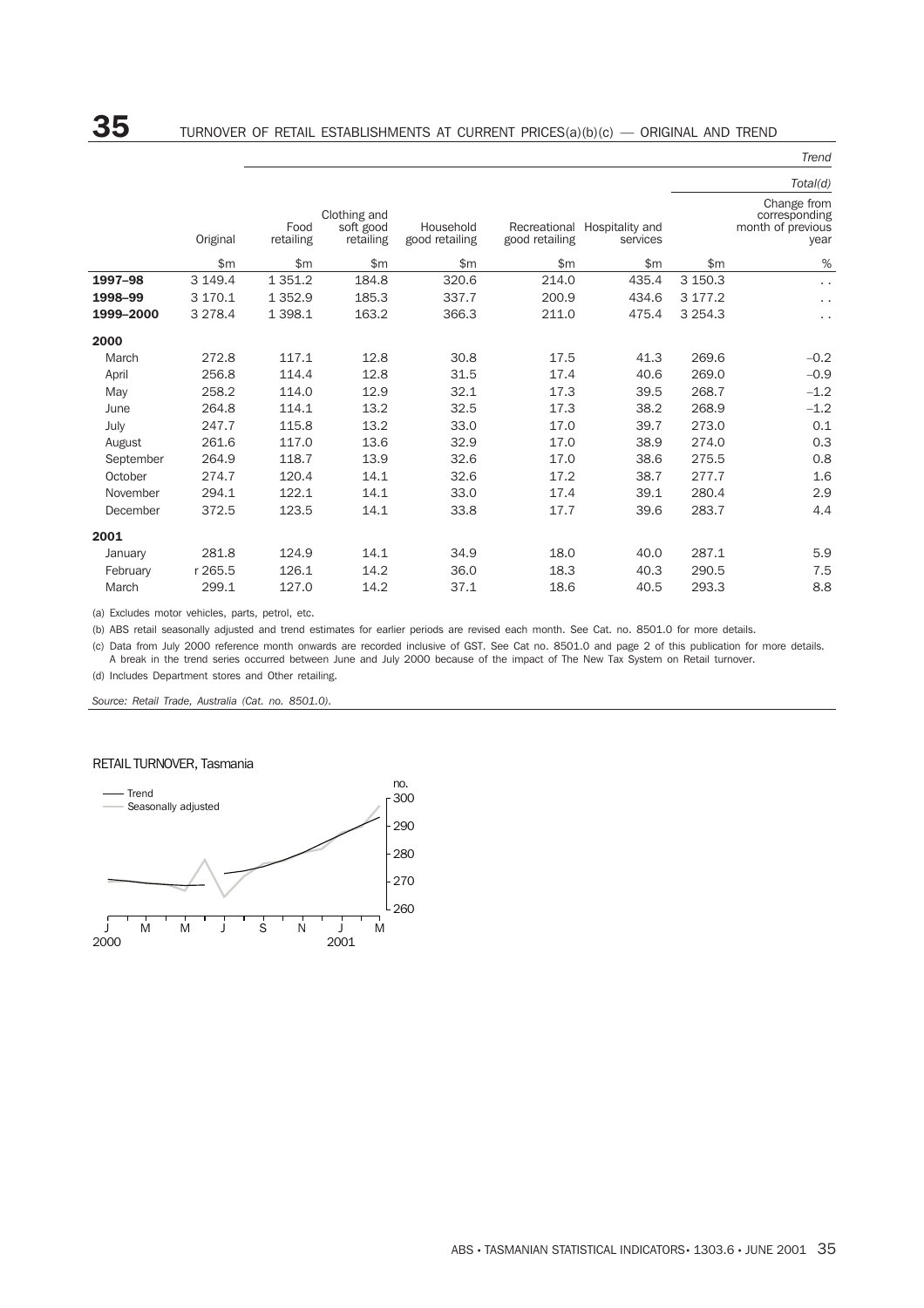## 36 VALUE OF OVERSEAS TRADE(a), TASMANIA AND AUSTRALIA

|           |                |                                                      |         | Tasmania                                   | Australia      |                                                      |            |                                            |  |
|-----------|----------------|------------------------------------------------------|---------|--------------------------------------------|----------------|------------------------------------------------------|------------|--------------------------------------------|--|
|           | <i>Imports</i> | <i>Imports</i><br>change over<br>preceding<br>period | Exports | Exports change<br>over preceding<br>period | <i>Imports</i> | <i>Imports</i><br>change over<br>preceding<br>period | Exports(b) | Exports change<br>over preceding<br>period |  |
|           | \$m\$          | %                                                    | \$m\$   | %                                          | \$m\$          | %                                                    | \$m\$      | $\%$                                       |  |
| 1997-98   | 385            | $-3$                                                 | 2 1 3 6 | 25                                         | 90 684         | 15                                                   | 87 768     | 11                                         |  |
| 1998-99   | 407            | 6                                                    | 2019    | $-5$                                       | 97 611         | 8                                                    | 85 991     | $-2$                                       |  |
| 1999-2000 | 440            | 8                                                    | 2 2 1 5 | 10                                         | 110 078        | 13                                                   | 97 286     | 13                                         |  |
| 2000      |                |                                                      |         |                                            |                |                                                      |            |                                            |  |
| March     | 36             | 3                                                    | 198     | 7                                          | 9648           | 11                                                   | 8812       | $\overline{7}$                             |  |
| April     | 33             | $-7$                                                 | 172     | $r-13$                                     | 8 0 0 4        | $-17$                                                | 8 2 7 1    | $-6$                                       |  |
| May       | 58             | 73                                                   | 286     | 67                                         | 10 370         | 30                                                   | 9 2 1 9    | r <sub>11</sub>                            |  |
| June      | 33             | $-43$                                                | 175     | $-39$                                      | 10 436         | 1                                                    | 9 1 9 3    |                                            |  |
| July      | 47             | 44                                                   | 165     | $-6$                                       | 9 7 5 5        | $-7$                                                 | 9 3 6 7    | $\mathbf 2$                                |  |
| August    | 56             | 19                                                   | 182     | 10                                         | 10 716         | 10                                                   | r 9 374    |                                            |  |
| September | 34             | $-40$                                                | 167     | $-8$                                       | 9852           | $-8$                                                 | 9 7 7 9    | $\overline{4}$                             |  |
| October   | 37             | 12                                                   | 198     | 19                                         | 11 154         | 13                                                   | r 10 553   | 8                                          |  |
| November  | 59             | 58                                                   | 282     | 42                                         | 11 006         | $-1$                                                 | r 10 428   | $-1$                                       |  |
| December  | 55             | $-7$                                                 | 220     | $-22$                                      | 9 2 5 0        | $-16$                                                | r 10 295   | $-1$                                       |  |
| 2001      |                |                                                      |         |                                            |                |                                                      |            |                                            |  |
| January   | 45             | $-18$                                                | r 193   | $-13$                                      | r 9 230        |                                                      | 8 3 1 7    | $-19$                                      |  |
| February  | 30             | $-33$                                                | r 173   | $-10$                                      | 8 3 2 1        | $-10$                                                | r 9 200    | 11                                         |  |
| March     | 48             | 60                                                   | 213     | 23                                         | 9934           | 19                                                   | 10 582     | 15                                         |  |

(a) It is difficult to get a complete picture of Tasmania's trade performance as imports recorded by the ABS include only goods imported directly into the State from overseas, and reported by the Australian Customs Service. Many of Tasmania's goods imported for direct consumption, or input into further processing industries, arrive via interstate ports, and are not included in this table.

(b) Includes re-exports.

### *Source: FASTRACCS.*

### 37 MERCHANDISE EXPORTS, BY COUNTRY - ORIGINAL

|           |                                |                   | European Community             |          |          |          |           | East Asia |                        |
|-----------|--------------------------------|-------------------|--------------------------------|----------|----------|----------|-----------|-----------|------------------------|
|           | United<br>States of<br>America | United<br>Kingdom | Total<br>European<br>Community | Japan    | Korea    | Taiwan   | Hong Kong | ASEAN(a)  | Total all<br>countries |
|           | \$'000                         | \$'000            | \$7000                         | \$7000   | \$7000   | \$7000   | \$7000    | \$'000    | \$'000                 |
| 1997-98   | 176 175                        | 25 063            | 338 791                        | 549 048  | 67801    | 150 405  | 132 551   | 399 472   | 2 136 171              |
| 1998-99   | 235 787                        | 28 691            | 278 037                        | 466 626  | 101 177  | 150 071  | 152 533   | 353 441   | 2 0 19 18 2            |
| 1999-2000 | 202 831                        | 19 2 28           | 309 082                        | 489 037  | 133 553  | 207 233  | 201 348   | 383 690   | 2 2 1 4 5 2 3          |
| 2000      |                                |                   |                                |          |          |          |           |           |                        |
| March     | 14 953                         | 1559              | 12 2 2 8                       | 37 558   | 14 667   | 17 750   | 22 177    | 48 051    | 198 453                |
| April     | 20 607                         | 2 0 8 8           | 9 1 0 2                        | 41 176   | 10 164   | 19 499   | 18 893    | 32 636    | 171 716                |
| May       | 22 7 16                        | 1916              | 71 610                         | r 53 803 | 17803    | 29 4 69  | 18 987    | 41 285    | 286 491                |
| June      | 19 4 26                        | 2 0 9 6           | 7 506                          | 48 785   | 9826     | r 18 444 | 17 196    | r 36 131  | 175 200                |
| July      | 15 659                         | 4656              | 9 2 9 4                        | r 37 750 | 9 2 2 5  | 12890    | r 21 191  | 27 769    | 165 211                |
| August    | 20 931                         | 1692              | 5910                           | 48 3 65  | 17824    | r 14 886 | 20 108    | r 37 054  | 181 850                |
| September | r 12 901                       | r 4 163           | 10 151                         | 30 647   | r 11 893 | 22 4 16  | 25 542    | r 37 853  | r 167 042              |
| October   | r 24 633                       | 1 3 9 1           | 19 0 84                        | r 45 135 | 16 749   | 15 7 4 7 | 9 2 1 2   | 34 823    | r 198 356              |
| November  | 12 959                         | 7 2 3 3           | r 12 991                       | 44 092   | 17672    | r 24 775 | 21 380    | r 36 427  | r 282 401              |
| December  | r 10 652                       | 4 172             | r 12 748                       | r 70 362 | r 18 139 | r 14 858 | 26 852    | r 31 865  | r 220 456              |
| 2001      |                                |                   |                                |          |          |          |           |           |                        |
| January   | 19 608                         | 1 2 1 8           | r 9 265                        | r 45 538 | r 10 167 | 21 26 6  | 28 178    | r 27 496  | r 192 501              |
| February  | r 19 153                       | r 2 282           | r 17 065                       | r 42 678 | r 14 478 | r 10 271 | r 16 167  | r 29 662  | r 173 162              |
| March     | 27 326                         | 1 3 5 2           | 18 254                         | 34 7 21  | 12 610   | 20 251   | 25 888    | 36 863    | 213 144                |

(a) ASEAN member countries are: Brunei, Indonesia, Laos, Malaysia, Myanmar, Philippines, Singapore, Thailand and Viet Nam.

*Source: FASTTRACCS.*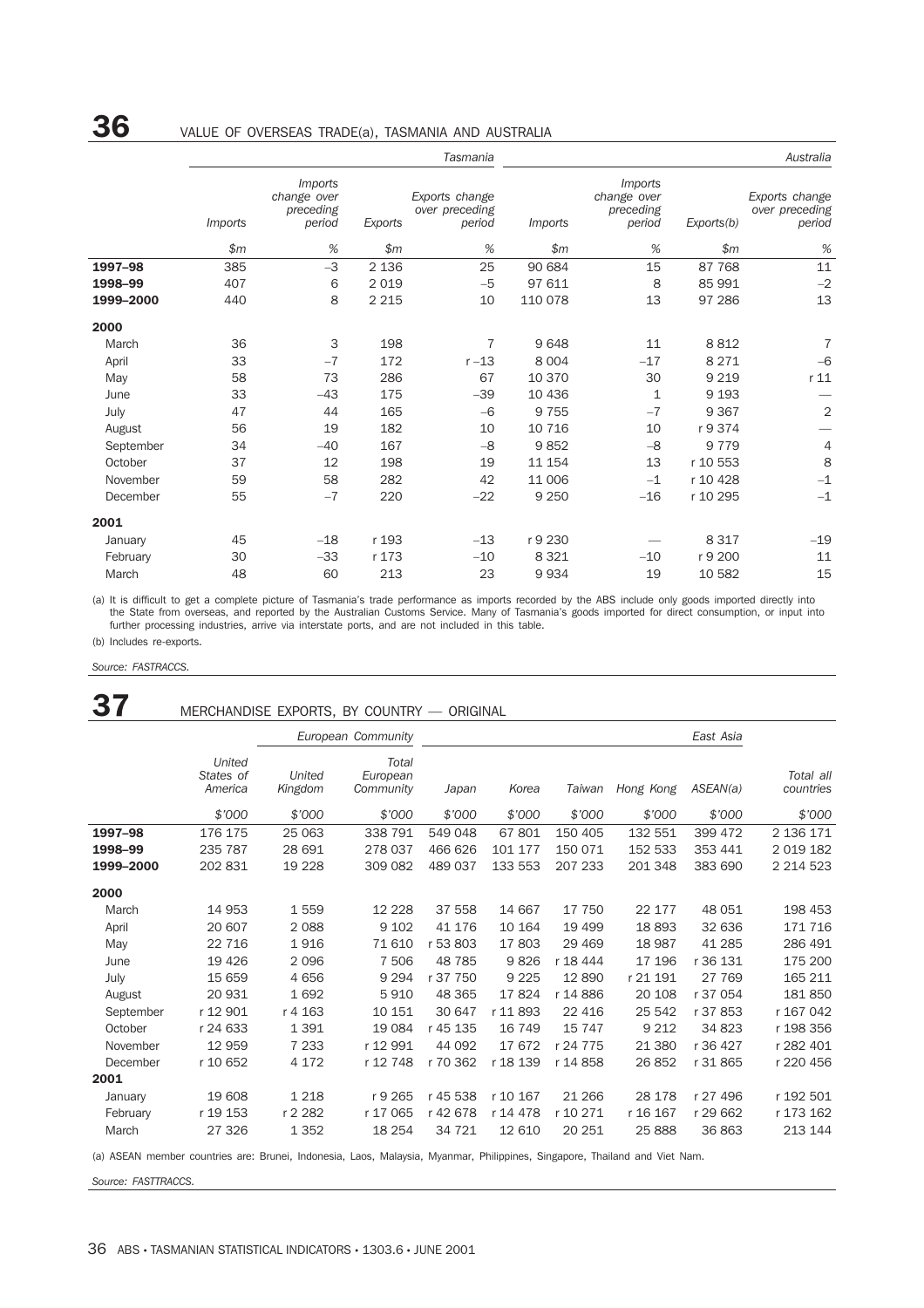|           | MERCHANDISE EXPORTS, BY COMMODITY - ORIGINAL |                |                                      |                         |                       |                              |                                     |
|-----------|----------------------------------------------|----------------|--------------------------------------|-------------------------|-----------------------|------------------------------|-------------------------------------|
|           | Meat and meat<br>preparations                | Dairy products | Fish,<br>crustaceans and<br>molluscs | Vegetables and<br>fruit | Wood and<br>woodchips | Textile fibres<br>and wastes | Metallic ores<br>and metal<br>scrap |
|           | \$'000                                       | \$'000         | \$'000                               | \$7000                  | \$7000                | \$'000                       | \$'000                              |
| 1997-98   | 71918                                        | 133 675        | 141 205                              | 55 24 2                 | 311 359               | 29 641                       | 254 054                             |
| 1998-99   | 65 0 26                                      | 102 709        | 136 268                              | 54 907                  | 296 164               | 24 999                       | 278 001                             |
| 1999-2000 | 88 298                                       | 64 573         | 145 484                              | 44 689                  | 303 340               | 22 3 5 8                     | 242 584                             |
| 2000      |                                              |                |                                      |                         |                       |                              |                                     |
| March     | 9595                                         | 7 7 2 6        | 12 692                               | 8 1 0 8                 | 26 189                | 4 5 1 9                      | 19 3 20                             |
| April     | 8834                                         | 6552           | r 9400                               | 10 282                  | 35 575                | 1 7 7 2                      | 11 085                              |
| May       | 11 3 5 4                                     | 9 2 2 0        | 13 7 22                              | 9 0 6 3                 | 32 315                | 592                          | 26 160                              |
| June      | 7970                                         | 6579           | 6 2 3 6                              | 4 4 2 4                 | 1344                  | 1 0 9 4                      | 21 4 83                             |
| July      | 6 3 0 8                                      | 7649           | 15 963                               | 4 2 1 8                 | 3836                  | 1 3 6 3                      | r 20 737                            |
| August    | 5830                                         | 5 2 6 7        | 15 700                               | 3 506                   | 3521                  | 534                          | 12 968                              |
| September | r 4 155                                      | 6875           | 16 804                               | r 1434                  | 2665                  | 2927                         | r 10 291                            |
| October   | 5 1 9 7                                      | 10 689         | r 11 143                             | 969                     | 2551                  | 2834                         | r 25 250                            |
| November  | r 7524                                       | 10 7 20        | 16 278                               | 354                     | r 385                 | 2 0 9 2                      | 14 012                              |
| December  | r 8 023                                      | r 10 536       | r 21 261                             | 596                     | 4 9 0 1               | 3 2 5 8                      | r 33 759                            |
| 2001      |                                              |                |                                      |                         |                       |                              |                                     |
| January   | r 9 339                                      | r 8678         | 17421                                | 904                     | 2 1 0 9               | 1423                         | 12 862                              |
| February  | r 9 101                                      | 10 0 73        | r 12 227                             | r 2649                  | 184                   | 722                          | r 17 019                            |
| March     | 7971                                         | 8 4 3 0        | 16 632                               | 6 1 6 1                 | 3944                  | 5 5 8 2                      | 19849                               |

|                    | Medical and<br>pharmaceutical<br>products | Paper and<br>paperboard | Iron and<br>steel | Non-ferrous<br>metals | Road vehicles<br>and transport<br>equipment | Other and<br>combined<br>confidential<br>items | Total all<br>commodity<br>groups |
|--------------------|-------------------------------------------|-------------------------|-------------------|-----------------------|---------------------------------------------|------------------------------------------------|----------------------------------|
|                    | \$'000                                    | \$7000                  | \$'000            | \$7000                | \$'000                                      | \$'000                                         | \$'000                           |
| 1997-98            | 34 755                                    | 21 2 2 2                | 76 463            | 557 126               | 280 251                                     | 169 261                                        | 2 136 171                        |
| 1998-99            | 52 330                                    | 4 1 3 0                 | 95 265            | 544 311               | 173 015                                     | 192 057                                        | 2 0 1 9 1 8 2                    |
| 1999-2000          | 67 353                                    | 9932                    | 10 216            | 681 903               | 213 836                                     | 319 958                                        | 2 2 1 4 5 2 3                    |
| 2000               |                                           |                         |                   |                       |                                             |                                                |                                  |
| March              | 8 3 4 3                                   | 1518                    | r 321             | 74 371                | 1 3 3 3                                     | 24 4 18                                        | 198 453                          |
| April              | 8 1 3 3                                   | 773                     | 100               | 55 293                | 1520                                        | 22 397                                         | 171 716                          |
| May                | 6 7 1 1                                   | 1664                    | 694               | r 63 631              | 64 934                                      | 46 429                                         | 286 491                          |
| June               | 5 6 1 3                                   | 596                     | 782               | 64 109                | 521                                         | 54 450                                         | 175 200                          |
| July               | 7800                                      | 377                     | 458               | 47 490                | 251                                         | r 48 760                                       | 165 211                          |
| August             | 10 757                                    | 594                     | 234               | 61 675                | 136                                         | 61 127                                         | 181 850                          |
| September          | 7 0 9 7                                   | 364                     | r 386             | 62 659                | 397                                         | r 50 989                                       | r 167 042                        |
| October            | 10 686                                    | 228                     | r 161             | r 61 648              | 1017                                        | r 65 983                                       | r 198 356                        |
| November           | 12 732                                    | 310                     | r 366             | 74 040                | 89 019                                      | r 56 469                                       | r 282 401                        |
| December           | 3576                                      | 58                      | r 530             | 74 769                | 4585                                        | r 54 604                                       | r 220 456                        |
| 2001               |                                           |                         |                   |                       |                                             |                                                |                                  |
| January            | 8 5 5 1                                   | 145                     | 275               | r 71 159              | 1514                                        | r 58 124                                       | r 192 501                        |
| February           | r 9 434                                   | 73                      | r 429             | r 65 732              | 2 0 4 6                                     | r 43 474                                       | r 173 162                        |
| March              | 20 775                                    | 634                     | 210               | 66 806                | 2 2 5 6                                     | 53 863                                         | 213 114                          |
| Source: FASTTRACCS |                                           |                         |                   |                       |                                             |                                                |                                  |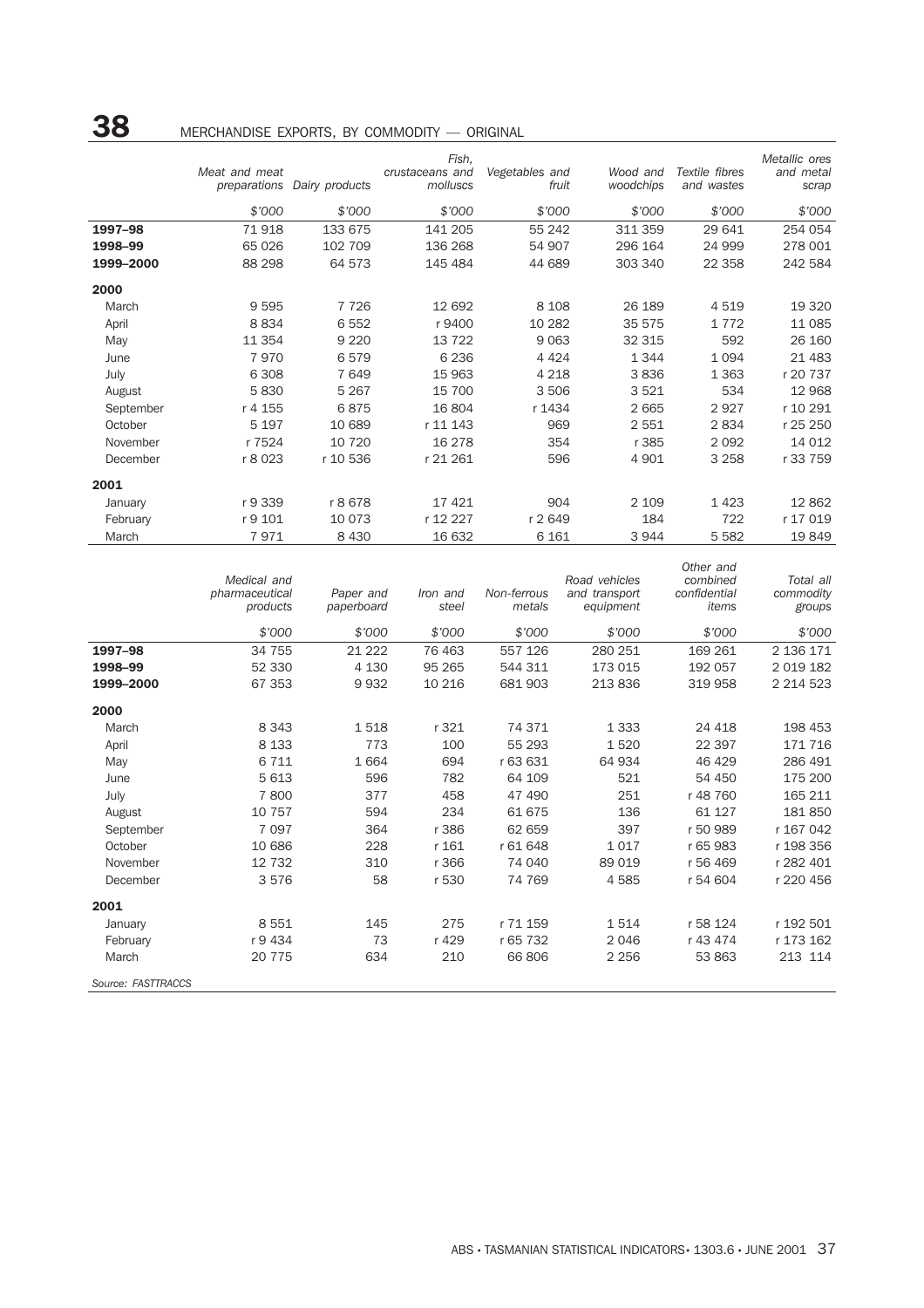# 39 MAJOR STATISTICAL INDICATORS - AUSTRALIA AND STATE COMPARISONS

|                                                                                                           | <b>NSW</b> | Vic.        | Old       | SA      | <b>WA</b> | Tas.    | Aust.(a)  |
|-----------------------------------------------------------------------------------------------------------|------------|-------------|-----------|---------|-----------|---------|-----------|
| <b>Population</b>                                                                                         |            |             |           |         |           |         |           |
| Estimated resident population,<br>June 2000 ('000) p                                                      | 6463.5     | 4 7 6 5 . 9 | 3 5 6 6.4 | 1497.6  | 1883.9    | 470.4   | 19 157.0  |
| Proportion of Australian population,<br>June 2000 (%) p                                                   | 33.7       | 24.9        | 18.6      | 7.8     | 9.8       | 2.5     | 100.0     |
| Population growth rate, 12 months<br>to June 2000 (%) p                                                   | 1.0        | 1.2         | 1.7       | 0.4     | 1.4       | $-0.1$  | 1.2       |
| <b>Labour force</b>                                                                                       |            |             |           |         |           |         |           |
| Employment growth, 12 months<br>to April 2001 (trend series) (%)                                          |            |             |           |         |           |         |           |
| <b>Males</b>                                                                                              | $-0.8$     | 3.5         | $-0.9$    | $-3.1$  | 0.1       | 0.8     | 0.3       |
| Females                                                                                                   | 2.0        | 2.3         | 2.8       | 2.4     | 3.5       | 0.1     | 2.3       |
| Persons                                                                                                   | 0.4        | 3.0         | 0.7       | $-0.7$  | 1.6       | 0.5     | 1.2       |
| Unemployment rate (trend series),<br>April 2001 (%)                                                       | 5.7        | 6.2         | 8.7       | 7.2     | 6.9       | 8.7     | 6.7       |
| Unemployment growth, 12 months<br>to April 2001 (trend series) (%)                                        | 2.9        | 0.1         | 16.5      | $-12.0$ | 13.7      |         | 5.0       |
| Participation rate (trend series),<br>April 2001 (%)                                                      | 62.3       | 63.9        | 65.2      | 59.9    | 67.3      | 59.0    | 63.7      |
| Job vacancy rate, February 2001 (%)                                                                       | 1.4        | 1.4         | 0.8       | 1.2     | 1.4       | 1.2     | 1.3       |
| Working days lost through industrial<br>disputes, 12 months to February 2001<br>(days per '000 employees) | 59         | 64          | 51        | 24      | 58        | 6       | 53        |
| <b>Wages and prices</b>                                                                                   |            |             |           |         |           |         |           |
| Average weekly total earnings, full-time adult<br>employees (trend series) November 2000 (\$)             |            |             |           |         |           |         |           |
| <b>Males</b>                                                                                              | 957.5      | 856.7       | 840.0     | 861.9   | 936.0     | 829.4   | 900.6     |
| Females                                                                                                   | 759.9      | 737.8       | 688.5     | 702.9   | 709.7     | 677.3   | 735.7     |
| Persons                                                                                                   | 883.5      | 815.6       | 788.3     | 803.6   | 858.2     | 776.8   | 840.9     |
| Average weekly total earnings, full-time<br>adult employees, growth (trend),                              |            |             |           |         |           |         |           |
| 12 months to Nov '00 (%)                                                                                  | 4.6        | 3.5         | 6.2       | 7.1     | 5.5       | 4.8     | 4.9       |
| Consumer price index, all groups, annual<br>growth to March qtr $2000$ $(\%)$ (b)                         | 6.5        | 6.0         | 5.7       | 5.8     | 5.3       | 5.4     | 6.0       |
| <b>Building</b>                                                                                           |            |             |           |         |           |         |           |
| % change in the number of total<br>dwelling units approved (original),                                    |            |             |           |         |           |         |           |
| - in the 12 months ended March 2001,                                                                      |            |             |           |         |           |         |           |
| over the same period previous year                                                                        | $-34.2$    | $-26.6$     | $-28.0$   | $-32.0$ | $-36.5$   | $-23.8$ | $-31.0$   |
| - March 2000 to March 2001                                                                                | $-40.5$    | $-30.4$     | $-48.0$   | $-34.8$ | $-33.1$   | $-47.0$ | $-38.1$   |
| For footnotes see end of table.                                                                           |            |             |           |         |           |         | continued |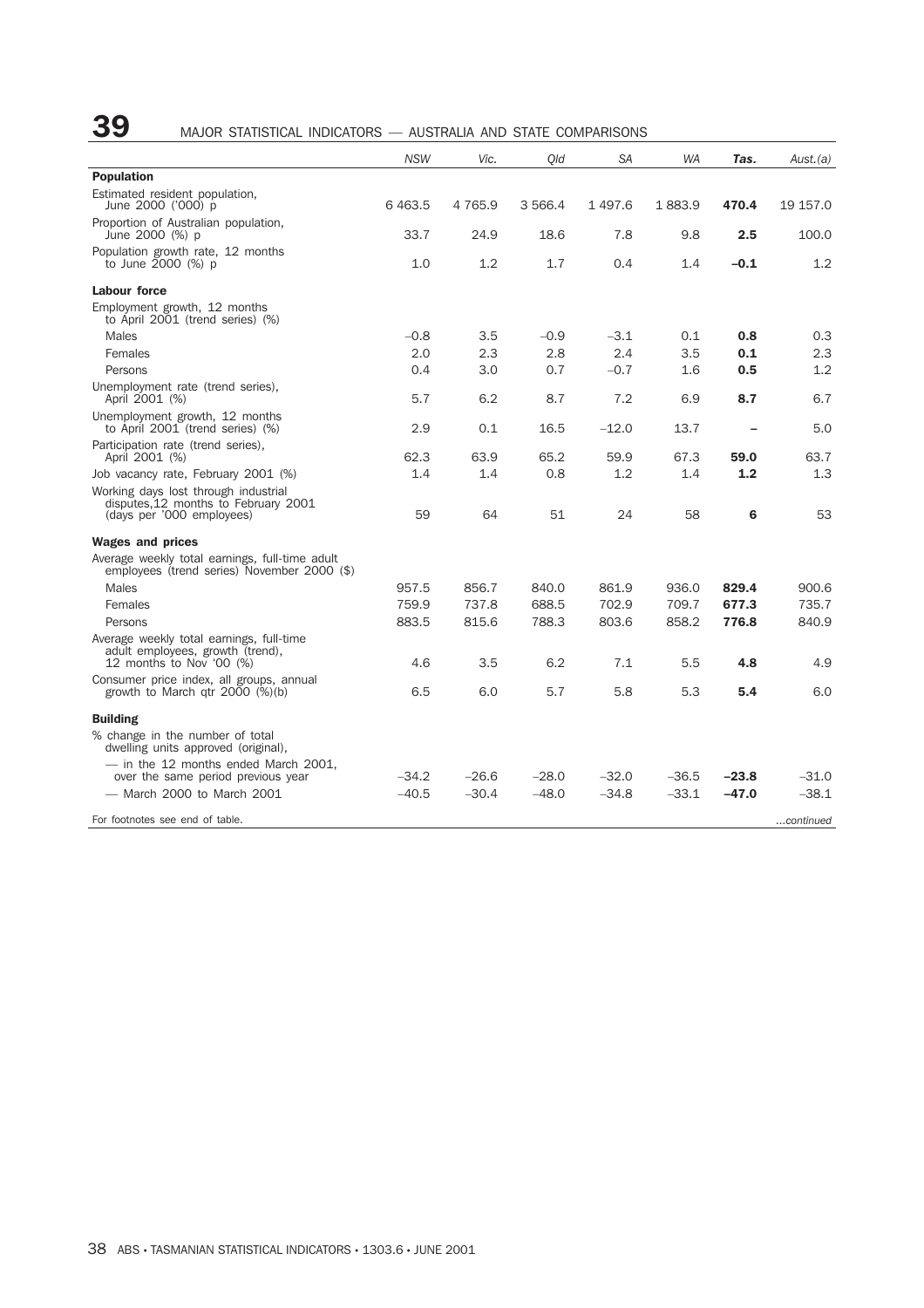### 39 MAJOR STATISTICAL INDICATORS — AUSTRALIA AND STATE COMPARISONS — *continued*

|                                                                                                                                                            | <b>NSW</b>    | Vic.          | Old           | <b>SA</b>     | <b>WA</b>        | Tas.          | Aust.(a)      |
|------------------------------------------------------------------------------------------------------------------------------------------------------------|---------------|---------------|---------------|---------------|------------------|---------------|---------------|
| Private investment and retail trade                                                                                                                        |               |               |               |               |                  |               |               |
| % change in private new capital expenditure,<br>12 months ended December 2000.<br>over the same period previous year (original)                            | 7.9           | $-7.7$        | $-3.4$        | 28.9          | $-21.0$          | 14.7          | $-2.1$        |
| % change in trend estimates<br>turnover of retail establishments. March 2001                                                                               |               |               |               |               |                  |               |               |
| (change from corresponding month<br>of the previous year)                                                                                                  | 9.4           | 9.1           | 10.3          | 9.3           | 1.8              | 8.8           | 8.9           |
| <b>Transport</b>                                                                                                                                           |               |               |               |               |                  |               |               |
| % change in number of new motor vehicles<br>(excluding motorcycles) registered in the<br>12 months ended March 2001.<br>over the same period previous year | 0.1           | 2.7           | 18.0          | 2.4           | 0.5              | 3.5           | 4.0           |
| <b>Agriculture</b>                                                                                                                                         |               |               |               |               |                  |               |               |
| % change in the number of livestock slaughtered<br>12 months ended February 2001 over the<br>same period previous year (original)                          |               |               |               |               |                  |               |               |
| Cattle and calves                                                                                                                                          | $-3.1$        | $-2.6$        | 5.2           | 6.7           | 1.9              | $-13.4$       | 0.6           |
| Sheep and lambs                                                                                                                                            | 6.9           | 13.0          | 5.4           | 16.1          | 9.4              | $-14.5$       | 9.6           |
| Tourism - room occupancy rates                                                                                                                             |               |               |               |               |                  |               |               |
| Hotels, motels & guest houses, &<br>serviced apartments with facilities,<br>December quarter 2000 (%)                                                      | 58.7          | 59.4          | 60.6          | 56.8          | 57.2             | 53.6          | 58.8          |
| <b>Australian National and State Accounts</b><br>% change in Domestic (State) Final Demand(c),<br>Chain Volume measures (trend series)                     |               |               |               |               |                  |               |               |
| Sep gtr 2000 to Dec gtr 2000<br>Dec gtr 1999 to Dec gtr 2000                                                                                               | $-0.9$<br>1.0 | $-0.1$<br>1.6 | $-0.2$<br>1.0 | $-0.2$<br>2.0 | $-1.1$<br>$-3.1$ | $-1.2$<br>0.6 | $-0.7$<br>0.5 |

(a) Australian totals include the ACT and NT, with the exception of Agriculture, which excludes both.

(b) CPI applies to State capitals.

(c) Total of four types of expenditure: Private investment, Private consumption, Government investment, Government consumption.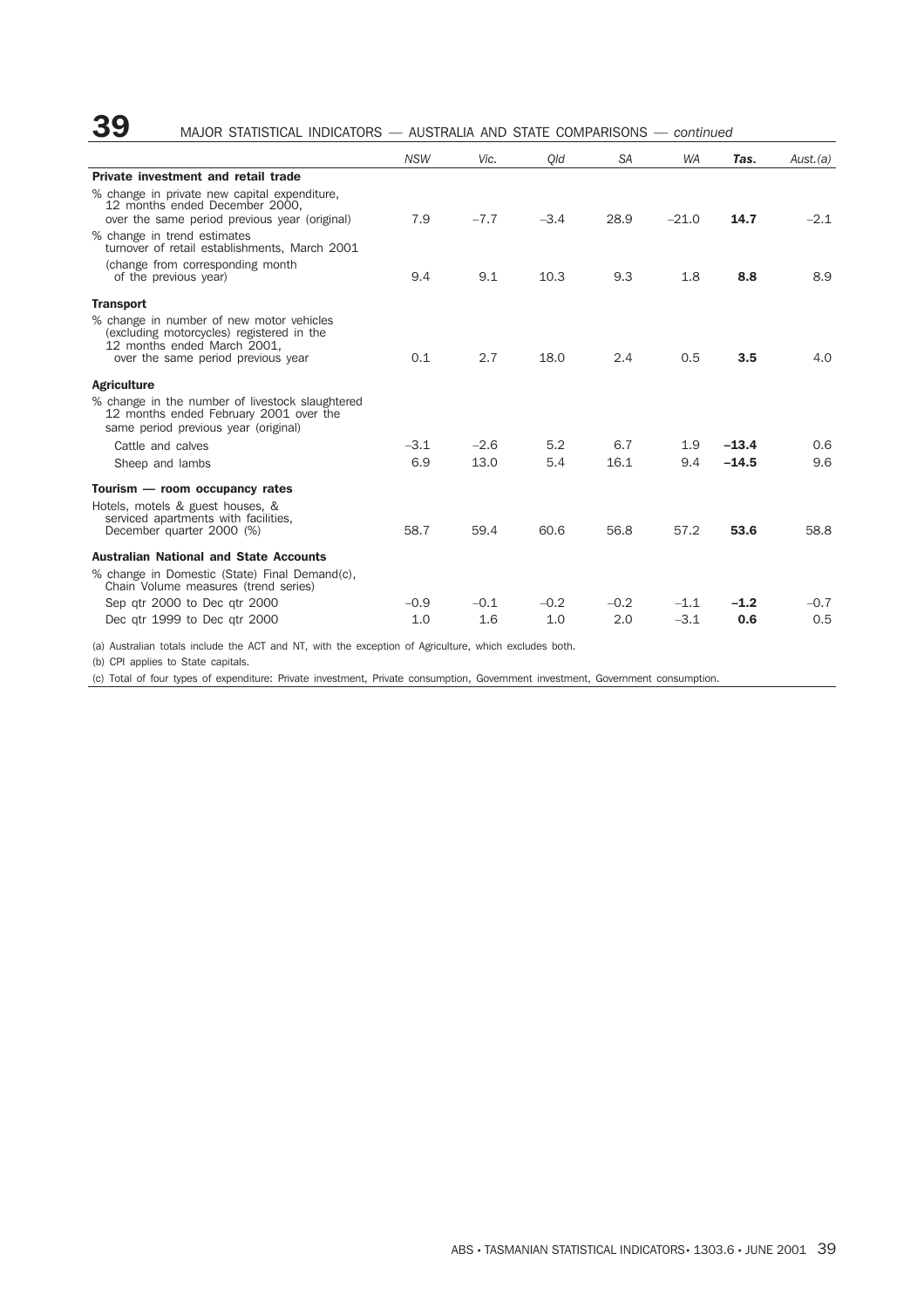# 40 MAJOR STATISTICAL INDICATORS — TASMANIAN STATISTICAL DIVISIONS

|                                                                  | Unit            | Greater Hobart<br>and Southern<br><b>Statistical</b><br>Divisions | Northern<br>Statistical<br>Division | Mersey-Lyell<br><b>Statistical</b><br>Division | Tasmania  |
|------------------------------------------------------------------|-----------------|-------------------------------------------------------------------|-------------------------------------|------------------------------------------------|-----------|
| Area, at 30 June 1996                                            | km <sup>2</sup> | 25 5 21                                                           | 19 935                              | 22 507                                         | 67964     |
|                                                                  |                 |                                                                   |                                     |                                                |           |
| <b>Population</b><br>Estimated resident population, 30 June 1996 | no.             | 230 187                                                           | 134 047                             | 110 209                                        | 474 443   |
| Estimated resident population, 30 June 1999                      | no.             | 228 855                                                           | 133 016                             | 108 390                                        | 470 261   |
| Births 1999(a)                                                   | no.             | 2937                                                              | 1717                                | 1 3 4 5                                        | 6032      |
| Deaths $1999(a)$                                                 | no.             | 1823                                                              | 1 1 1 1                             | 834                                            | 3783      |
| Labour force (original), April 2001                              |                 |                                                                   |                                     |                                                |           |
| Total employed                                                   | no.             | 95 500                                                            | 63 900                              | 42 500                                         | 202 000   |
| Total unemployed                                                 | no.             | 9 100                                                             | 4 4 0 0                             | 5 500                                          | 19 100    |
| Unemployment rate                                                | %               | 8.7                                                               | 6.5                                 | 11.5                                           | 8.6       |
| Participation rate                                               | %               | 58.3                                                              | 62.3                                | 57.9                                           | 59.4      |
|                                                                  |                 |                                                                   |                                     |                                                |           |
| Schools, 2000(b)<br>Government                                   | no.             | 99                                                                | 58                                  | 58                                             | 215       |
| Non-government                                                   | no.             | 34                                                                | 17                                  | 16                                             | 67        |
| Full-time equivalent School students, 2000(b)                    |                 |                                                                   |                                     |                                                |           |
| Government                                                       |                 |                                                                   |                                     |                                                |           |
| <b>Males</b>                                                     | no.             | 15 4 15.8                                                         | 9 3 9 5                             | 7805.3                                         | 32 616.1  |
| Females                                                          | no.             | 14 865.6                                                          | 9 4 9 2.4                           | 7 597.5                                        | 31 955.5  |
| Total                                                            | no.             | 30 281.4                                                          | 18 887.4                            | 15 402.8                                       | 64 571.6  |
| Non-government                                                   |                 |                                                                   |                                     |                                                |           |
| Males                                                            | no.             | 5825.2                                                            | 2 4 7 9 . 1                         | 2 0 2 2.2                                      | 10 326.5  |
| Females                                                          | no.             | 6 132.9                                                           | 2 4 2 3.5                           | 1919.2                                         | 10 475.6  |
| Total                                                            | no.             | 11 958.1                                                          | 4 902.6                             | 3 941.4                                        | 20 802.1  |
| Educational qualification, 1996 Census(c)                        |                 |                                                                   |                                     |                                                |           |
| Bachelor degree or higher(d)                                     | no.             | 17 058                                                            | 7 1 5 2                             | 3 9 0 8                                        | 28 184    |
| Undergraduate diploma                                            | no.             | 5893                                                              | 3 2 6 8                             | 2 181                                          | 11 374    |
| Associate diploma                                                | no.             | 3 7 7 3                                                           | 1902                                | 1466                                           | 7 1 8 4   |
| Skilled vocational                                               | no.             | 16 255                                                            | 10 040                              | 8841                                           | 35 238    |
| Basic vocational                                                 | no.             | 4548                                                              | 2632                                | 2 3 0 5                                        | 9515      |
| <b>Agriculture</b>                                               |                 |                                                                   |                                     |                                                |           |
| Establishments with agricultural activity, 1998–99 season        | no.             | 1 1 2 9                                                           | 1583                                | 1734                                           | 4 4 4 6   |
| Total area of establishments                                     | ha.             | 744 493                                                           | 855 423                             | 327 938                                        | 1927854   |
| Crops, production, 1998-99 season                                |                 |                                                                   |                                     |                                                |           |
| Potatoes                                                         | tonnes          | 7019                                                              | 135 661                             | 184 802                                        | 327 482   |
| Onions                                                           | tonnes          | 949                                                               | 13 527                              | 45 996                                         | 60 471    |
| Apples                                                           | tonnes          | 46 296                                                            | 4847                                | 11 1 28                                        | 62 271    |
| <b>Barley</b>                                                    | tonnes          | 8 1 8 0                                                           | 19 327                              | 2 5 3 7                                        | 30 044    |
| Livestock, 1998-99 season                                        |                 |                                                                   |                                     |                                                |           |
| Beef cattle                                                      | no.             | 77 760                                                            | 191 042                             | 222 641                                        | 491 443   |
| Dairy cattle                                                     | no.             | 7 3 0 7                                                           | 84 985                              | 140 630                                        | 232 922   |
| Sheep and lambs                                                  | no.             | 1 664 194                                                         | 1958 201                            | 178 740                                        | 3 801 135 |
| Pigs                                                             | no.             | 2 7 9 6                                                           | 13 2 89                             | 5821                                           | 21 906    |
| Gross value of agricultural production, 1998–99                  | \$m             | 147                                                               | 249                                 | 305                                            | 700       |
| For footnotes see end of table.                                  |                 |                                                                   |                                     |                                                | continued |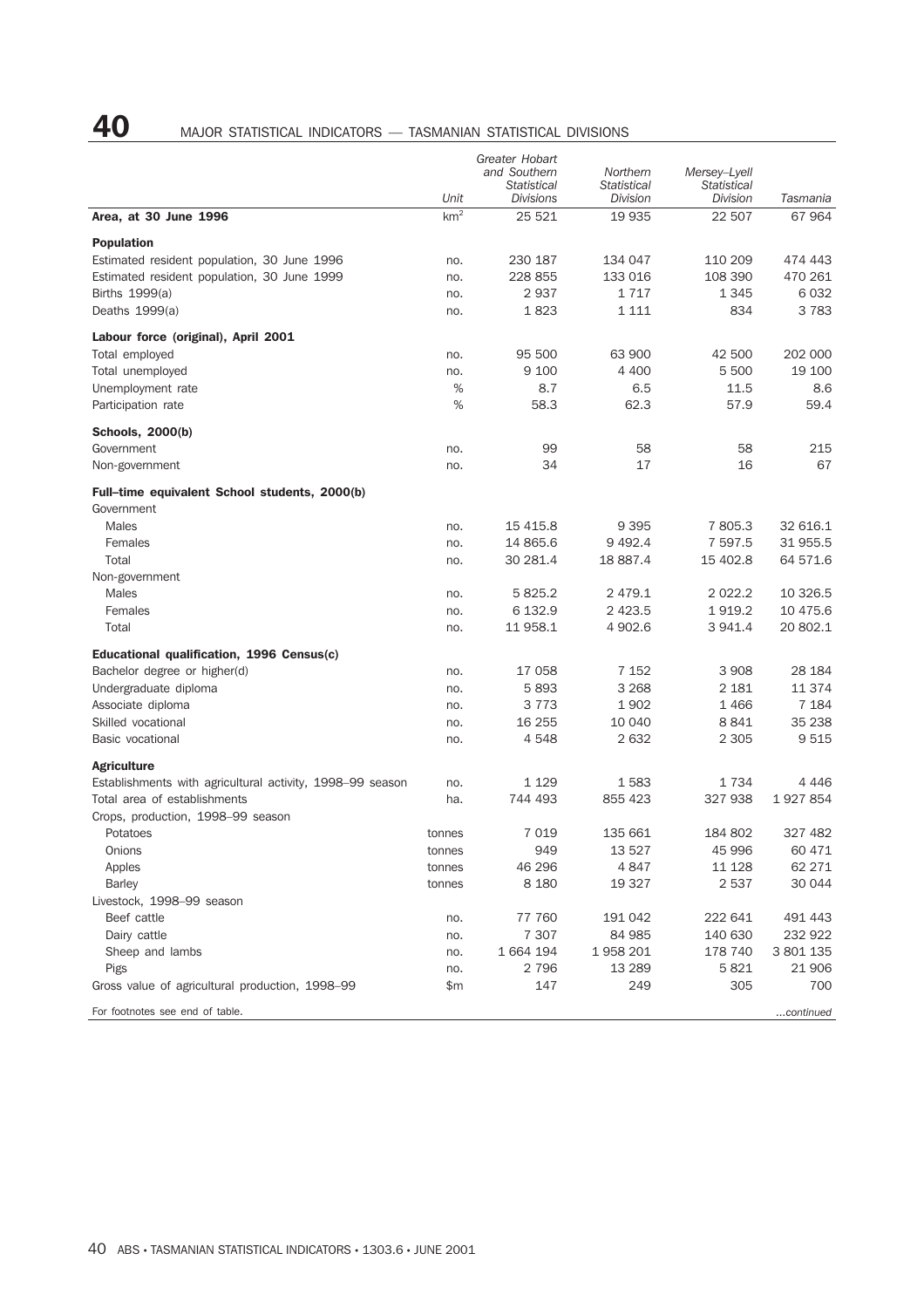# 40 MAJOR STATISTICAL INDICATORS — TASMANIAN STATISTICAL DIVISIONS — *continued*

|                                              |        | Greater Hobart<br>and Southern<br>Statistical | Northern<br>Statistical | Mersey-Lyell<br><b>Statistical</b> |          |
|----------------------------------------------|--------|-----------------------------------------------|-------------------------|------------------------------------|----------|
|                                              | Unit   | <b>Divisions</b>                              | <b>Division</b>         | <b>Division</b>                    | Tasmania |
| <b>Business locations, September 1998</b>    |        |                                               |                         |                                    |          |
| Locations with manufacturing activity        |        |                                               |                         |                                    |          |
| Less than 20 employees                       | no.    | 424                                           | 327                     | 257                                | 1 0 0 8  |
| 20 or more employees                         | no.    | 83                                            | 67                      | 48                                 | 198      |
| Total                                        | no.    | 507                                           | 394                     | 305                                | 1 2 0 6  |
| Locations with retail activity               |        |                                               |                         |                                    |          |
| Less than 20 employees                       | no.    | 2046                                          | 1 3 4 6                 | 1 1 3 3                            | 4525     |
| 20 or more employees                         | no.    | 82                                            | 43                      | 35                                 | 160      |
| Total                                        | no.    | 2 1 2 8                                       | 1 3 8 9                 | 1 1 6 8                            | 4685     |
| Building, 1999-2000                          |        |                                               |                         |                                    |          |
| Total dwelling units approved                | no.    | 1037                                          | 537                     | 319                                | 1893     |
| Value of total residential building approved | \$'000 | 138 309                                       | 66 632                  | 39 163                             | 244 104  |
| Value of total building approved             | \$'000 | 226 094                                       | 115 050                 | 63 554                             | 404 699  |
| Dwellings, Census 1996(d)                    |        |                                               |                         |                                    |          |
| Total dwellings                              | no.    | 98 815                                        | 57 467                  | 45 529                             | 201820   |
| Occupied private dwellings                   | no.    | 85 255                                        | 49 759                  | 40 183                             | 175 197  |
| Fully owned                                  | no.    | 34 338                                        | 21 5 63                 | 18 3 5 9                           | 74 260   |

(a) Births and deaths are based on usual residence year of registration. Total Tasmania includes usual residences other than Tasmanian Statistical Divisions.

(b) Source: DETYA and Tasmanian Department of Education.

(c) Total includes migratory statistical division.

(d) Includes higher degree, postgraduate diploma and bachelor degree.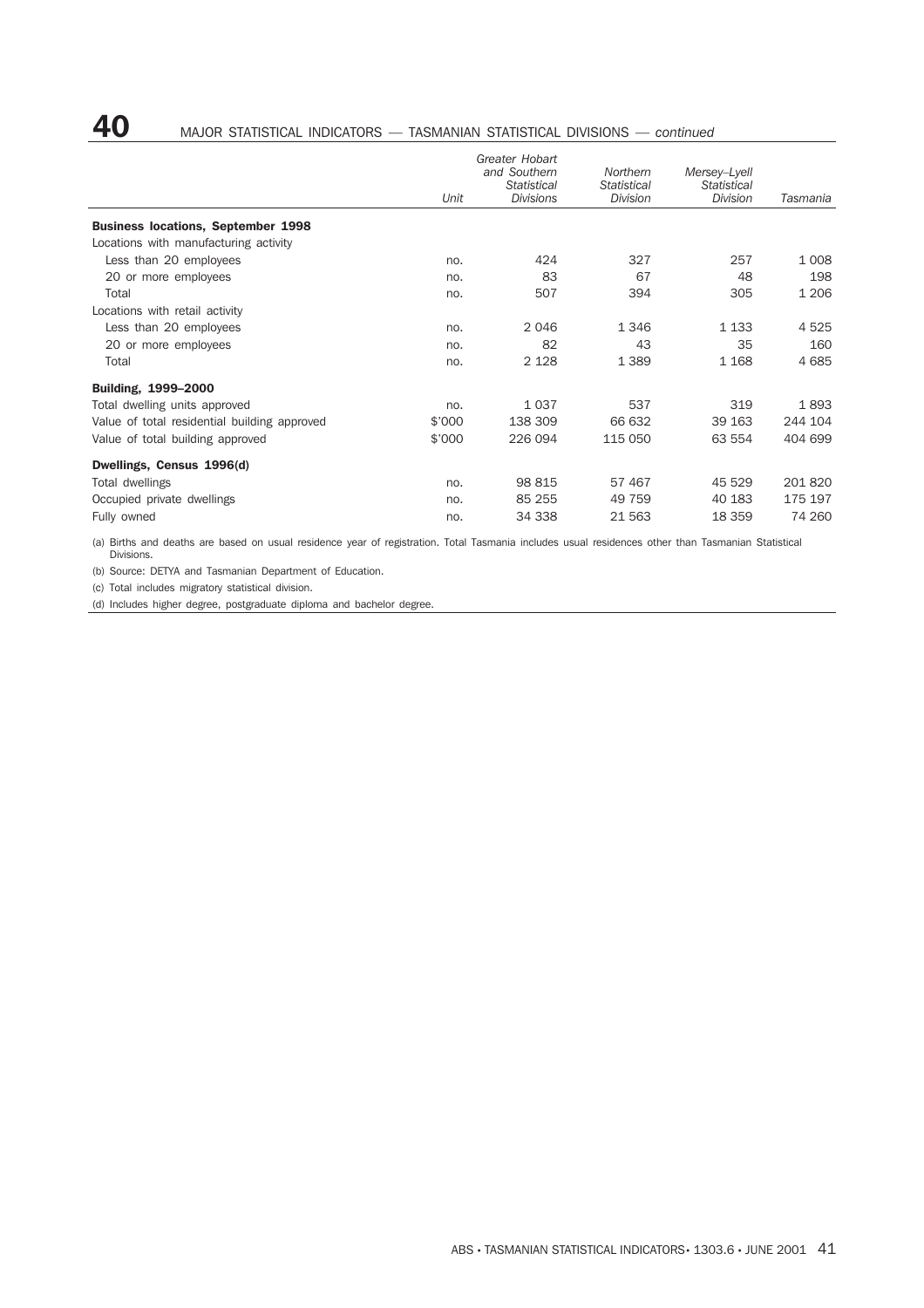